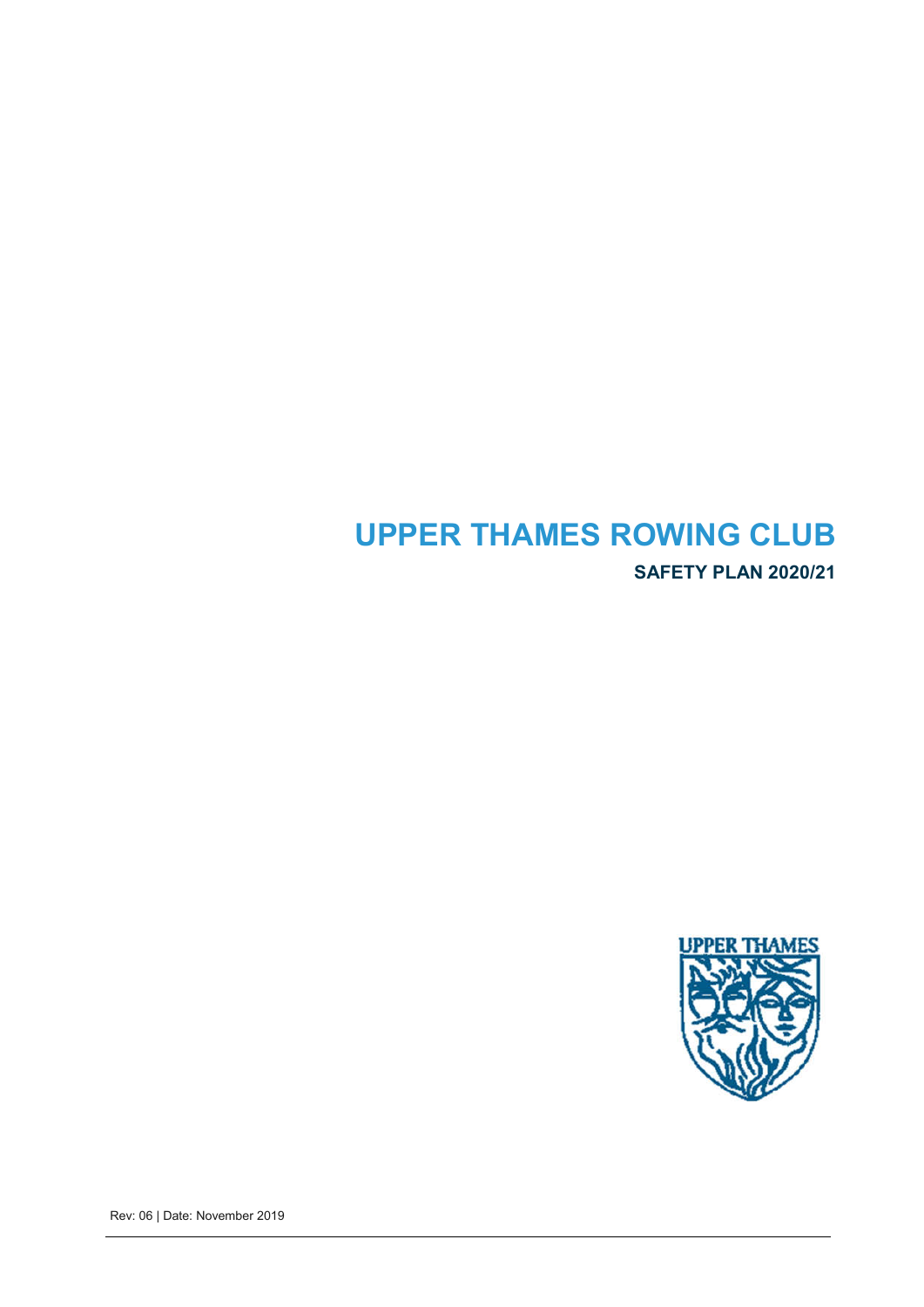| <b>Document Control Sheet</b> |  |
|-------------------------------|--|
|-------------------------------|--|

| <b>Revision</b> | <b>Date</b> | <b>Description</b>                                                                          | <b>Prepared</b>     | <b>Reviewed</b>                                  |
|-----------------|-------------|---------------------------------------------------------------------------------------------|---------------------|--------------------------------------------------|
| 01              | 30.11.18    | DRAFT - For BR Audit                                                                        | Naomi Ashcroft      |                                                  |
| 02              | 07.12.18    | DRAFT - minor<br>amendments                                                                 | Naomi Ashcroft      |                                                  |
| 03              | 21.12.18    | <b>Upload to Website</b>                                                                    | Naomi Ashcroft      | Committee<br>& John<br>Pilgrim-<br><b>Morris</b> |
| 04              | 01.01.19    | Amendment to Section 7.4                                                                    | Naomi Ashcroft      |                                                  |
| 05              | 16.03.19    | Risk Assessments added                                                                      | Naomi Ashcroft      |                                                  |
| 06              | 18.11.19    | Updated links, members<br>responsible for own health                                        | <b>Stewart Bell</b> |                                                  |
| 07              | 04.05.21    | Updated links, increased<br>Red threshold to 150m3/s,<br>added comment about<br>coronavirus | <b>Stewart Bell</b> | Committee                                        |
|                 |             |                                                                                             |                     |                                                  |
|                 |             |                                                                                             |                     |                                                  |
|                 |             |                                                                                             |                     |                                                  |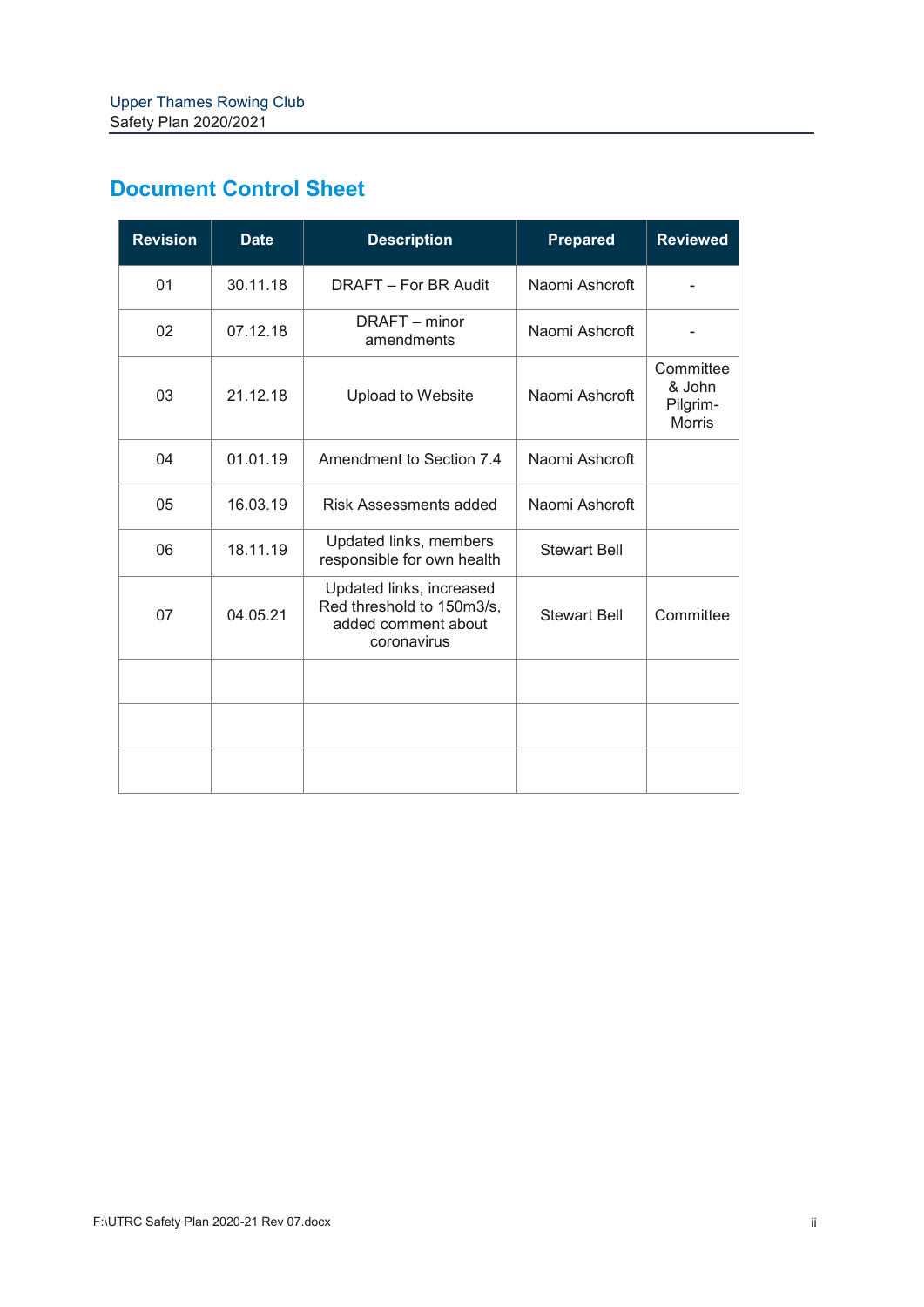## **Contents**

| 1            |      |                                                                            |  |
|--------------|------|----------------------------------------------------------------------------|--|
|              | 1.1  |                                                                            |  |
|              | 1.2  |                                                                            |  |
|              | 1.3  |                                                                            |  |
| $\mathbf{2}$ |      |                                                                            |  |
|              | 2.1  |                                                                            |  |
|              | 2.2  |                                                                            |  |
|              | 2.3  |                                                                            |  |
|              | 2.4  |                                                                            |  |
|              | 2.5  | Rowing and Sculling in non-daylight hours or poor visibility conditions 12 |  |
|              | 2.6  |                                                                            |  |
|              | 2.7  |                                                                            |  |
| 3            |      |                                                                            |  |
| 4            |      |                                                                            |  |
|              | 4.1  |                                                                            |  |
|              | 4.2  |                                                                            |  |
|              | 4.3  |                                                                            |  |
|              | 4.4  |                                                                            |  |
|              | 4.5  |                                                                            |  |
| 5            |      |                                                                            |  |
|              | 5.1  |                                                                            |  |
|              | 5.2  |                                                                            |  |
|              | 5.3  |                                                                            |  |
| 6            |      |                                                                            |  |
| 7            |      |                                                                            |  |
|              | 7.1  |                                                                            |  |
|              | 7.2  |                                                                            |  |
|              | 7.3  |                                                                            |  |
|              | 7.4  |                                                                            |  |
|              | 7.5  |                                                                            |  |
| 8            |      |                                                                            |  |
|              | 8.1  |                                                                            |  |
|              | 8.2  |                                                                            |  |
| 9            |      |                                                                            |  |
| 10           |      |                                                                            |  |
|              | 10.1 |                                                                            |  |
|              | 10.2 |                                                                            |  |
|              | 10.3 |                                                                            |  |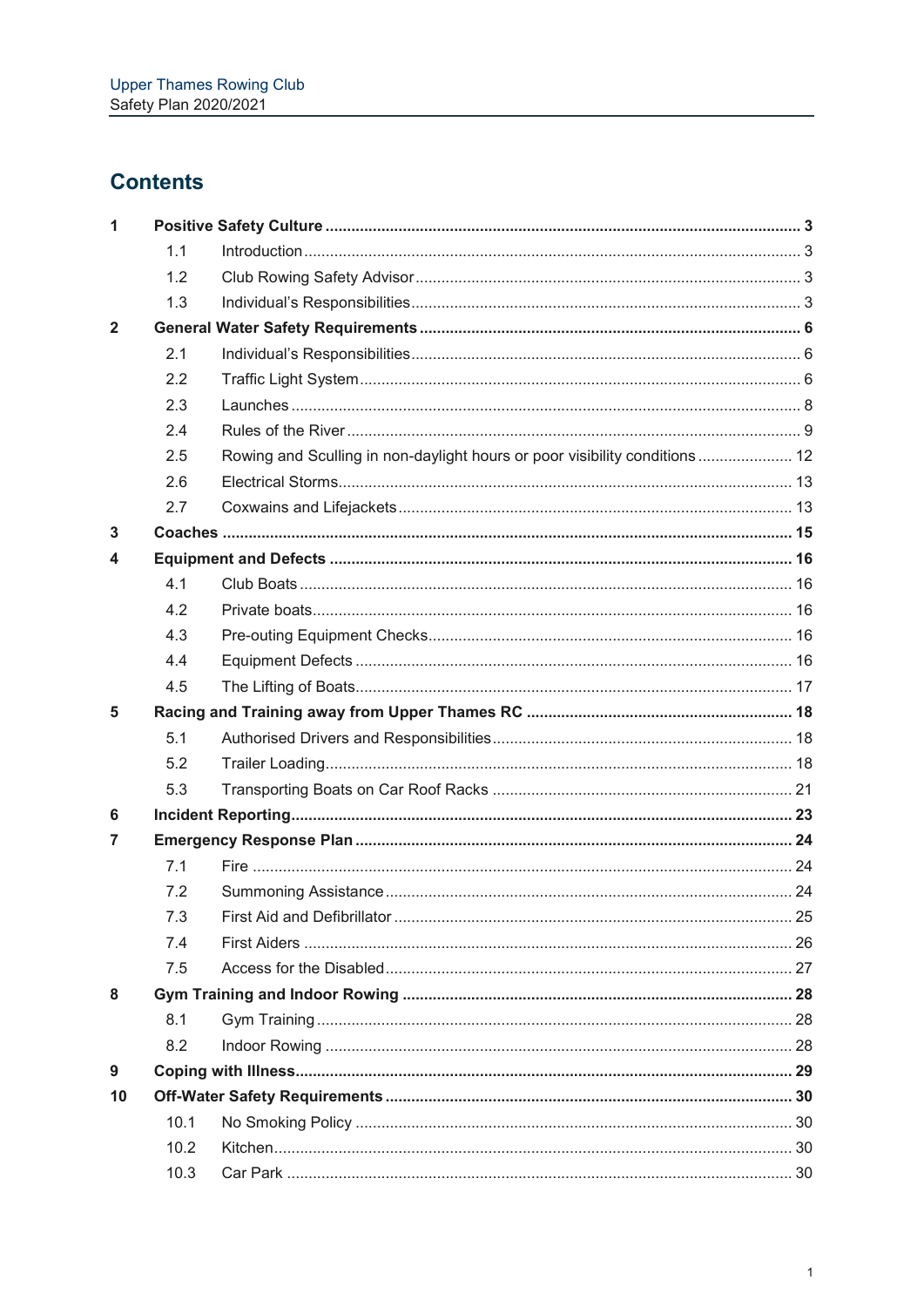## **Figures**

| Figure 3 - Regulations relating to Carriage on motor vehicles in the UK (side elevation)  21 |  |
|----------------------------------------------------------------------------------------------|--|
| Figure 4 - Regulations relating to Carriage on motor vehicles in the UK (end elevation) 22   |  |
|                                                                                              |  |
|                                                                                              |  |

## **Appendices**

A - Leptospirosis and Hand Washing

B – Risk Assessments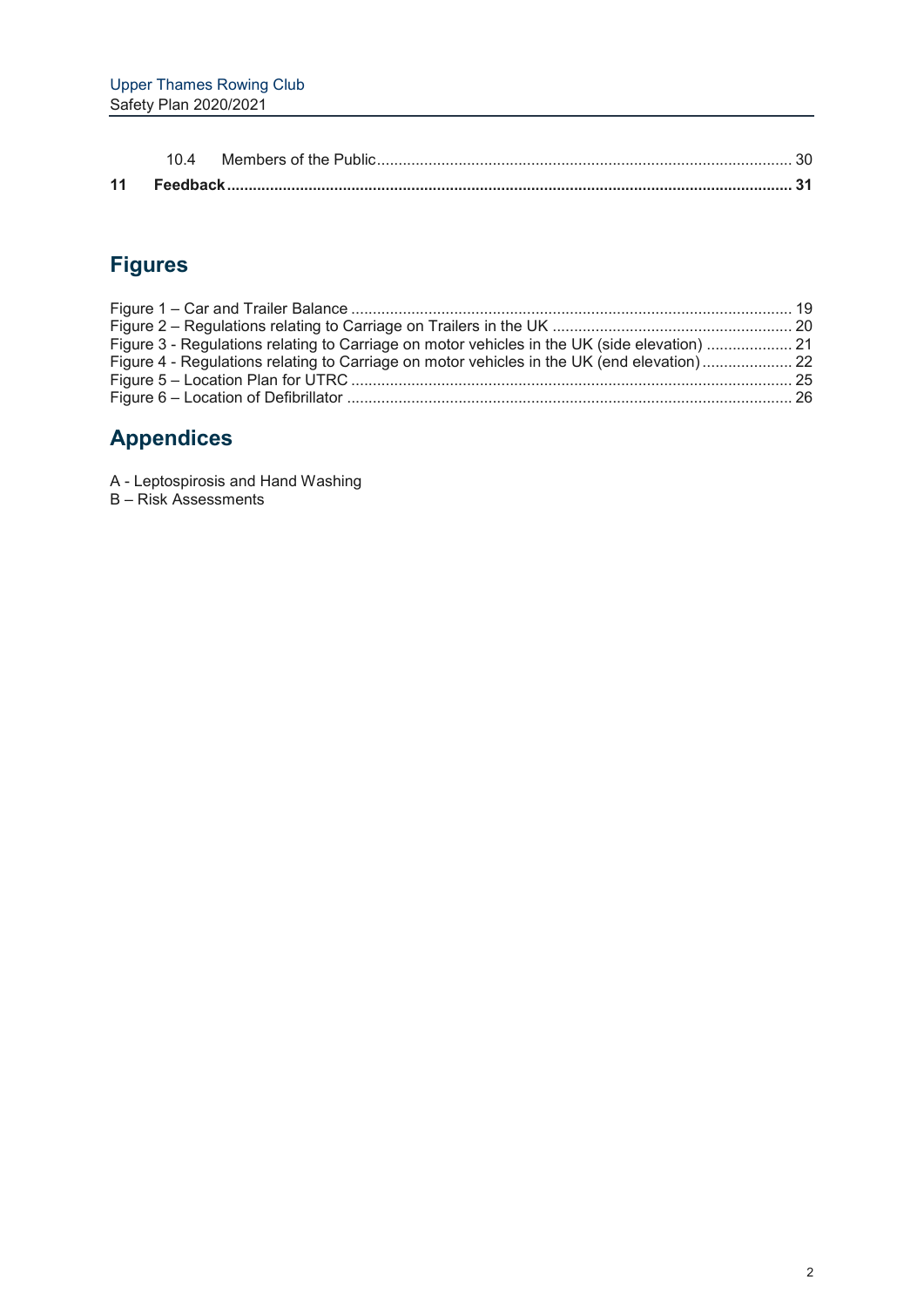## **1 Positive Safety Culture**

### **1.1 Introduction**

- 1.1.1 The aim of the UTRC Safety Plan is to ensure that all members and visitors are made aware of the best practice safety recommendations for rowing, sculling and related activities on the Henley stretch so that they may participate safely.
- 1.1.2 The Safety Plan is supplementary to the BRO RowSafe guidelines, which is the overall authoritative document a copy of which is kept in the Safety "pigeon hole" at the side entrance to the Clubhouse and can also be on the British Rowing Website at:

https://www.britishrowing.org/wp-content/uploads/2021/04/2021-RowSafe.pdf

- 1.1.3 These safety requirements apply to the Henley stretch and Club members when operating away from UTRC except where local safety procedures are issued for the location visited.
- 1.1.4 These instructions are also to apply to crews visiting UTRC and any other person boating from the premises.
- 1.1.5 This document does not provide specific guidance related to rowing and coronavirus (COVID-19). Guidance on this subject for rowers, clubs and competitions is available at: https://www.britishrowing.org/coronavirus

### **1.2 Club Rowing Safety Advisor**

1.2.1 The UTRC Committee has appointed a Club Rowing Safety Advisor (CRSA) who is responsible for advising on all safety matters both on and off the water. The CRSA although unelected, is a member of the Committee. The contact details for the CRSA are displayed at the entrance hall to the Club and on the main Website under "Who Does What".

### **1.3 Individual's Responsibilities**

- 1.3.1 All Members of UTRC are expected to:
	- Take responsibility for their own safety both on and off the water;
	- Perform their own risk assessment including medical condition(s) and illness before undertaking any activity at the club;
	- Ensure that their actions both on and off the water do not put others at risk;
	- Be aware of, and abide by, the Club Safety Rules;
	- Follow the guidance in the Club Safety Plan;
	- Report all incidents to British Rowing and the CRSA;
	- Comply with any instructions issued by the Officers of the Club in respect of Safety.
	- **Do not go to UTRC** if you or anyone in your household feel at all unwell especially with the following symptoms which may be a sign of an infectious disease: - a high temperature; a new continuous cough; a loss or change to your sense of smell or taste.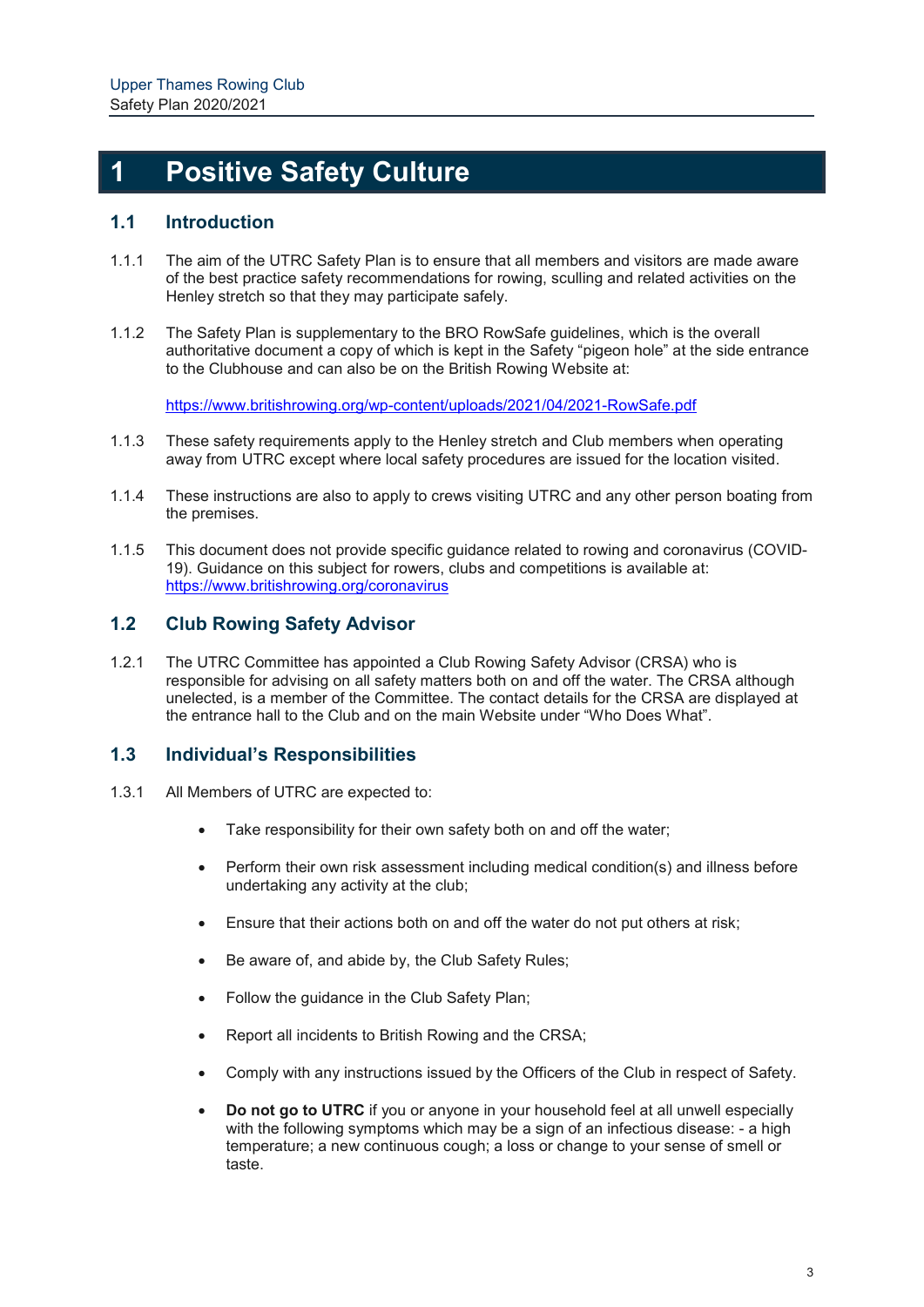1.3.2 Any individual failing to comply with these instructions or behaving in a way which jeopardises the safety of him or herself, or any individual or group of individuals, must answer to the UTRC Committee and may be suspended from rowing or have his/her membership terminated.

### **Club Risk Assessment**

- 1.3.3 Hazard identification and risk assessment are the basis for planning to maintain and improve safety. These provide clubs with the ability to understand the ways in which harm can be caused and to minimise both the probability of that harm occurring and the severity of harm should it occur.
- 1.3.4 All Members of UTRC are expected to:
	- Understand, and abide by the rules that the Club has defined as a result of its Risk Assessment.
	- Be familiar with the Club's Safety and Emergency Response Plans.
	- Be aware of the hazards associated with each of the Club's activities that they take part in.
	- Be aware of the hazards in other Club facilities such as gym, kitchen or workshop.
	- Complete the Safety Basics online learning module found here: http://www.rowhow.org/free/riskassessment/basiclatestversion/
	- Report all incidents using the British Rowing Incident Reporting System.

### **Swimming Ability and Medical Conditions**

- 1.3.5 On joining the Club and when renewing membership, individuals are responsible for declaring their swimming ability, and declaring that they will take full responsibility for any medical condition or illness that may preclude them from heavy exercise or taking to the water.
- 1.3.6 The required swimming ability is defined as follows:

*Be capable of swimming in and under water for 50m in light clothing plus tread water for 2 minutes and under water for 5m.* 

*Single scullers, and those using pairs and doubles must be able to perform the capsize drill.*

- 1.3.7 Everyone joining UTRC is required to complete a Membership Form (which can be found on the UTRC website) and this includes declaring their swimming ability and confirming that the individual will take responsibility for their own health related issues.
- 1.3.8 For junior athletes this declaration is to be completed and signed by a parent or guardian..
- 1.3.9 Members are responsible for advising the Membership Secretary (and Head Coach) if their swimming ability changes, and seek professional medical advice about their ability to undertake rowing/sculling or training activities if a pre-existing medical condition worsens or if they develop a new medical condition.
- 1.3.10 Members are responsible for advising the Coach, or in the absence of a Coach, the Captain, if they are not medically fit to partake at any time.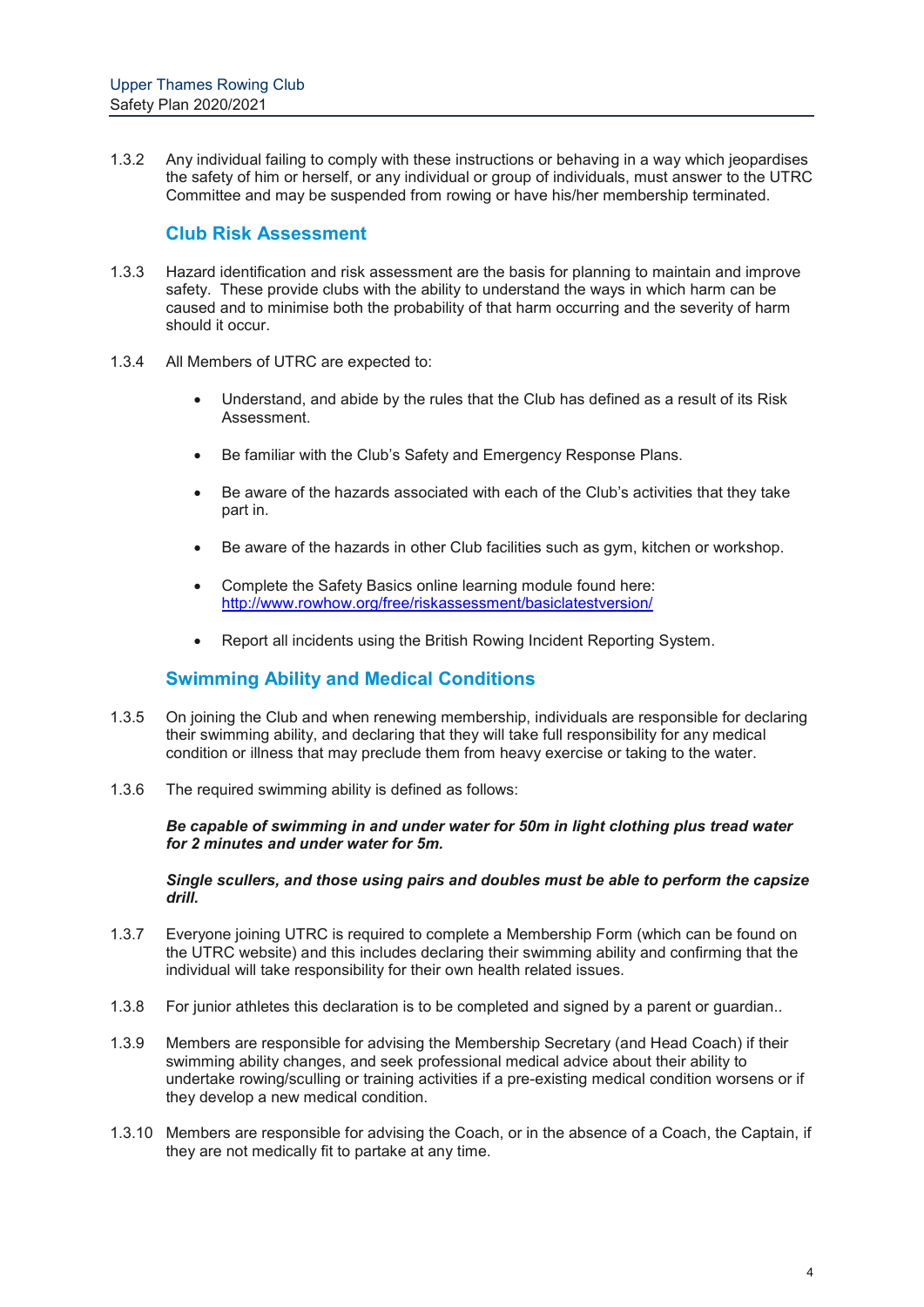1.3.11 Information about Health and Fitness can be found on the British Rowing website here: https://www.britishrowing.org/knowledge/safety/health-and-fitness/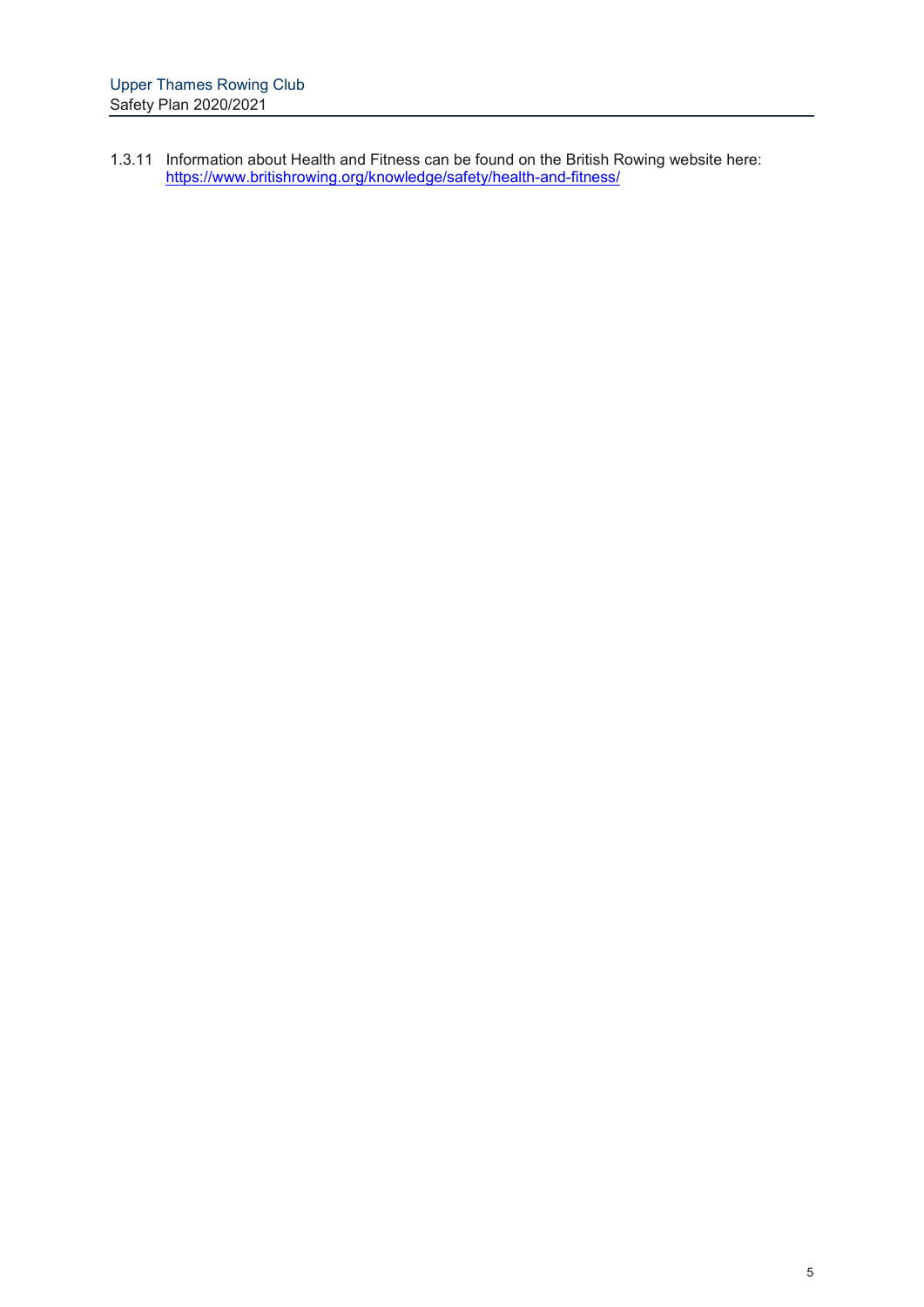# **2 General Water Safety Requirements**

### **2.1 Individual's Responsibilities**

- 2.1.1 Anyone planning to row from the club must:
	- Have a UTRC rowing membership (not social, gym only etc);
	- Be a member of British Rowing;
	- Have the required level of swimming skill (as defined above):
	- Comply with the traffic light system, communicated on the Safety Notice Board at the side entrance to the Club House.
	- Comply with the rules on rowing at night.
	- Comply with the rules on rowing in fog and poor visibility.
	- Assess the conditions and decide whether it is safe to go afloat.
- 2.1.2 Ultimately only you really know how good/confident you are. Even if the rules above might let you go out, you should use your common sense.

### **2.2 Traffic Light System**

- 2.2.1 The condition of the river shall be assessed by taking into account all factors including flow rate, temperature, wind speed and visibility.
- 2.2.2 The traffic light system of green amber and red shall be used to indicate the state of the river.
- 2.2.3 It shall be the responsibility of the Club Captain and Head Coaches to determine the state of the river in consultation with the CRSA.
- 2.2.4 The river condition shall be communicated to members by the posting of an appropriately coloured board on the Safety Notice Board located at the side entrance to the Clubhouse, by email to all members and a coloured banner on the car park side of the main boathouse.
- 2.2.5 In the absence of an e-mail or coloured banner the Safety Notice Board should always prevail.
- 2.2.6 Although all prevailing conditions should be assessed, the following flow rates are indicative of the following conditions:

#### **Table 1 – Indicative Flow Rates**

| Flow Rate (m3/s) | <b>Indicative Conditions</b> |
|------------------|------------------------------|
| < 75             | Normal (Green)               |
| $75 - 150$       | Cautionary (Amber)           |
| >150             | Severe (Red)                 |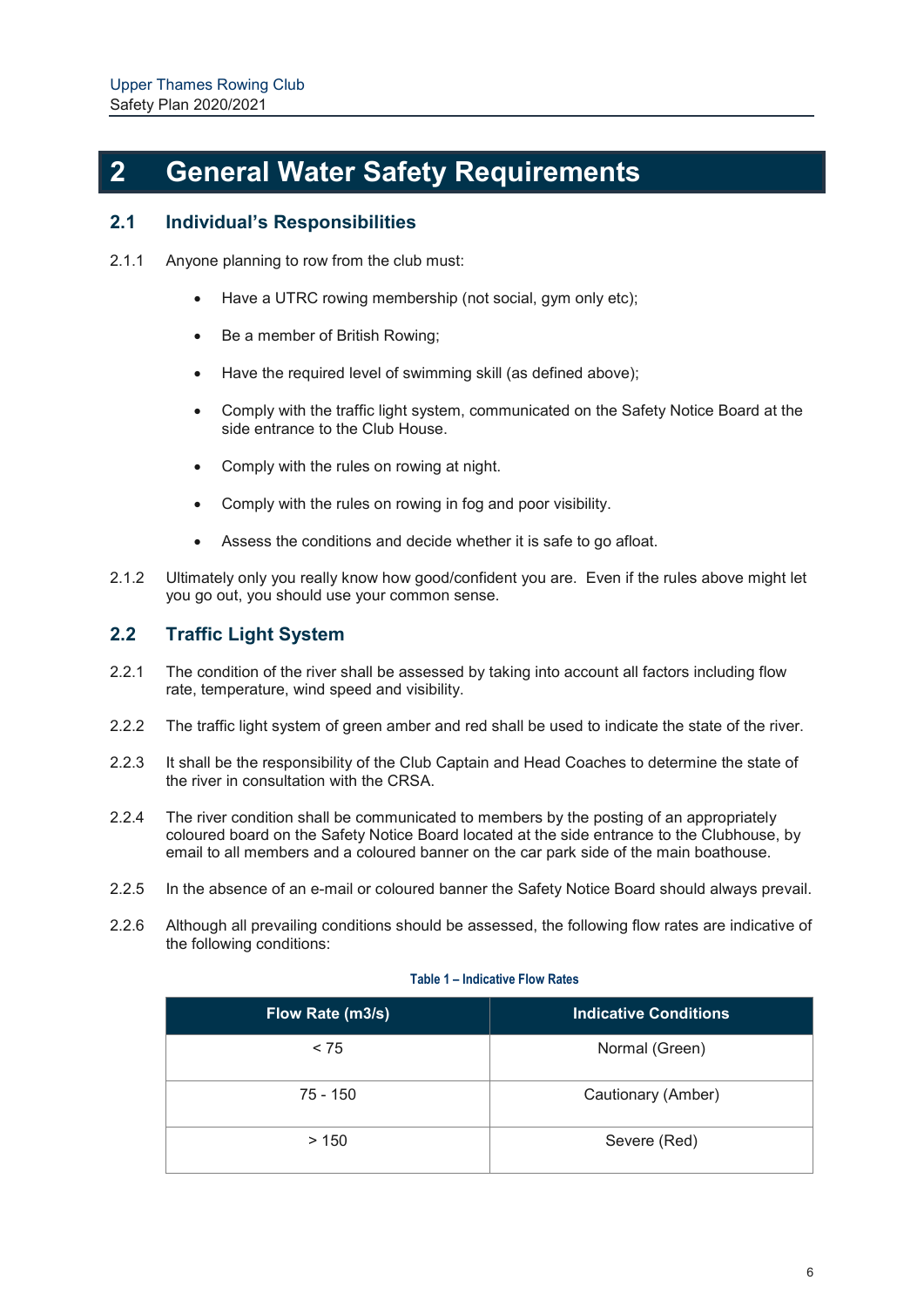2.2.7 The Environment Agency measures flow rates at lock weirs and displays the conditions by coloured boards at the locks. Refer to the following link for current river flow rates:

https://www.gaugemap.co.uk/#!Detail/1132/1230

River conditions can also be checked at the Henley Rowing club site:-

http://www.streamlineracing.co.uk/conditions/

2.2.8 The following restrictions apply to all Club Members:

|  |  |  | <b>Table 2 – Traffic Light Restrictions</b> |
|--|--|--|---------------------------------------------|
|--|--|--|---------------------------------------------|

| <b>Traffic Light</b>                       | <b>Restriction</b>                                                                                                                                                                                                                                                                     | <b>Requirements of</b><br>the Coach                                                             | <b>Requirements of</b><br>the Individual<br><b>Rower</b>  |
|--------------------------------------------|----------------------------------------------------------------------------------------------------------------------------------------------------------------------------------------------------------------------------------------------------------------------------------------|-------------------------------------------------------------------------------------------------|-----------------------------------------------------------|
| <b>Green</b>                               | Any UTRC rowing member<br>may use the river                                                                                                                                                                                                                                            | Undertake a risk<br>assessment before<br>going afloat                                           | Undertake a risk<br>assessment each<br>time you go afloat |
| Green - in<br>non-daylight<br>hours        | Experienced* UTRC rowing<br>members may boat in Club<br>vessels with the permission of<br>the Captain                                                                                                                                                                                  | Undertake a risk<br>assessment of the<br>river conditions                                       | Undertake a risk<br>assessment each<br>time you go afloat |
| Green - in<br>non-daylight<br><b>hours</b> | <b>Experienced UTRC rowing</b><br>members using their own<br>equipment                                                                                                                                                                                                                 |                                                                                                 | Undertake a risk<br>assessment each<br>time you go afloat |
| <b>Amber</b>                               | <b>Experienced UTRC rowing</b><br>members may boat in Club<br>vessels only with the<br>express permission of the<br>Undertake a risk<br>Captain<br>assessment of the<br>river conditions<br>An experienced crew<br>containing a junior member<br>must adhere to junior<br>restrictions |                                                                                                 | Undertake a risk<br>assessment each<br>time you go afloat |
| <b>Amber</b>                               | <b>Experienced UTRC rowing</b><br>members using their own<br>equipment do so at their own<br>risk                                                                                                                                                                                      |                                                                                                 | Undertake a risk<br>assessment each<br>time you go afloat |
| <b>Amber</b>                               | No juniors to boat unless they<br>have the express permission<br>of their Head Coach                                                                                                                                                                                                   | Undertake a risk<br>assessment of the<br>river conditions.<br>Follow each crew<br>from the bank |                                                           |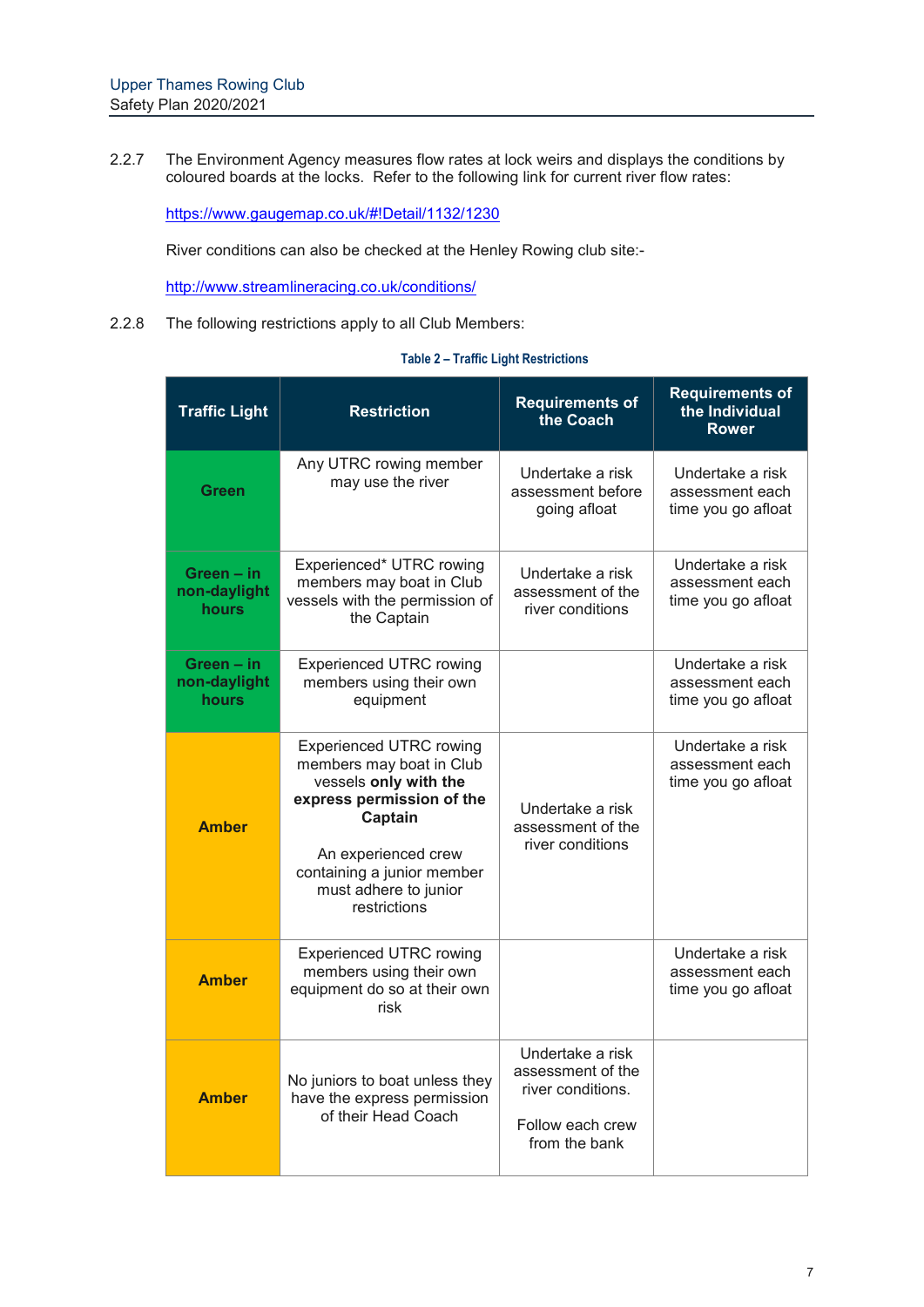| $Amber - in$<br>non-daylight<br><b>hours</b> | No rowing in Club vessels                                                                              |                                                                                                      |
|----------------------------------------------|--------------------------------------------------------------------------------------------------------|------------------------------------------------------------------------------------------------------|
| Amber – in<br>non-daylight<br><b>hours</b>   | <b>Experienced UTRC rowing</b><br>members using their own<br>equipment do so at their own<br>risk      | Undertake a risk<br>assessment each<br>time you go afloat                                            |
| <b>Red</b>                                   | No UTRC rowing member<br>may use the river                                                             |                                                                                                      |
| <b>Red</b>                                   | UTRC rowing members using<br>their own equipment are also<br>strongly advised to NOT use<br>the river. | Any UTRC rowing<br>member not<br>following this advice<br>must complete their<br>own risk assessment |

\* Experienced – with more than 5 years rowing experience

2.2.9 On green conditions, UTRC rowing members with less than 5 years experience are not to scull when other rowing members are not present on the river.

## **2.3 Launches**

- 2.3.1 Launches are to be used only by drivers authorised by the Captain and as validated by the CRSA. The list of current approved drivers is maintained by the CRSA. All drivers and passengers are to wear life jackets.
- 2.3.2 The launch driver is responsible for ensuring that a launch rescue kit is carried. Any items used or missing are to be notified to the CRSA as soon as possible. Drivers are to ensure that launches are handled with consideration to other river users and that the rules of the river are complied with.
- 2.3.3 The launch is designed to carry two persons, the driver and assistant if required.
- 2.3.4 In the event of a capsize recovery operation, the maximum number of persons on the launch may exceed two persons in order to safely convey athletes to the bank or boathouse.
- 2.3.5 The Club launch, at this time, is a rescue launch.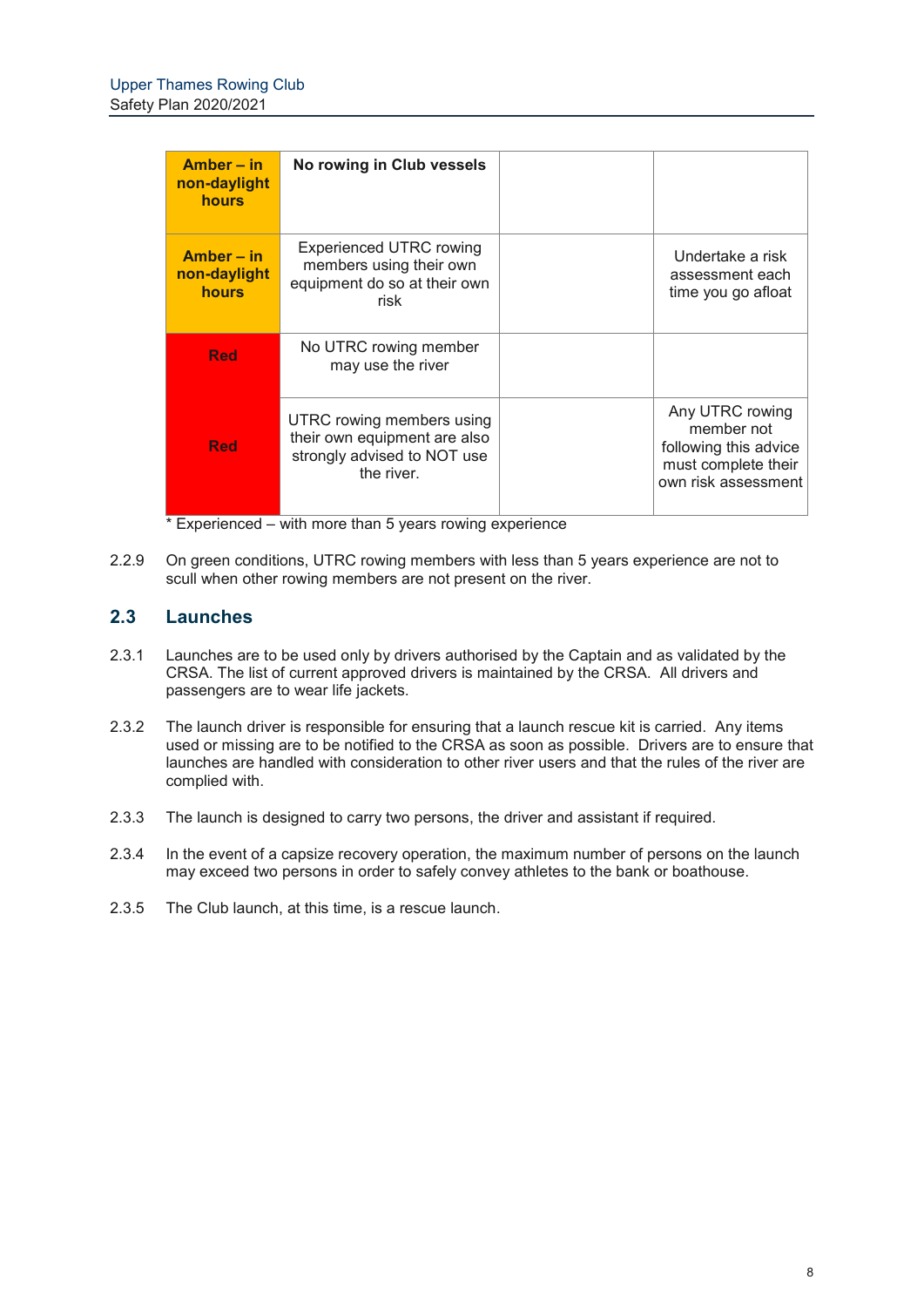## **2.4 Rules of the River**

## **Navigation**



2.4.1 The rule is keep to the right; that is crews (and scullers) proceeding downstream from Henley Bridge to Hambleden Lock keep to the Berkshire (towpath) side, and those coming upstream from Hambleden Lock towards Henley Bridge keep to the Bucks (Town) side.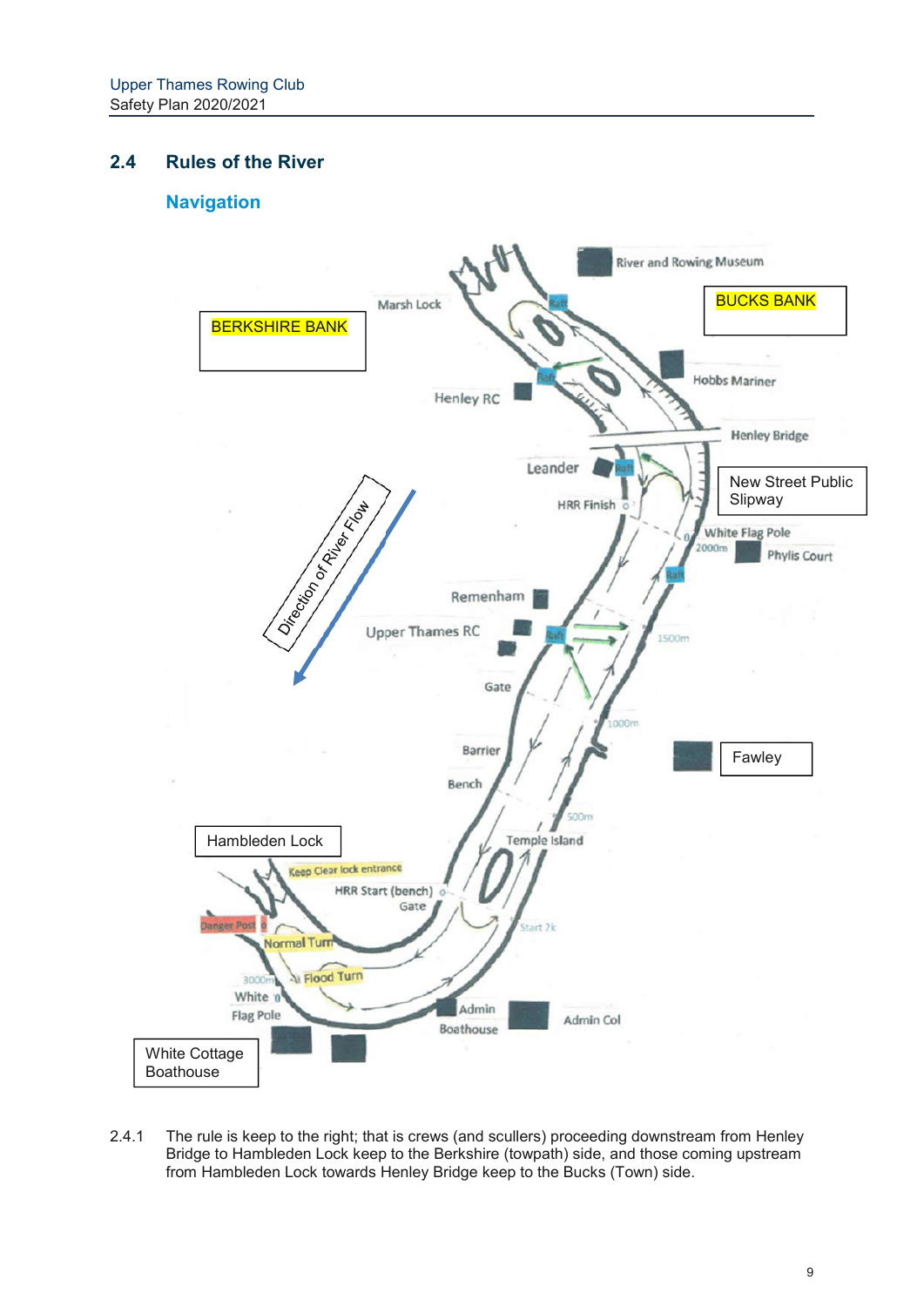- 2.4.2 In simple terms, split the river into three channels. Crews travelling downstream are to keep to the channel closest to the Berkshire bank. Those travelling upstream must keep to the Bucks bank. The middle channel is to be kept clear to reduce the risk of collisions.
- 2.4.3 Temple Island is always passed to the right, with the Island on strokeside.
- 2.4.4 When proceeding downstream slower boats should be closer to the Berkshire bank and faster boats further from the bank, within the "Berkshire channel".
- 2.4.5 When proceeding upstream, faster boats are to stay closer to the Bucks bank, whilst slower boats move away from the bank, but still remaining within the "Bucks channel".
- 2.4.6 Crews being over taken have a duty to stay clear but must take care not to stray into the centre of the river (the middle channel) particularly when coming upstream.
- **2.4.7 NOTE: Special rules apply during Regattas and are advised separately.**

#### **Circulation Pattern**

- 2.4.8 The usual training circulation pattern is between the New Street Public Slipway, just below Henley Bridge and the white flag pole at White Cottage Boathouse, above Hambleden Weir.
- 2.4.9 This provides a stretch of over 3000m, being 3000m between the Phyllis Court flagpole and the white flag pole at White Cottage Boathouse.
- 2.4.10 Navigation above Henley Bridge should only take place by crews steered by an experienced cox or steersman/woman and when the river conditions are on "green".
- 2.4.11 Above Henley Bridge care must be taken to avoid the moored boats, and the islands with over hanging branches.
- 2.4.12 Returning from Marsh Lock, look out for crews boating from or returning to Henley RC who may not be expecting to other crews in the vicinity.

#### **Shared Water – Canoeists, Swimmers, Motor Vessels**

- 2.4.13 Rowing boats and other types of powered and non-powered craft and swimmers behave very differently. The River Thames is a shared waterway and not all users will be aware of the circulation pattern described above.
- 2.4.14 As well as maintaining a good lockout communicate with the other water users when overtaking and allow sufficient room.

#### **Boating from Upper Thames RC Landing Stages**

- 2.4.15 Crews boating from the UTRC landing stages must do so with the bows facing upstream, towards Henley Bridge.
- 2.4.16 On boating, having checked for crews and cruisers travelling both upstream and downstream, either:
	- proceed to the Bucks bank to head upstream towards Henley Bridge; or
	- turn and proceed downstream on the Berks side of the river.
- 2.4.17 Always check for crews returning to the UTRC landing stages if heading downstream.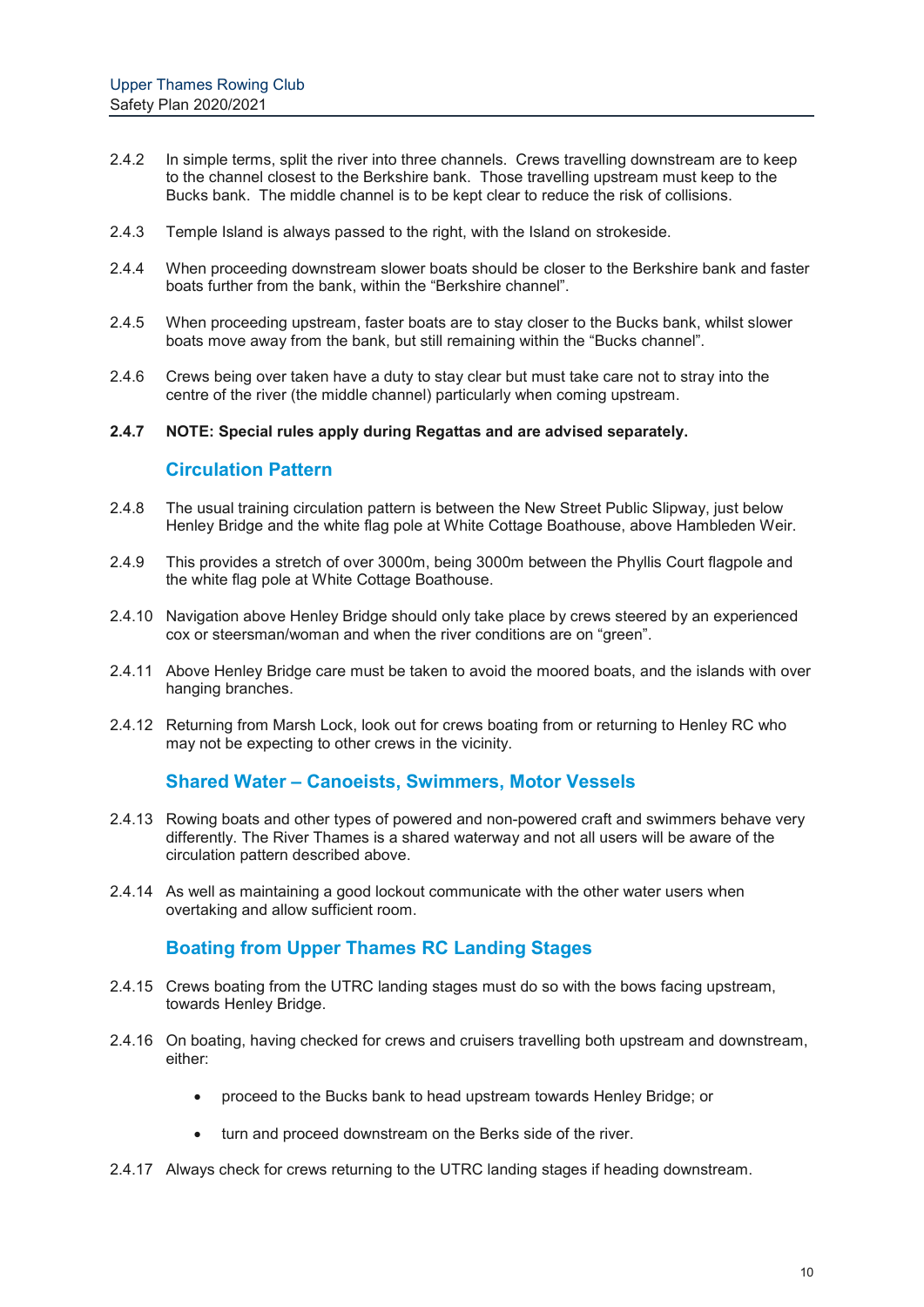## **Landing at Upper Thames RC**

- 2.4.18 Crews travelling upstream must stop on the Bucks bank, downstream of the landing stages, avoiding impeding crews travelling upstream, and check for any crews travelling downstream. Note that crews travelling downstream may be completing training pieces and their speed must be assessed before deciding if it is safe to cross.
- 2.4.19 If it is safe to cross proceed on a diagonal line to the landing stages, coming alongside with the bows facing upstream.
- 2.4.20 For crews travelling downstream, check that you have enough distance so that you can safely turn on to the Berks bank, just downstream of the landing stages, without impeding other crews also travelling downstream, including crews that may have just boated from the landing stages. Come alongside the landing stages with the bows facing upstream.

### **Turning and Crossing**

2.4.21 There are three designated turning areas:

#### **Table 3 – Designated Turning Areas**

| <b>Designated Turning Area</b>                                                                                                                     | <b>Provisions</b>                                                                                                                                                                                                                                                                                                                                                                                                                                                                                                                       |
|----------------------------------------------------------------------------------------------------------------------------------------------------|-----------------------------------------------------------------------------------------------------------------------------------------------------------------------------------------------------------------------------------------------------------------------------------------------------------------------------------------------------------------------------------------------------------------------------------------------------------------------------------------------------------------------------------------|
| Upstream of the New Street<br>public slipway                                                                                                       | Crews turning are to take care to avoid crews<br>$\bullet$<br>travelling downstream, checking for crews coming<br>through Henley Bridge or boating from Leander;<br>Crews stopping to turn are to avoid crews<br>continuing to travel above Henley Bridge.                                                                                                                                                                                                                                                                              |
| Between the downstream end<br>of Temple Island and the gate<br>on the Berkshire bank                                                               | Crews turning are to take care to avoid crews<br>travelling both downstream and upstream,<br>especially those on set work pieces.                                                                                                                                                                                                                                                                                                                                                                                                       |
| Just below the 3000m marker<br>(the flagpole in the grounds of<br>White Cottage Boathouse on<br>the Bucks bank) and above<br><b>Hambleden Lock</b> | Crews turning are to check for motor boats entering<br>$\bullet$<br>or leaving the lock;<br>Having checked that it is safe to do so, crews are to<br>turn on to the Bucks side (facing upstream) and<br>retain clear passage for motor boats entering or<br>leaving the lock.<br>In AMBER conditions this turn <b>MUST</b> be made<br>above the Henley Management College Boathouse<br>on the Bucks bank, immediately after stopping.<br>Under no circumstances must crews turn around or<br>below the "DANGER" sign at Hambleden Lock; |

2.4.22 There are two designated crossing points: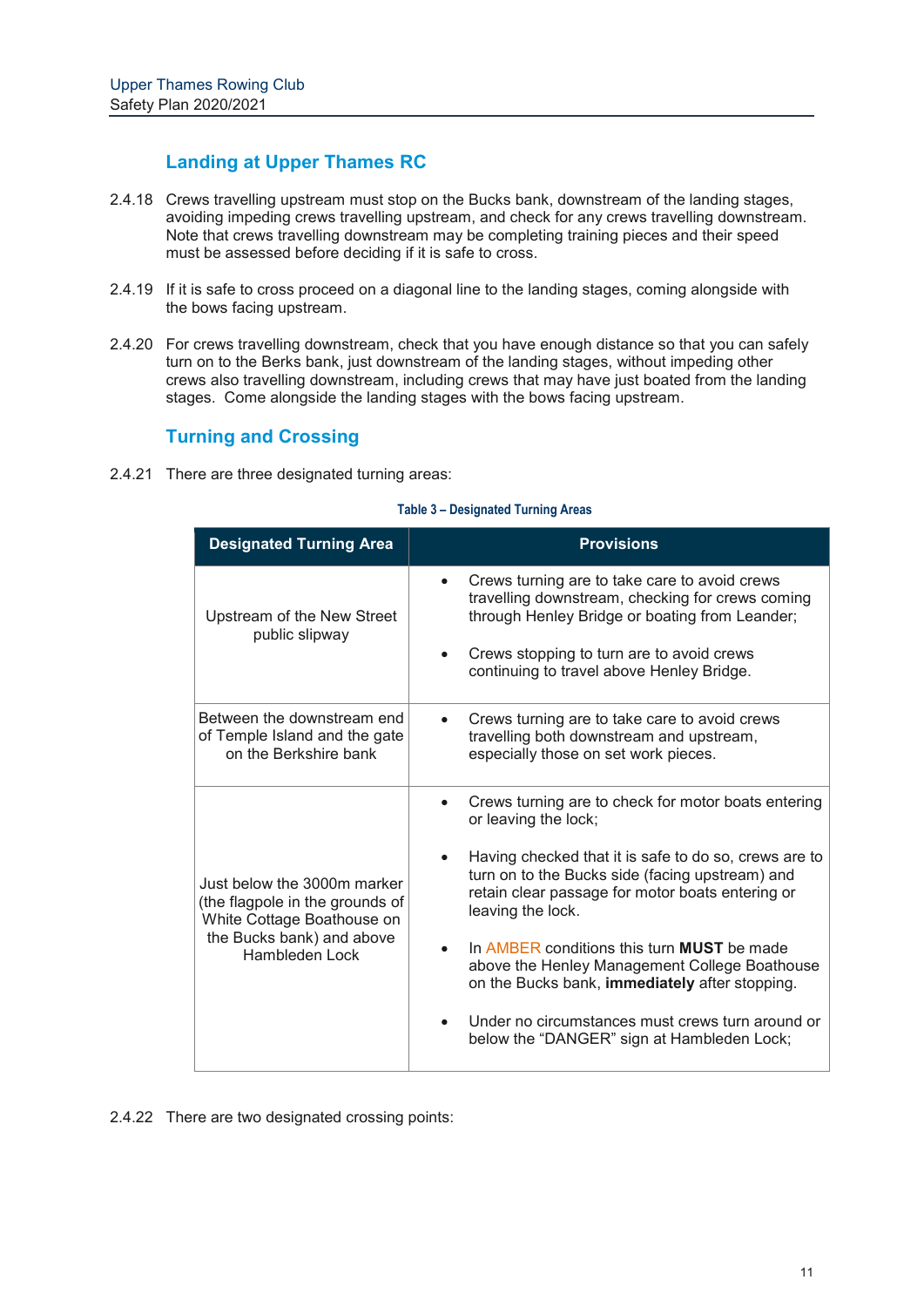#### **Table 4 - Designated Crossing Points**

| <b>Designated Crossing Point</b> | <b>Provisions</b>                                   |
|----------------------------------|-----------------------------------------------------|
| Upper Thames Rowing Club         | Crews crossing to and from Club rafts have absolute |
| Leander Club                     | duty of care to avoid all other craft.              |

## **Henley Bridge**

- 2.4.23 Henley Bridge has five arches. Counting from the Berkshire bank crews coming downstream, from Henley RC and Marsh Lock should use arch number two.
- 2.4.24 Crews progressing upstream are to use arch number four.
- 2.4.25 The centre arch (arch three) must always be left clear for cruiser traffic. Arches one and five are not to be navigated.
- 2.4.26 Crews leaving the Leander raft must always ensure that the river is clear for them to do so and likewise when crossing from the Bucks bank back to the Leander raft.

### **2.5 Rowing and Sculling in non-daylight hours or poor visibility conditions**

- 2.5.1 In accordance with Environment Agency rules of navigation, all rowing/sculling boats must show lights in poor visibility (less than 500m) and definitely after sunset or before sunrise. A white light, mounted on both the bow and stern, must be shown. LED lights are permitted.
- 2.5.2 The lights must be visible for 800m and also be visible through 180° so that the boat effectively has lighting visible through 360°.
- 2.5.3 The following do not work and should be avoided:
	- Using flashing lights as your main light the main bow and stern light must be constant.
	- Fixing lights to the riggers they can be obscured when negotiating bends and turning.
	- Head Torches the movement of your head means it cannot be seen from all directions.
	- Using only one light unless it is on a pole that is higher than your head
	- Lights with Low Batteries a failing or weak light is worse than nothing as it can give you a false sense of security.
	- Going Solo the more people there are in a tight group the more likely you are to be spotted.
	- Dark Clothing a black compression top may well be warm but it can also make you invisible to other traffic.
- 2.5.4 High visibility clothing above the waistline is recommended to help the crew become more visible to other river users.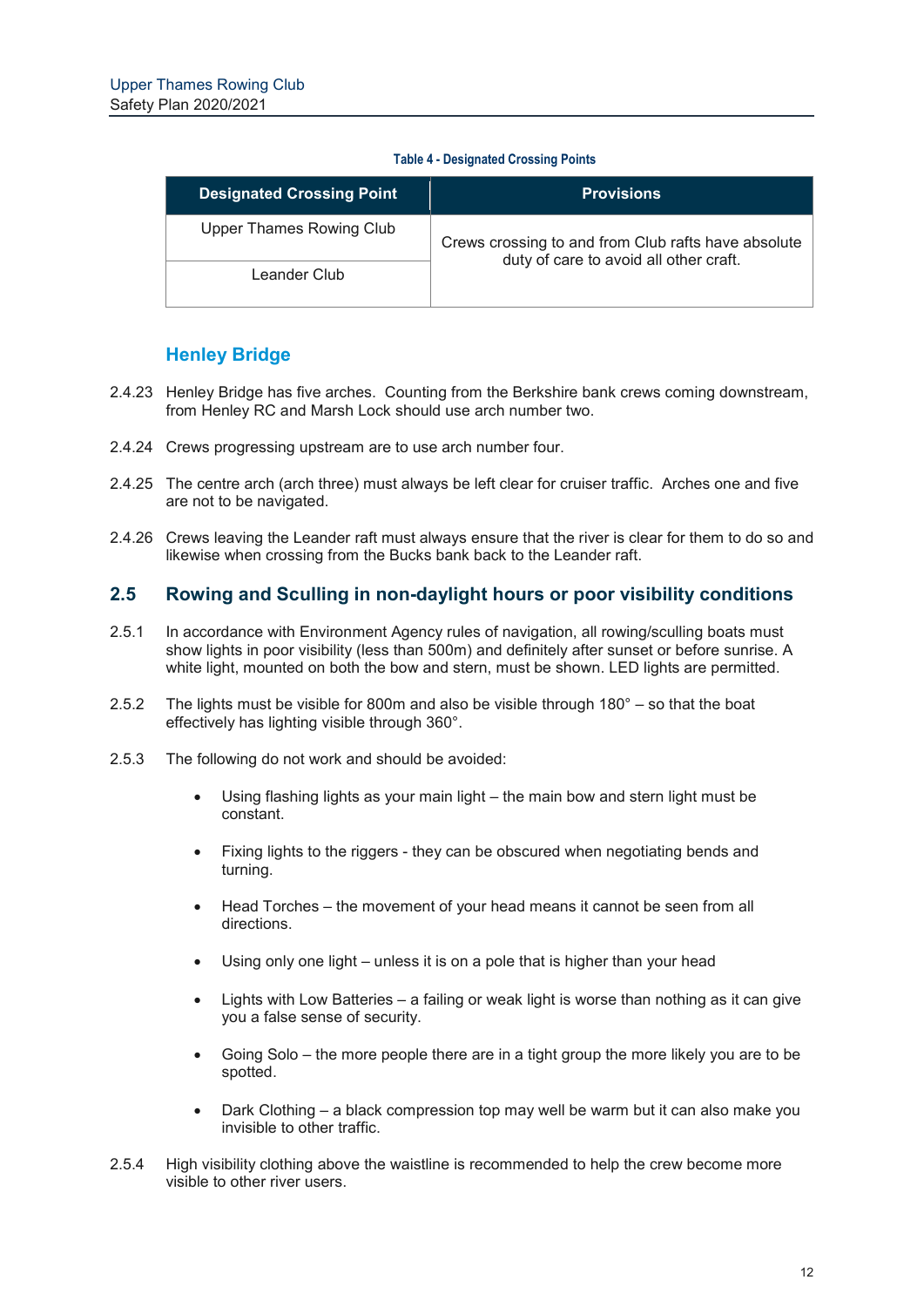- 2.5.5 In foggy conditions with visibility less than 100m, DO NOT GO AFLOAT. Generally, if you are unable to see the Bucks bank from the landing stages, DO NOT GO AFLOAT.
- 2.5.6 When visibility is less than 500m lights must be used.
- 2.5.7 Only experienced crews may go afloat in such conditions having completed a risk assessment to confirm that it is still safe to do so.

#### **2.6 Electrical Storms**

- 2.6.1 Lightning safety is about recognising a high-risk situation and moving in time to a low-risk situation.
- 2.6.2 When you see lightning, use the '30 30 Rule' and count the time until you hear the thunder. If it is 30 seconds (approx. 10 km away) or less, seek 'proper shelter'.
- 2.6.3 If you can't see the lightning, just hearing the thunder is a good back-up rule for it being time to seek 'proper shelter'.
- 2.6.4 Although no place is absolutely safe from lightning some are safer than others and 'proper shelter' can be:
	- an enclosed substantial building with electric and telephone wiring and plumbing to provide a safe pathway for the current to earth to the ground.
	- a fully enclosed metal vehicle with windows shut. This acts as a Faraday cage and guides the lightning around the passengers - mini-buses are an excellent shelter for large groups of people.
- 2.6.5 If you are on the water when you first hear thunder, proceed directly to the nearest landing stages (which may not be UTRC's stages) and seek proper shelter as safely and as efficiently as possible.
- 2.6.6 Wait a minimum of 30 minutes after the last lightning or thunder before leaving 'proper shelter'.

### **2.7 Coxwains and Lifejackets**

- 2.7.1 The wearing of lifejackets by coxes is compulsory and novices are instructed in the operation of both manually operated and auto-inflating gas inflated lifejackets.
- 2.7.2 If bow front-loaders are being used, care is to be taken to ensure that the lifejacket does not prevent a cox from escaping in the event of a capsize or sinking.

#### 2.7.3 **This means that AUTO inflated lifejackets are forbidden from being used in a bow front loader**.

- 2.7.4 Lifejackets are stored in the cupboard in the Ergo Room. The lifejacket is to be signed out and checks made by the user to ensure that it is fit for purpose before use (see the guidance provided on the Noticeboard next to the lifejacket cupboard).
- 2.7.5 After each outing the lifejacket is to be signed back in and any damage or accidental inflation reported to the CRSA.
- 2.7.6 If the lifejacket is damaged or it has inflated please remove from circulation and report the damage as soon as possible to the CRSA, so that the lifejacket can be serviced.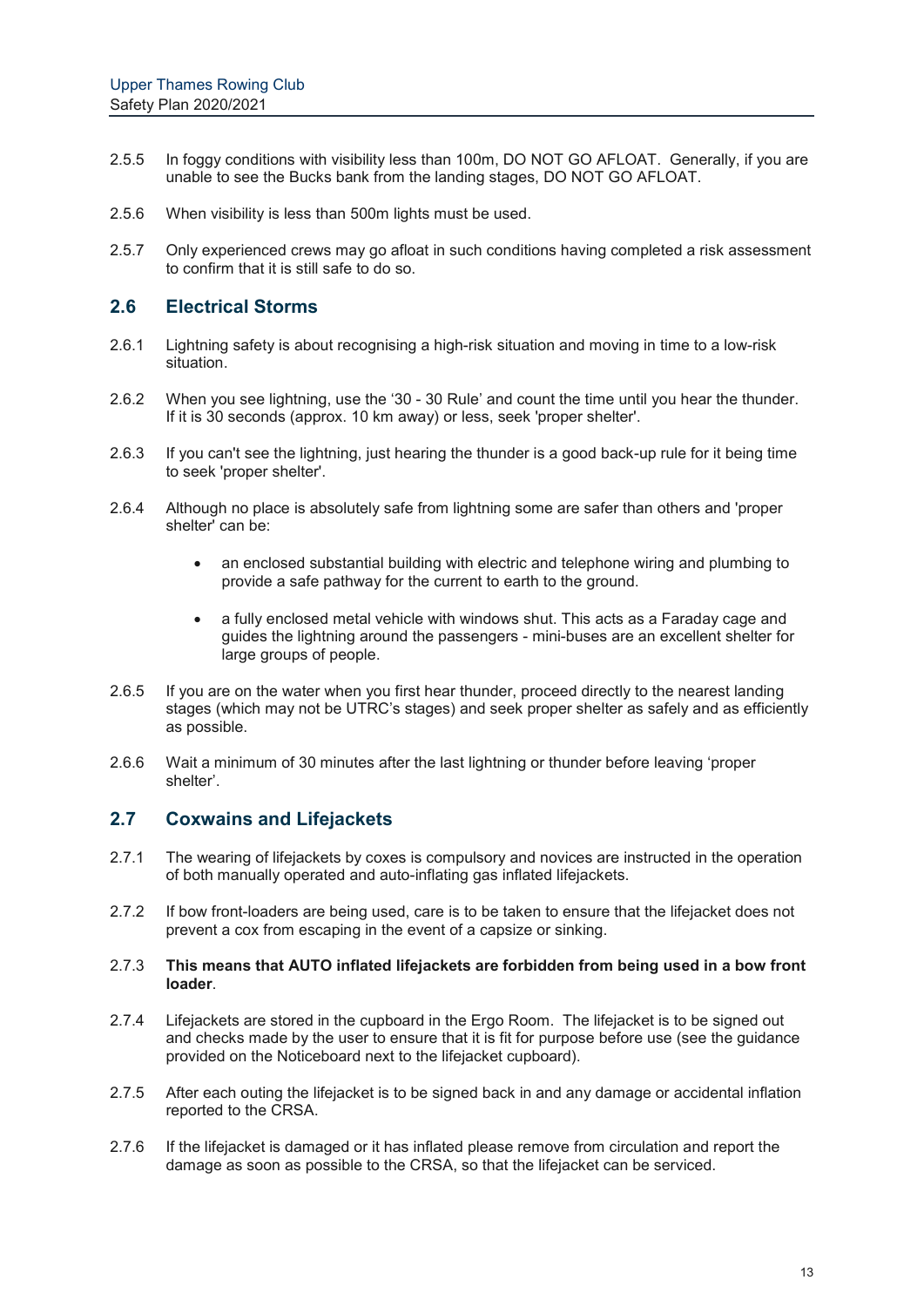- 2.7.7 The cox is responsible for the overall safety of the boat and crew.
- 2.7.8 For coxless boats, the steersman/woman is responsible for overall safety of the boat and crew.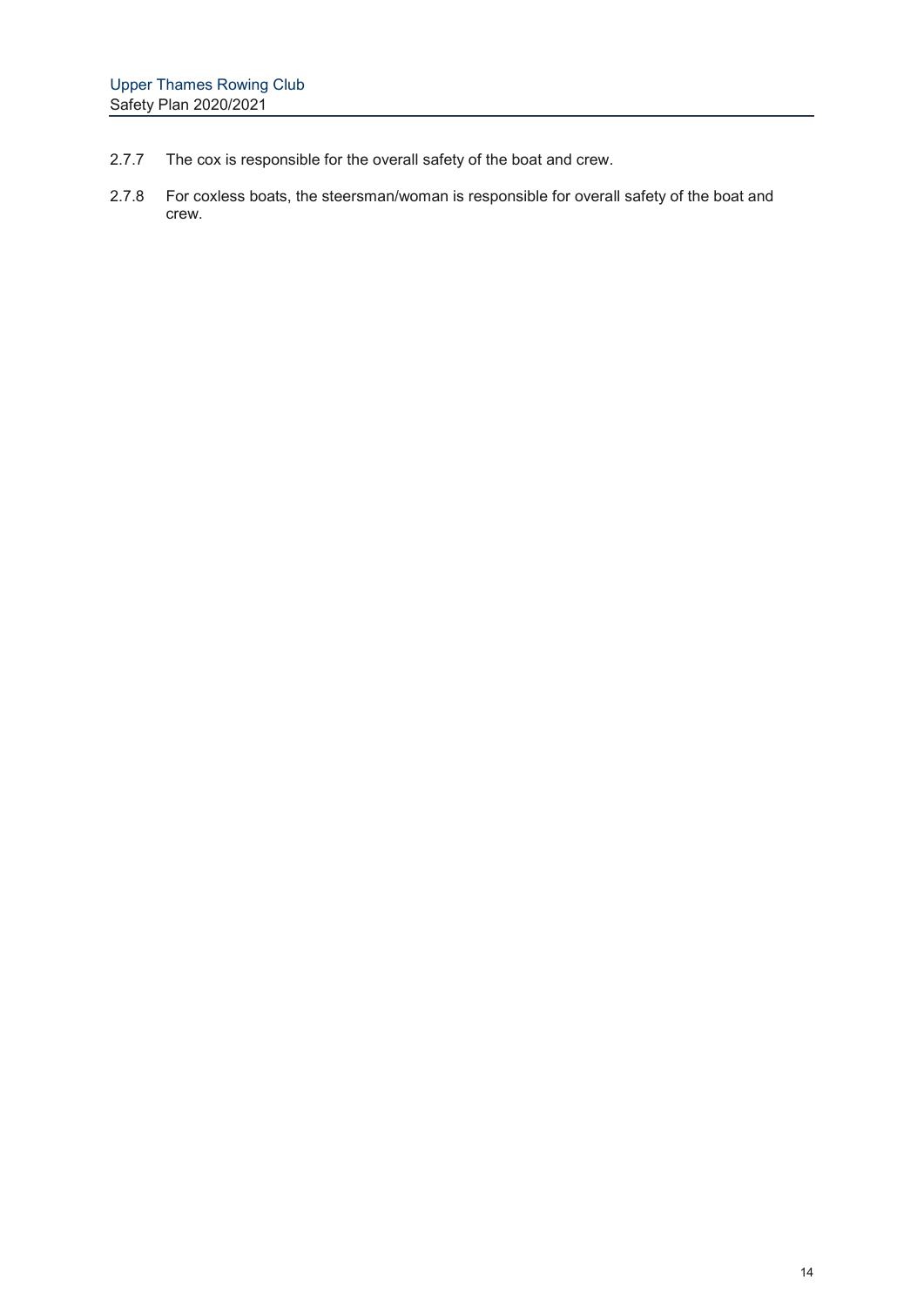## **3 Coaches**

- 3.1.1 All coaches are to be British Rowing qualified with a UKCC Level 2 Coaching Rowing Certificate as the minimum standard, unless special dispensation has been granted by the Captain. Ideally, coaches are to hold the UKCC Level 3 Certificate in Coaching Rowing.
- 3.1.2 Volunteers assisting a coach are encouraged to complete the UKCC Level 2 Award in Coaching Rowing Sessions but as a minimum must complete the free Safety Basics online module and the Cold Water & Hypothermia online module found here:

https://www.rowhow.org/course/index.php?categoryid=22

- 3.1.3 All coaches and volunteer coaches of junior athletes are to have a Disclosure and Barring Service check.
- 3.1.4 Coaches are to ensure that:
	- They complete the Intermediate Risk Management on-line learning module found here:

http://www.rowhow.org/free/riskassessment/intermediate/

- They are conversant with the Risk Assessment for the activity that they are leading;
- Crews are aware of the UTRC club safety rules including the navigation rules of the river;
- When training/competing away from UTRC, crews are aware of the local club safety rules, including the local navigation rules of the river;
- Crews use rowing/sculling equipment that is properly and regularly maintained and pre-outing equipment checks are undertaken by the crews;
- The outing is conducted appropriate to the prevailing weather and water conditions, mindful that conditions can deteriorate during the outing;
- Consideration is shown to other water users;
- Crews, including the cox, are appropriately dressed for the session;
- 3.1.5 The Coach is to be particularly alert for symptoms of hypothermia or heat stroke/dehydration.
- 3.1.6 Particular attention is to be paid to the coaching of coxwains as their competence is essential to water safety as well as the crew's success.
- 3.1.7 The coach/athlete ratio for junior athletes should be one coach to no more than ten junior athletes.
- 3.1.8 Junior athletes under the age of 16 are not allowed on the water unless attended by a coach.
- 3.1.9 Juniors aged 17 18 are permitted to row on their own with their coaches' permission in advance.
- 3.1.10 All coaches and helpers must carry, and be able to use, a throw line whilst coaching from the bank. They must carry a mobile phone and have the numbers for the Club and other coaches whom they can call upon.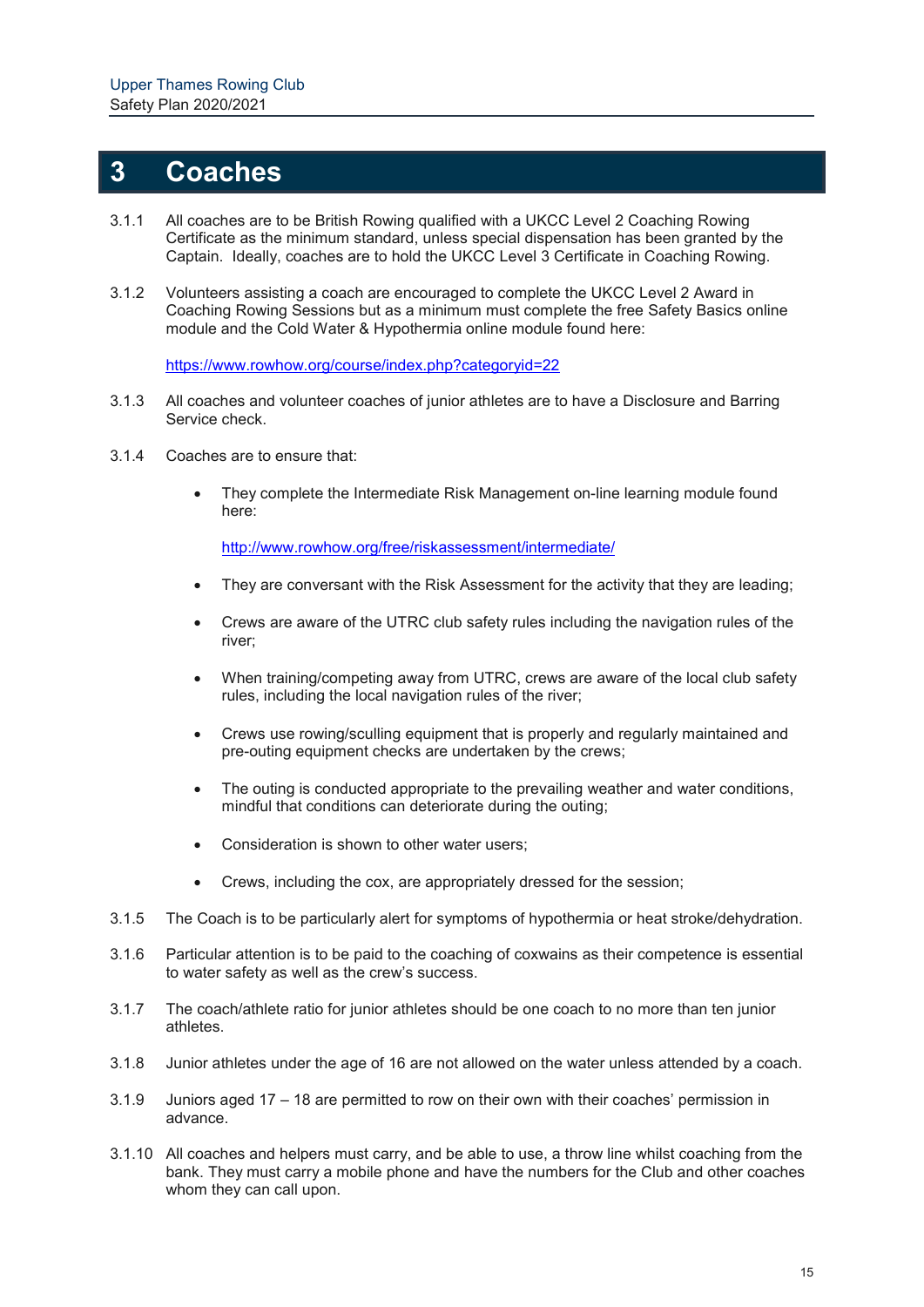## **4 Equipment and Defects**

### **4.1 Club Boats**

- 4.1.1 Use of Club boats must be booked with the Captain.
- 4.1.2 If it is a squad boat, you must have permission from the coach of that squad (or the Captain).

### **4.2 Private boats**

- 4.2.1 Private boats must have a valid Environment Agency licence, carry a valid identification number on the boat (i.e. UTC123) and up to date insurance certificate.
- 4.2.2 The Environment Agency licence fee is part of the Club racking fee and the Club registers private boats annually.

### **4.3 Pre-outing Equipment Checks**

- 4.3.1 Before any outing is undertaken, equipment must be checked to ensure that it is in a safe working condition. Checks are to include but not be limited to the following:
	- Check for hull damage, leaks etc;
	- Check that buoyancy compartments, seals, hatch covers and ventilation bungs are secure and watertight;
	- Check that the bow ball is securely fixed and fully covers the bow of the boat in order that adequate protection is given to any person or object struck by the moving boat;
	- The bow ball check should also examine any fixing screws or bolts to ensure that they do not represent a further hazard in the event of accident;
	- Check that outriggers, swivels, gates, seats and stretchers are secure and operating freely;
	- Check that heel restraints and grab laces are adequate, secure and effective;
	- Check that rudder lines, steering mechanisms, rudder and fin, are secure and in good working order;
	- Check oars for damage and ensure that "buttons" are secure and properly set.

### **4.4 Equipment Defects**

- 4.4.1 Any boat, blade or other equipment (including the ergos) defects are to be reported to the Captain.
- 4.4.2 If it is judged that a boat/equipment is not river worthy, it must be taken out of action immediately until the defects are corrected.
- 4.4.3 Appropriate signage will be used to highlight that the boat is "out of action" until further notice.
- 4.4.4 Any defects arising during an outing must be reported to the Captain immediately following the outing and if necessary signage used to indicate that the boat must not be used until the defect is corrected.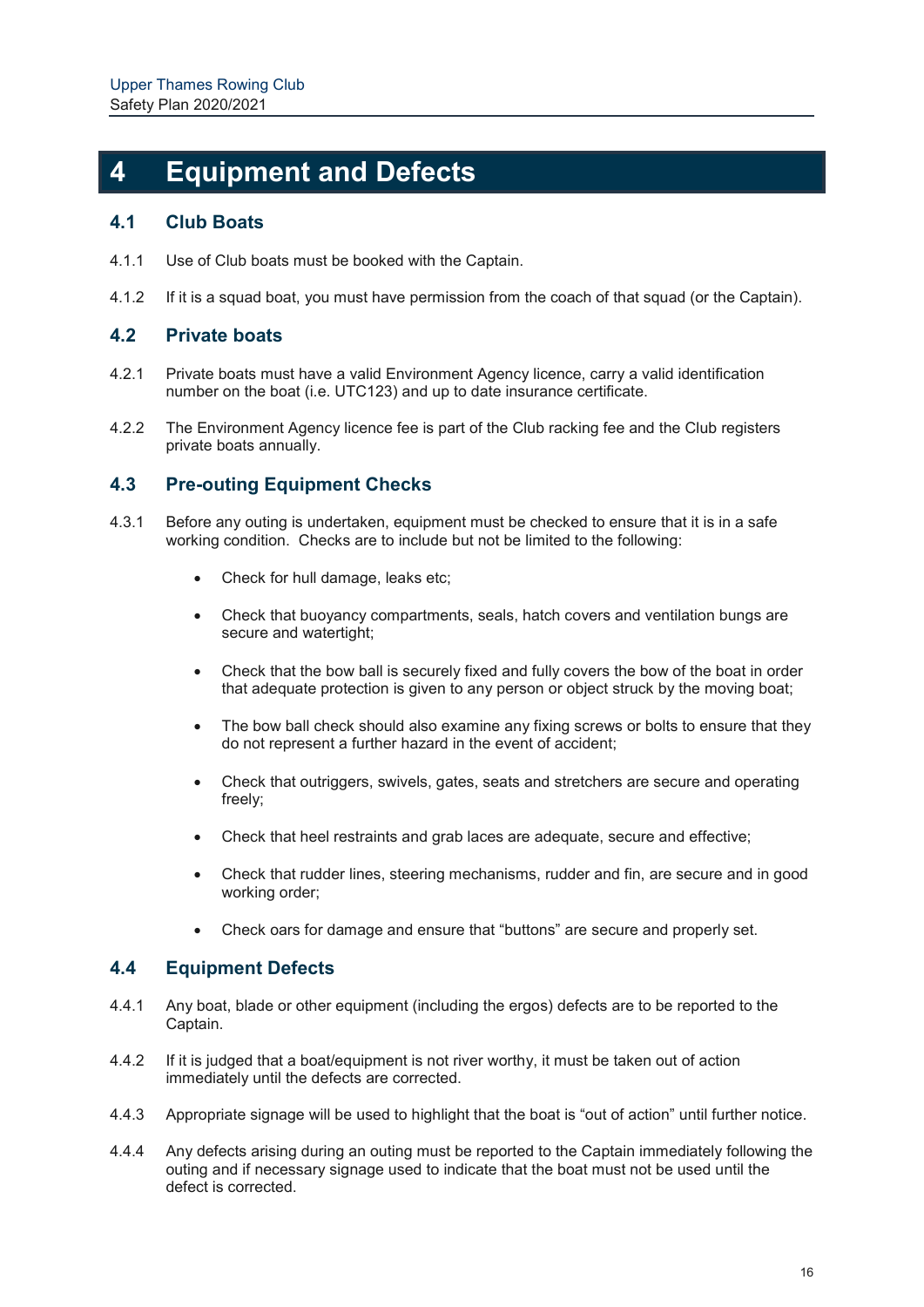## **4.5 The Lifting of Boats**

- 4.5.1 Coaches and crews are to ensure that every care is taken to prevent injury when lifting boats in and out of the racks and on and off the river. One person is to be in charge of the mand cat of the racio and on and on the fivent. One person to manoeuvre, giving clear instructions before and during the lift.
- 4.5.2 This also applies to lifting boats on and off of the trailer, with an adequate number of individuals available to ensure this is done safely.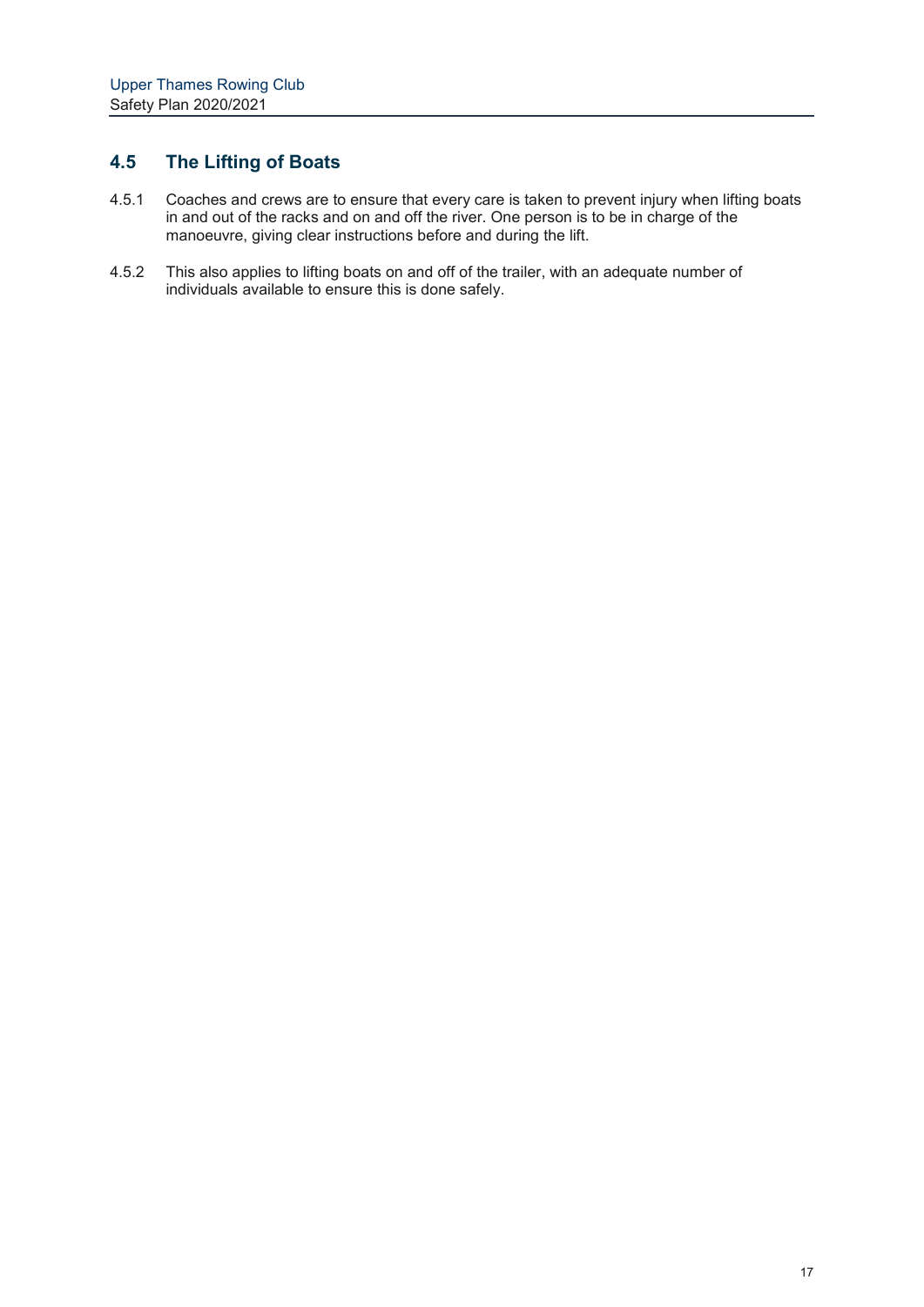## **5 Racing and Training away from Upper Thames RC**

### **5.1 Authorised Drivers and Responsibilities**

5.1.1 Only individuals authorised by the Club are to drive the Club truck and tow Club trailers. All drivers are to be conversant with the British Rowing Row Safe Trailer Driving Guidance, found here:

https://www.britishrowing.org/upload/files/RowSafe/FurtherGuidance/DriversHandbookV3.pdf

- 5.1.2 Note that the guidance referred to above only applies in the UK. Authorised drivers are responsible for ensuring that they obey the local highway regulations for all countries visited.
- 5.1.3 Authorisation to use the Club truck for towing club trailers will be dependent on individuals having the appropriate insurance and entitlement on their driving license.
- 5.1.4 Note that the entitlement to tow trailers varies depending on whether a full driving licence was held before or after the 1 January 1997. Refer to the following document for full details:

https://www.britishrowing.org/wp-content/uploads/2015/09/INF301.pdf?ef682d

- 5.1.5 The Captain and nominated drivers are responsible for checking:
	- the limitations of the tow vehicle in the vehicle handbook the towing weight & towing hitch loading;
	- the total weight of the load being towed and the loading on the tow hitch;
	- the vehicle is appropriate for the load, length and type of trailer; and
	- the trailers are correctly labelled with the Maximum Allowed Mass (MAM), tyre pressures and jacking points.
- 5.1.6 All trips involving the towing of a trailer must have a passenger accompanying the authorised driver to assist with navigation, the manoeuvring of the trailer and any emergency.
- 5.1.7 For trips involving the towing of a trailer, which exceed four hours of driving, the passenger must be another Club authorised driver, so that the driving can be shared.
- 5.1.8 See the following document for guidance on avoiding driver fatigue:

https://www.britishrowing.org/wp-content/uploads/2015/09/TowingGuidance.pdf?ef682d

5.1.9 Remember TIREDNESS KILLS.

### **5.2 Trailer Loading**

5.2.1 When crews are travelling to head races, regattas or alternative training locations, the Captain or Coach will detail the trailer loading plan. Loading is to be strictly in accordance with this plan to ensure that the car and trailer are balanced (see Figure 1).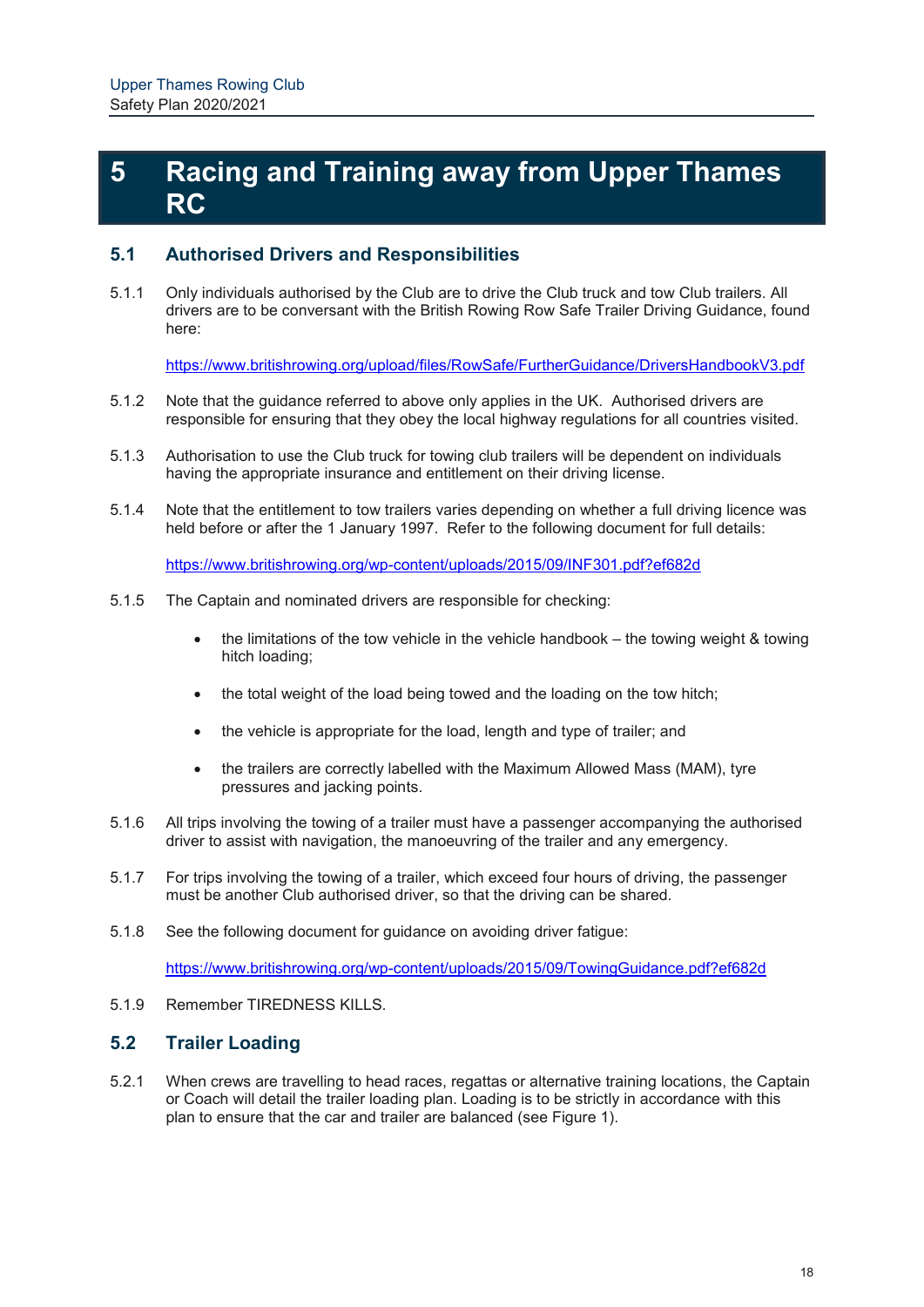

Correct Car/Trailer Balance

#### **Figure 1 – Car and Trailer Balance**

- 5.2.2 In preparing the trailer loading plan the Captain or Coach will be responsible for ensuring that the trailer weight does not exceed:
	- The trailer's Maximum Allowed Mass (MAM);
	- The towing weight for the towing vehicle; and
	- The tow hitch maximum load.
- 5.2.3 The trailer loading plan is to be communicated to all travelling crews and each crew is responsible for ensuring that their boat and all equipment is securely loaded, within the allowable overhang limits.
- 5.2.4 The Club shall provide boat ties for this purpose.
- 5.2.5 Prior to departure the authorised driver(s) and passenger are to ensure that all boats and equipment is safely secured and that the necessary requirements for front and rear projections and lighting are observed (see Figure 2).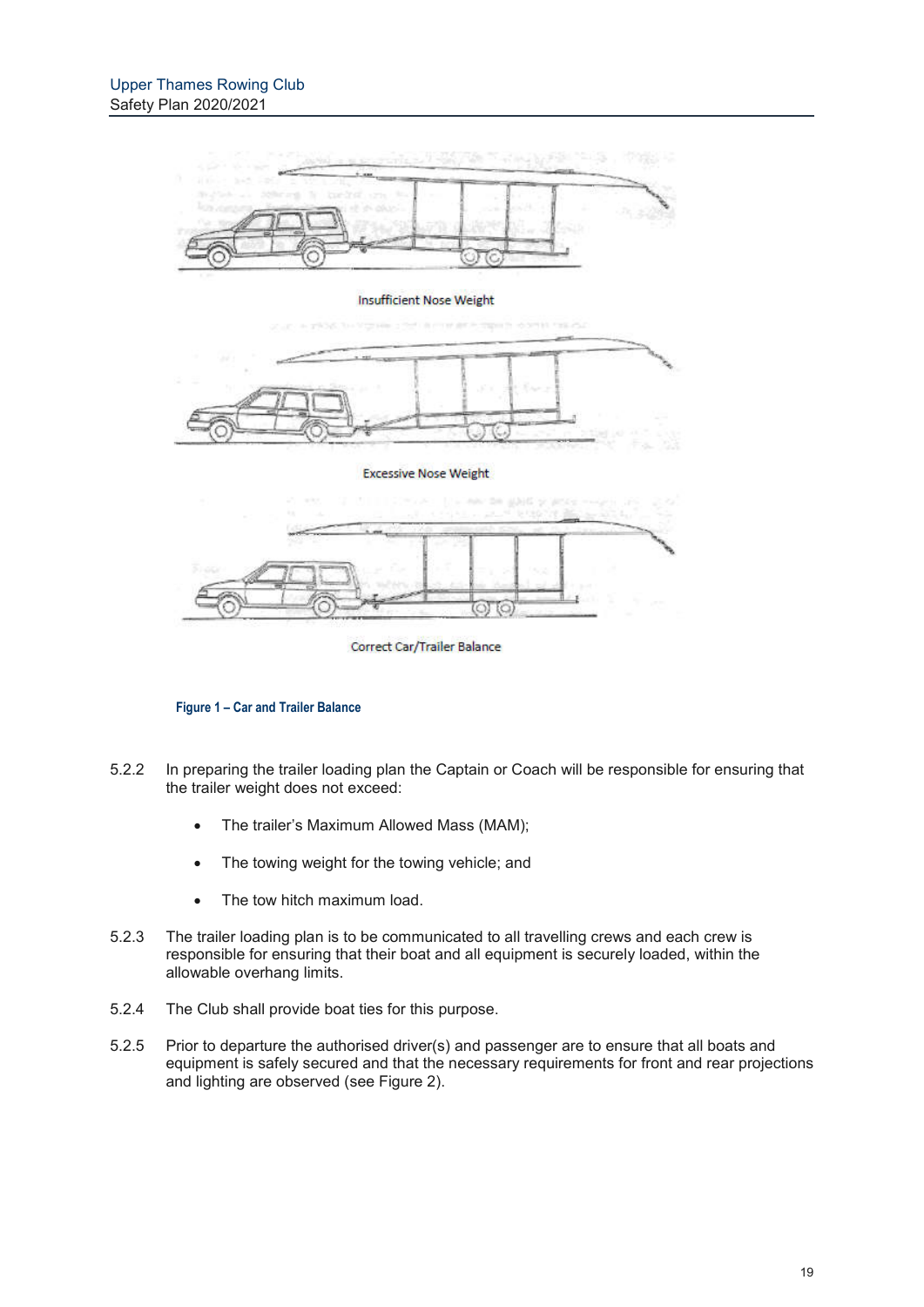

## **REGULATIONS RELATING TO CARRIAGE ON TRAILERS**

#### **Figure 2 – Regulations relating to Carriage on Trailers in the UK**

**(The latest regulations are contained in the Road Vehicles (Construction & Use) Regulations 1986: coded '1986 No 1078'. The relevant projection information appears on pages 109 – 113 covered by Regulations 81 & 82 and Schedule 12.)**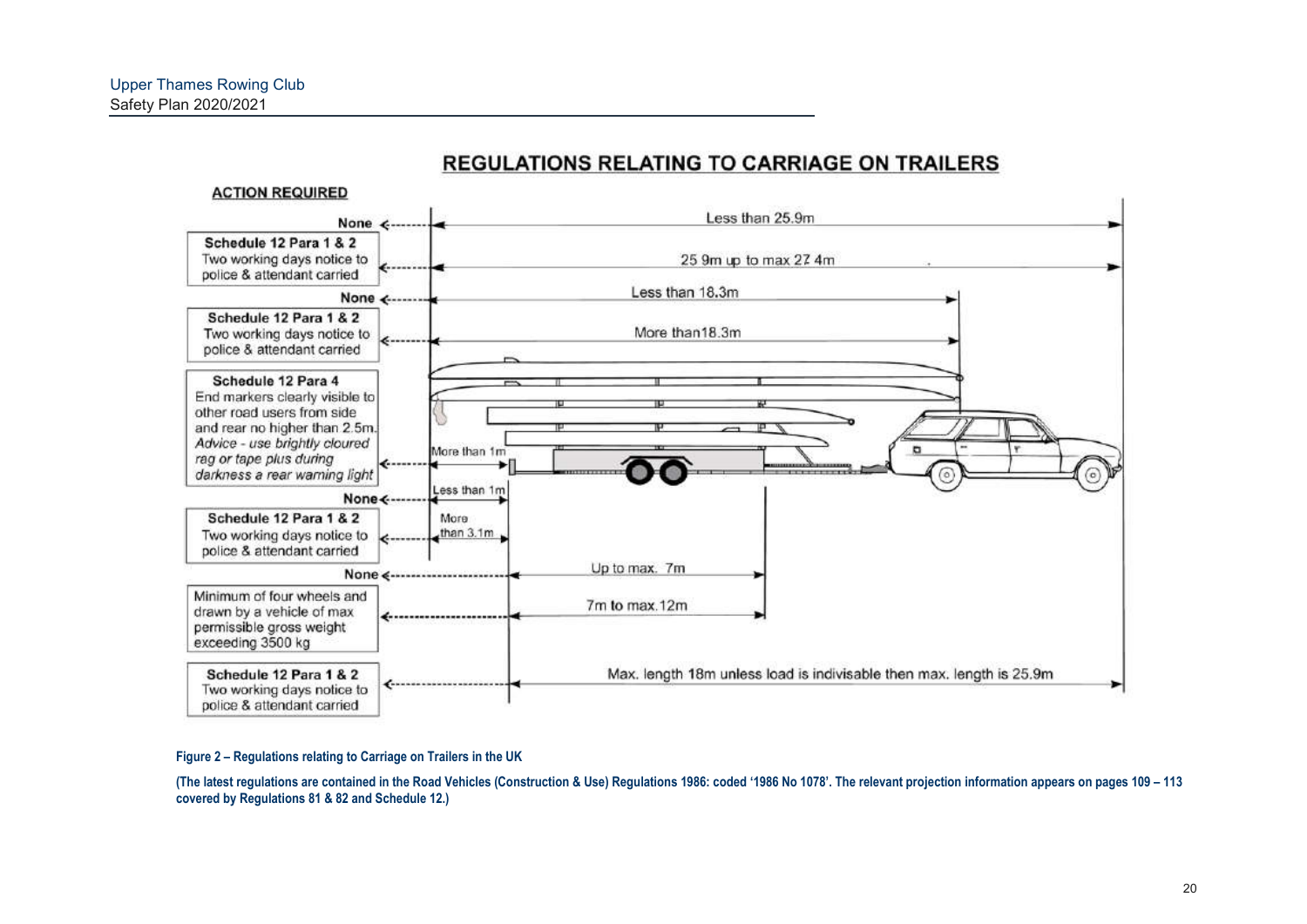## **5.3 Transporting Boats on Car Roof Racks**

- 5.3.1 Members wishing to transport Club single sculls, double sculls and rowing pairs on top of private vehicles must have the express permission of the Captain.
- 5.3.2 Members transporting any boat on top of their private vehicle are responsible for ensuring that:
	- Their private vehicle is roadworthy;
	- They have the correct roof bars to carry the load and these are correctly secured to the vehicle;
	- They follow the guidance provided in https://www.britishrowing.org/upload/files/RowSafe/FurtherGuidance/DriversHandboo kV3.pdf and as shown in Figures 3 and 4;
	- They have the appropriate ties, lights and end markers for the load.



## **REGULATIONS RELATING TO CARRIAGE ON MOTOR VEHICLES**

#### **Figure 3 - Regulations relating to Carriage on motor vehicles in the UK (side elevation)**

**(The latest regulations are contained in the Road Vehicles (Construction & Use) Regulations 1986: coded '1986 No 1078'. The relevant projection information appears on pages 109 – 113 covered by Regulations 81 & 82 and Schedule 12.)**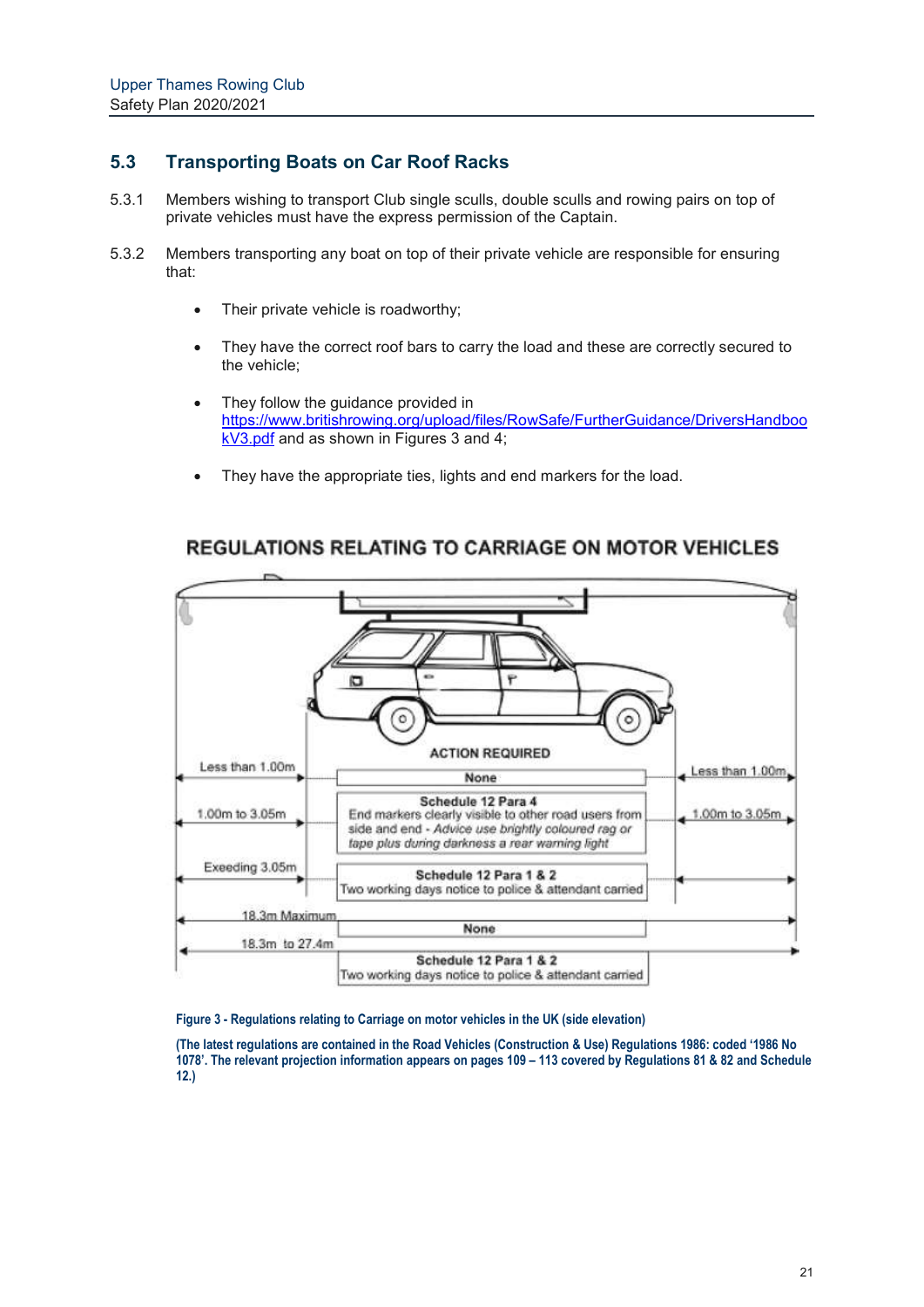

**Figure 4 - Regulations relating to Carriage on motor vehicles in the UK (end elevation)**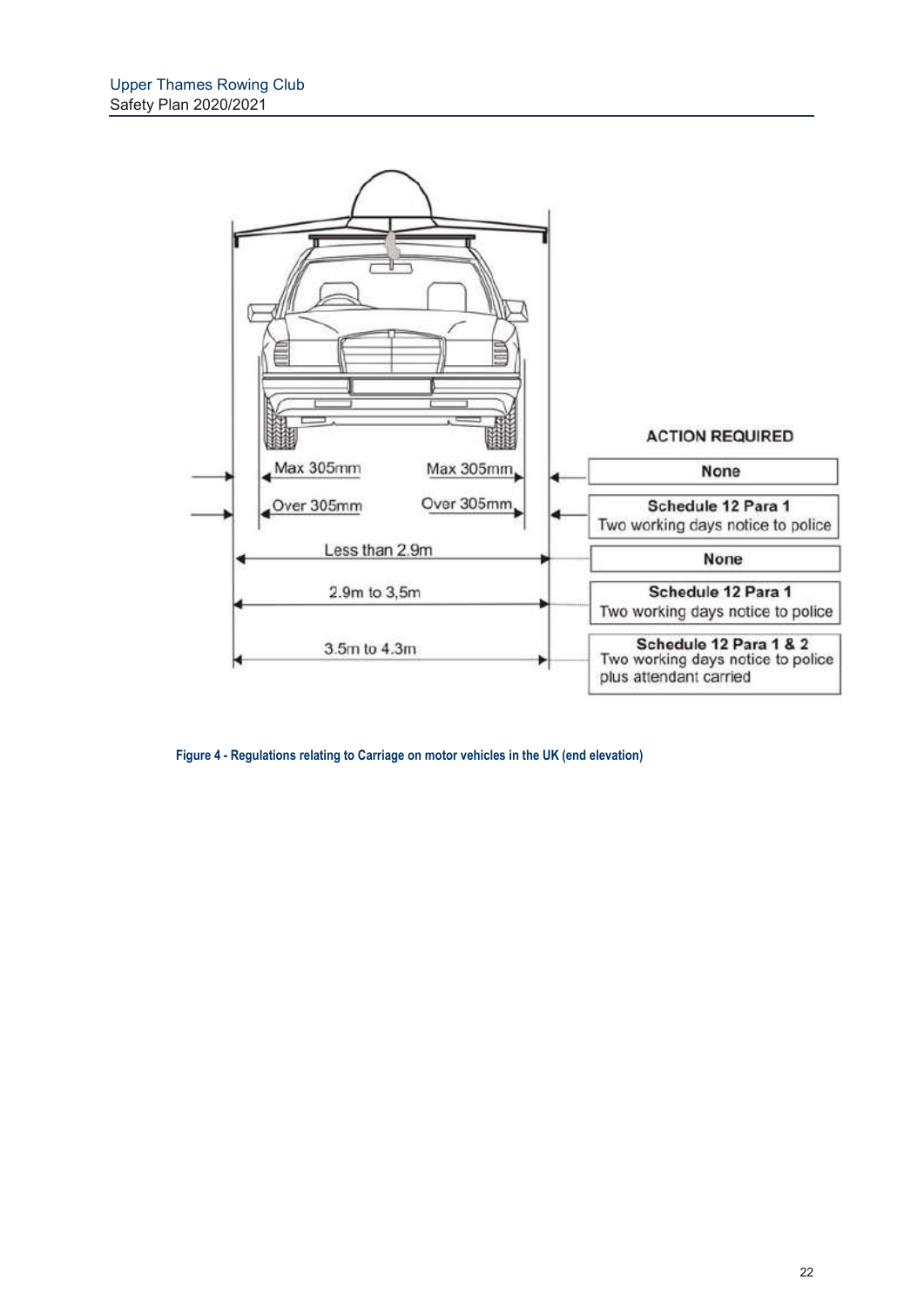## **6 Incident Reporting**

- 6.1.1 Everyone can help to improve safety by reporting incidents on the British Rowing Incident Reporting System. This confidential reporting system is for everyone; clubs, individuals (members and non-members) and events to report an incident or concern.
- 6.1.2 Incidents that cause harm or damage, however trivial, should be reported as well as those where an injury, health issue or damage has occurred.

#### **6.1.3 Near misses should also be reported as these can provide useful information that may help someone to avoid a serious incident.**

- 6.1.4 Incidents include, but are not limited to:
	- Capsize or falling in the river;
	- Collision or near miss;
	- Swamping;
	- Equipment failure;
	- River users not following the safety procedures;
	- Health related incident e.g. water borne disease or injury;
	- Incidents on land e.g. in the gym or with trailers or vandalism.
- 6.1.5 Incidents are to be reported on British Rowing's Incident Reporting System:

https://incidentreporti ng.britishrowing.org/

- 6.1.6 At the same time as making an incident report, notify the CRSA at safety@utrc.org.uk
- 6.1.7 It is down to the individual affected to report the incident.
- 6.1.8 If the individual is unable to report the incident the best placed witness must report the incident. This maybe the coach if he/she was alongside a crew or a member of the crew. This witness does not have to be club-tied.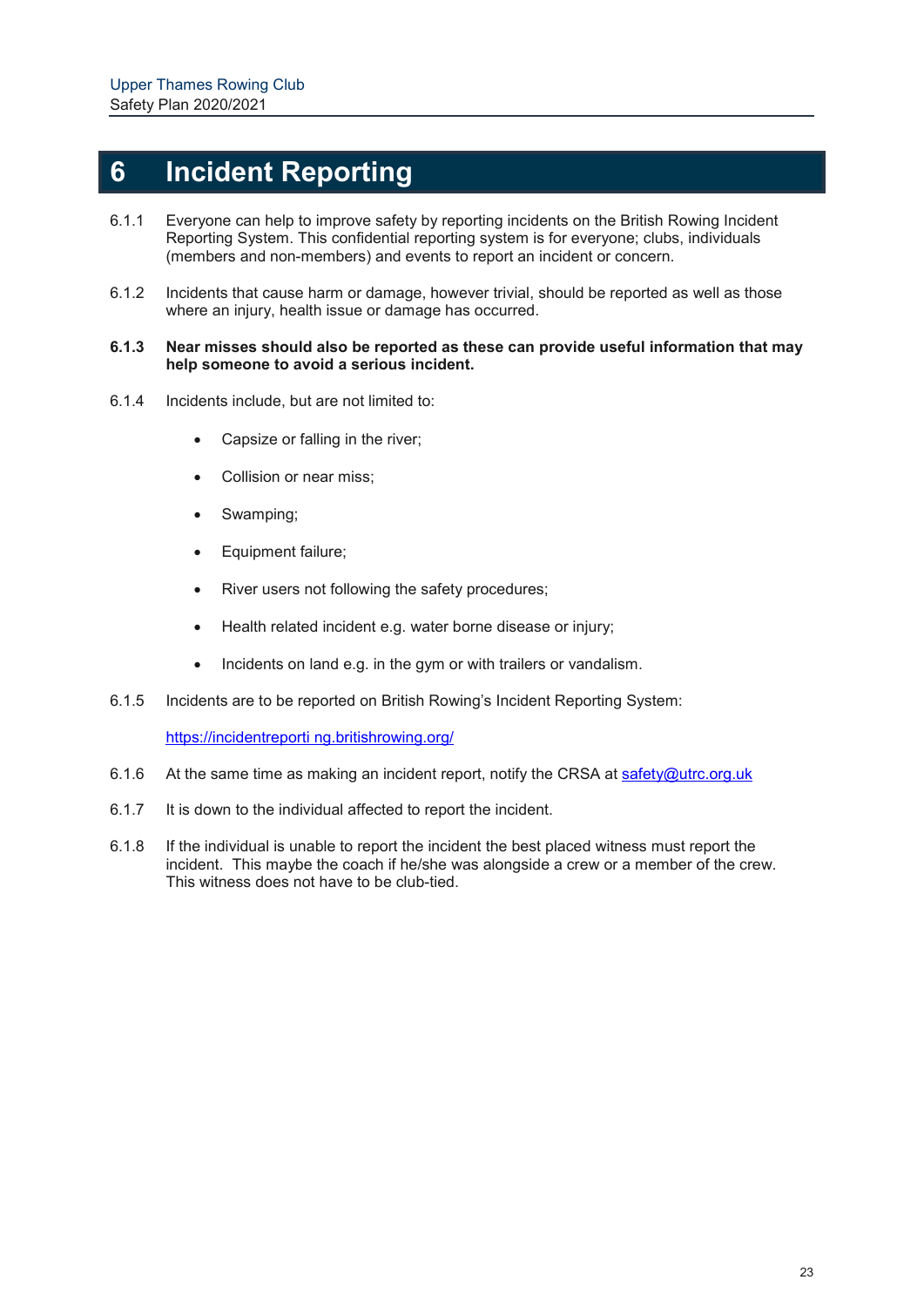## **7 Emergency Response Plan**

### **7.1 Fire**

- 7.1.1 In the event of a fire or incident rendering the building unsafe/unstable, the Clubhouse is to be evacuated and the Car Park used as a muster point.
- 7.1.2 An attempt is to be made to account for individuals. Members are responsible for the safety of their guests.
- 7.1.3 All Club activities are to be suspended in the event of an emergency.

## **7.2 Summoning Assistance**

- 7.2.1 There is a telephone at the Club that takes incoming calls and makes EMERGENCY calls only. The telephone number for the Club is: 01491 575745
- 7.2.2 Useful telephone numbers:

| <b>Telephone Number</b> | <b>Service</b>                                                                |
|-------------------------|-------------------------------------------------------------------------------|
| 999                     | <b>Emergency Services</b>                                                     |
|                         | Royal Berkshire Hospital (A & E)                                              |
| 0118 322 5111           | 21 Craven Road                                                                |
|                         | Reading RG1 5LE                                                               |
|                         | Minor Injuries Unit, Outpatients Department                                   |
| 01865 903703            | <b>Townlands Memorial Hospital</b>                                            |
|                         | York Road, Henley on Thames, RG9 2EB                                          |
|                         | GP Out of Hours Emergency Service                                             |
| 111                     | https://www.oxfordhealth.nhs.uk/service_description/minor-<br>injuries-units/ |
| 0800 80 70 60           | Environment Agency incident hotline                                           |
| 01491 573943            | <b>Henley Rowing Club</b>                                                     |
| 01491 575782            | Leander Rowing Club                                                           |
| 01491 570500            | <b>Phyllis Court Rowing Club</b>                                              |

#### **Table 5- Useful telephone numbers**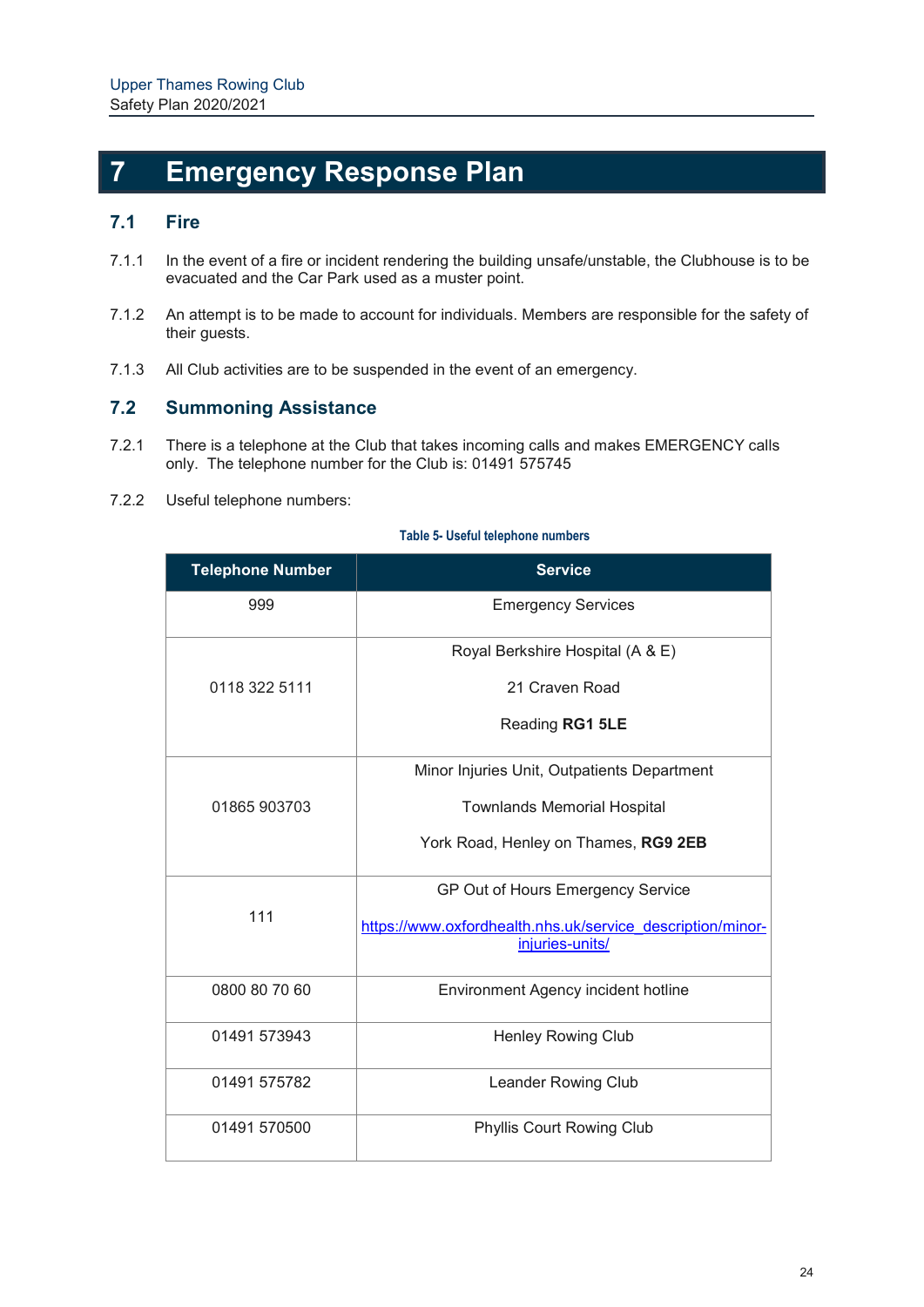| 07813983551 | Jamie Elwin (CRSA) |
|-------------|--------------------|

7.2.3 The address for the Club is:

Upper Thames Rowing Club

Remenham Lane

Remenham

Henley on Thames

Berkshire

RG9 3DB

Tel No: 01491 575745



**Figure 5 – Location Plan for UTRC**

## **7.3 First Aid and Defibrillator**

- 7.3.1 First Aid boxes are located in the Gym, Kitchen, Ergo Room cupboard, in the hall of the side entrance and in the rescue launch.
- 7.3.2 Should any need arise, for instance an athlete suffers severe chest pains, or a capsized crew show signs of hypothermia, or for any other emergency to avoid any doubt dial the emergency services in the first instance. Then seek the assistance of a First Aider to treat the individual before the emergency service arrives.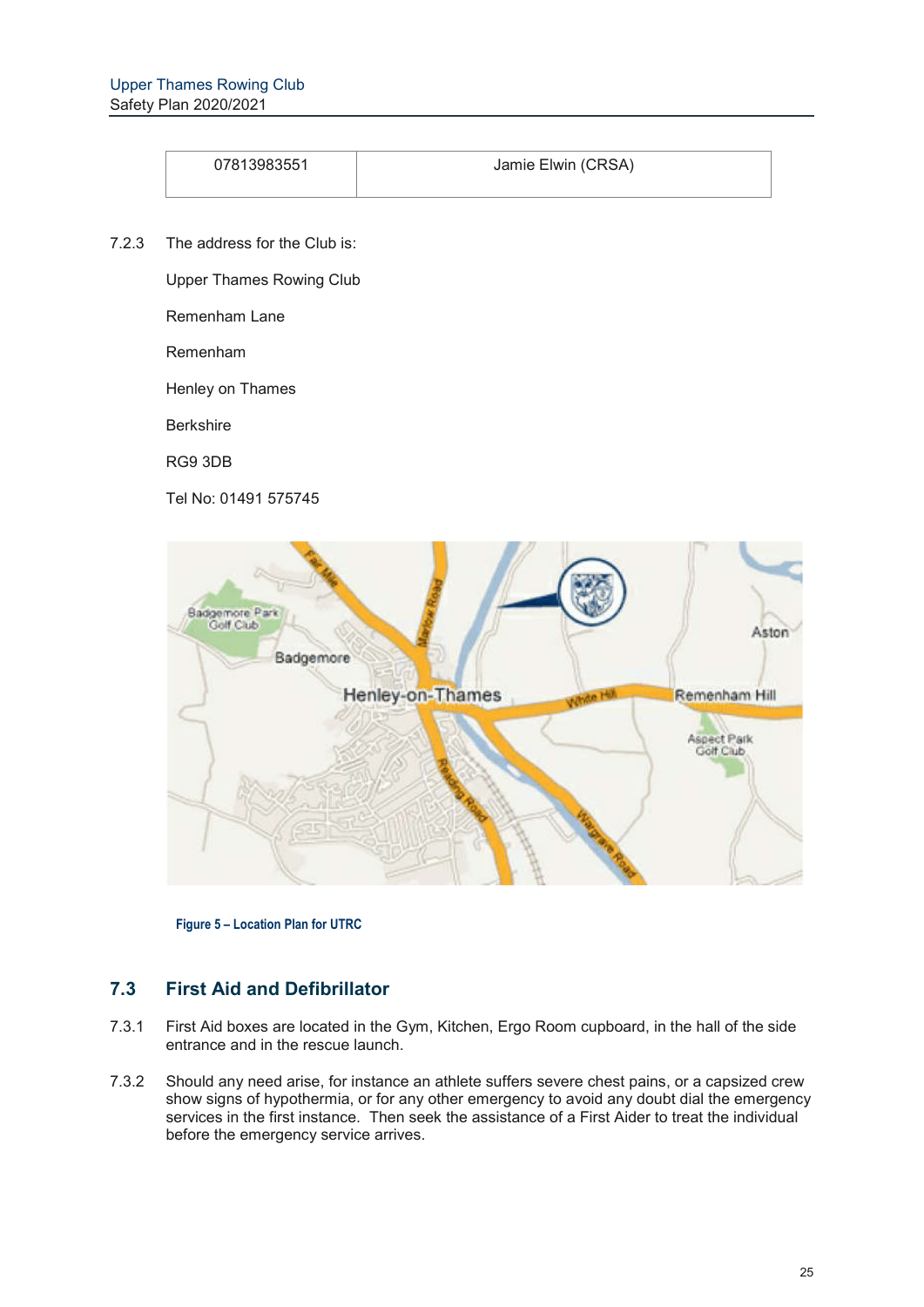7.3.3 If necessary, the nearest defibrillator is to the right of the ground floor Clubhouse entrance, facing the river, see Figure 6.



**Figure 6 – Location of Defibrillator**

## **7.3.4 THE CODE FOR THE DEFIBRILLATOR IS C159**

### **7.4 First Aiders**

7.4.1 Qualified First Aiders are:

#### **Table 6 – Qualified First Aiders**

| <b>Name</b>         | <b>Year of</b><br>Qualification |  |  |
|---------------------|---------------------------------|--|--|
| <b>Senior Men</b>   |                                 |  |  |
| <b>Bea Crossley</b> | 2018                            |  |  |
| <b>Ben Weston</b>   | 2018                            |  |  |
| <b>Senior Women</b> |                                 |  |  |
| Mary Merritt-Smith  | 2018                            |  |  |
| Svenja Perkins      | 2018                            |  |  |
| <b>Masters Men</b>  |                                 |  |  |
| John Ewans          | 2018                            |  |  |
| Graham Lloyd        | 2018                            |  |  |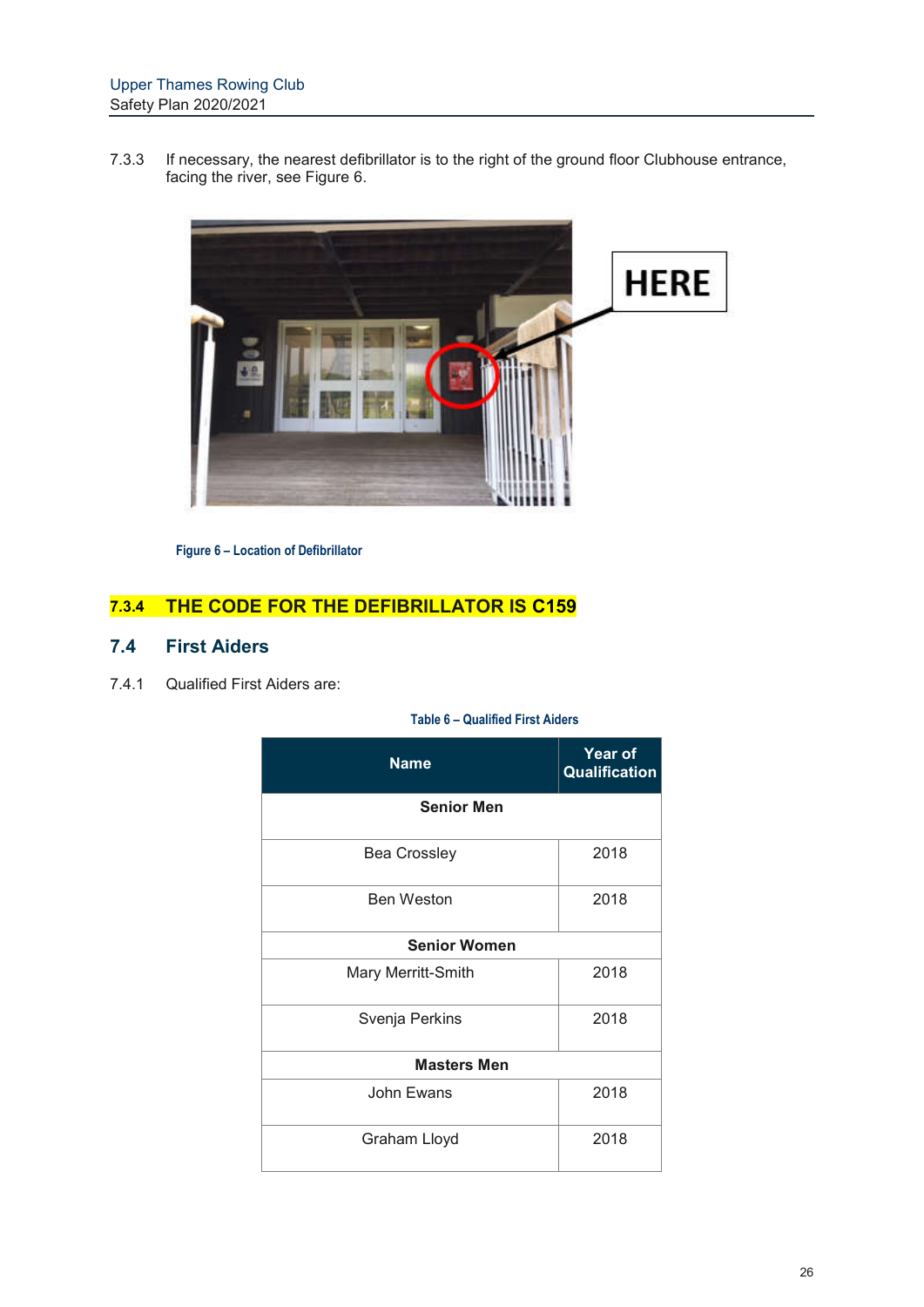| Mark Shimmin               | 2018 |
|----------------------------|------|
| <b>Paul Stuart-Bennett</b> | 2018 |
| <b>Masters Women</b>       |      |
| Naomi Ashcroft             | 2018 |
| Anna Van Leemputten        | 2018 |

## **7.5 Access for the Disabled**

- 7.5.1 Access to and from the Clubhouse for those in wheel chairs is by the use of temporary ramps Access to and nonrate chapteled by the rearch of the rear door of the Ergo Room. The ramps are stored by the door.
- 7.5.2 Within the Clubhouse access to the Men's facilities is on the ground floor. For women the facilities are behind the gym on the first floor. Access is by the lift in the Front Hall.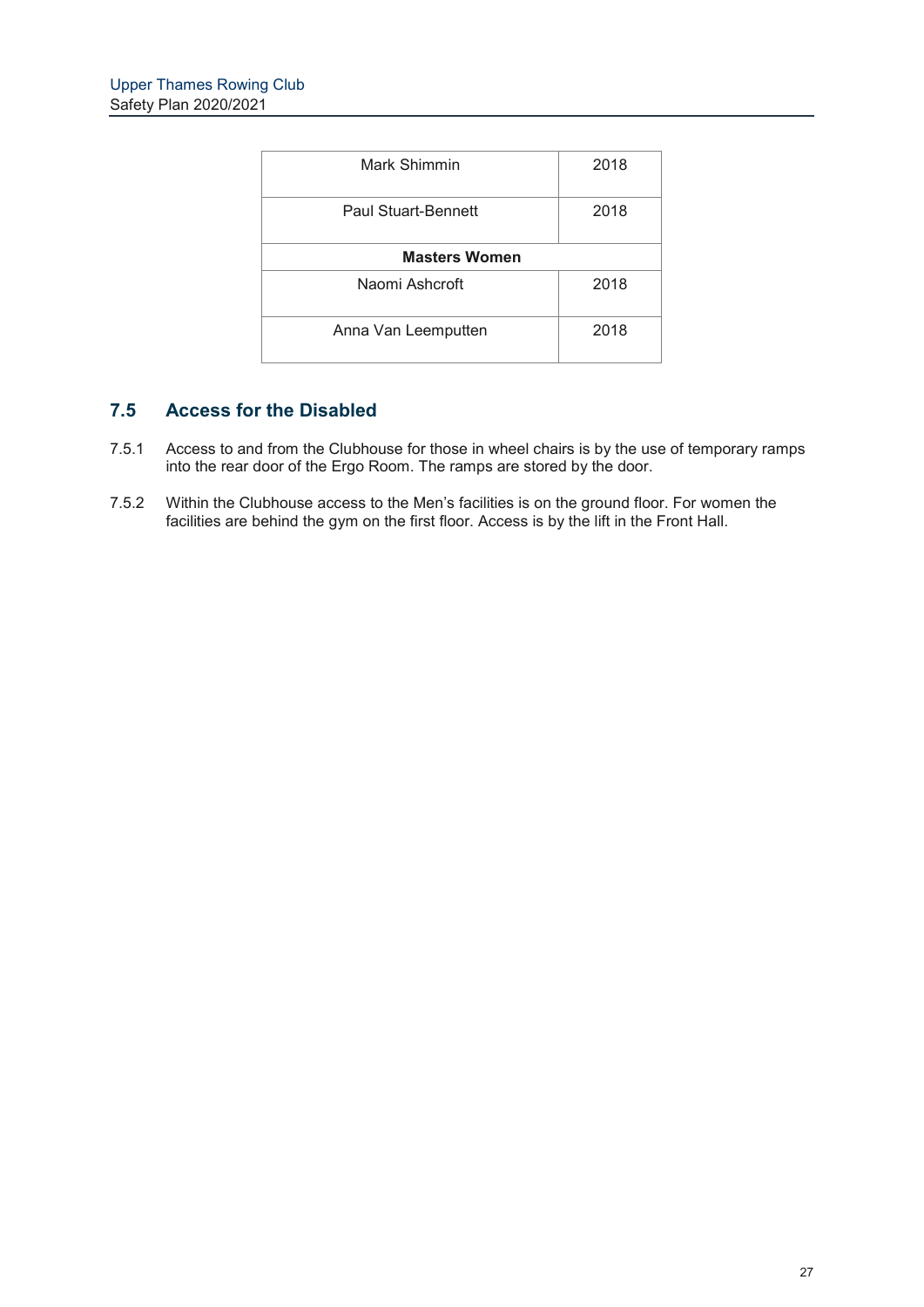## **8 Gym Training and Indoor Rowing**

## **8.1 Gym Training**

- 8.1.1 Members are expected to:
	- Keep the gym clean and tidy.
	- Wear appropriate footwear and clothing.
	- Not loiter around the gym or get in the way.
	- Be conscious of other people's needs to access items of equipment.
	- Clean and put away equipment when the exercise is complete unless someone else is about to use it.
	- Check equipment before use and only use equipment that is in good condition.
	- Perform an appropriate warm up before starting training and stretch thoroughly when the exercise is complete.
	- Use good technique, this will provide the maximum benefit from the exercise and avoid injury, use relatively light weights until the technique is established.
	- Pay attention and be alert to what is going on around them.
	- Report incidents to the CRSA and to British Rowing.

### **8.2 Indoor Rowing**

- 8.2.1 There are risks associated with indoor rowing and these should be assessed and managed in the same way as other risks. All Members must use the rowing machines safely and correctly, and with the correct technique.
- 8.2.2 All Members are expected to follow the rules on the use of rowing machines including:
	- Wearing appropriate clothing.
	- Cleaning of the rowing machine after use.
	- Inform the Club of any reason that they may be at risk due to current or previous illness or injury - and seek medical advice before continuing.
	- Check the rowing machine prior to use.
	- Report any defects to the Captain and report Incidents to the CRSA and British Rowing.
	- Report incidents to the CRSA and to British Rowing.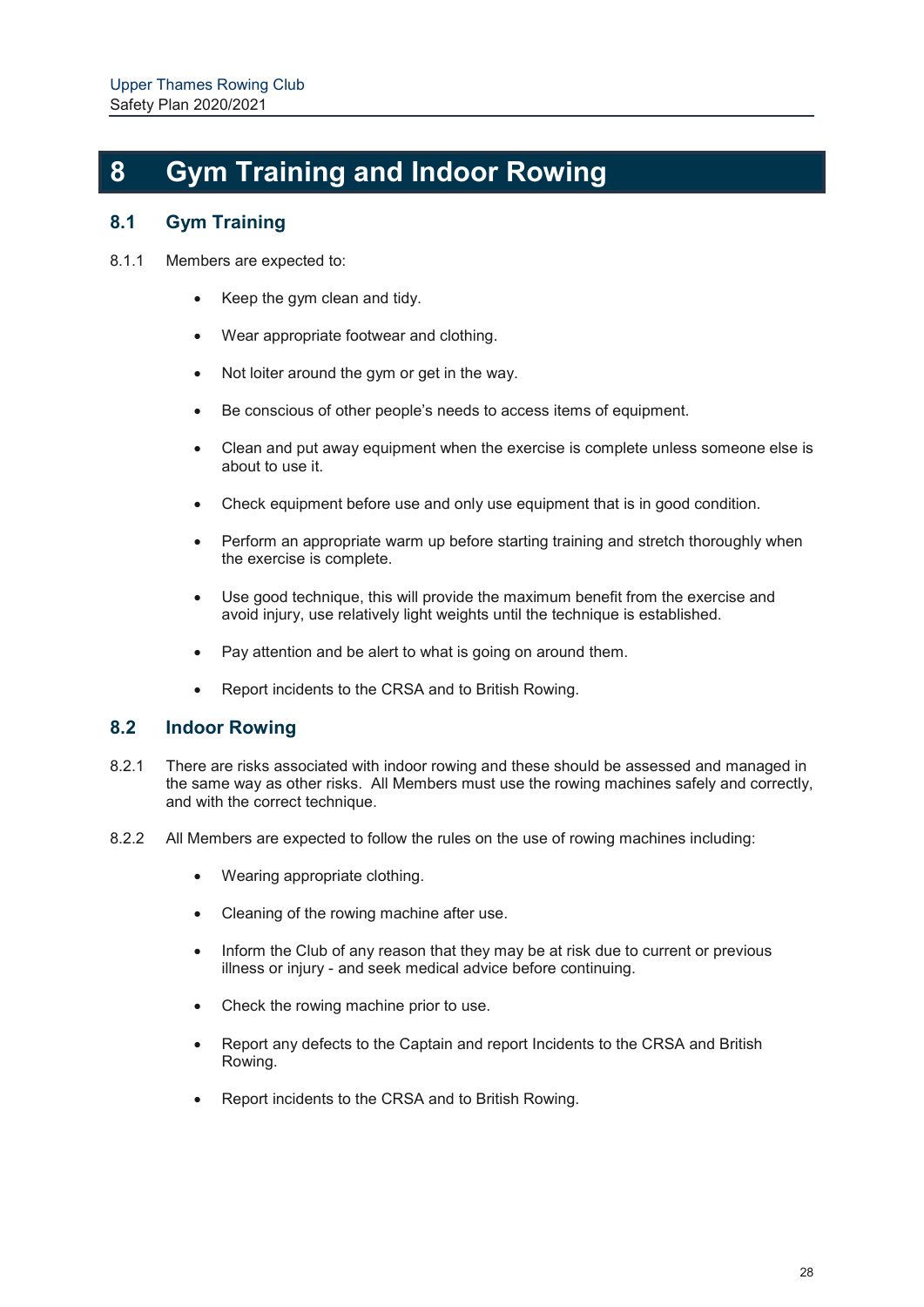# **9 Coping with Illness**

- 9.1.1 All Members are expected to:
	- Practice good hygiene (wash hands, disinfect equipment many gastro-intestinal and upper respiratory tract infections can be prevented by good basic hygiene).
	- Not attend training or competition if they have an infectious illness.
	- Inform their coach and other crew members if they are suffering from or recovering from an infectious illness or are feeling unwell.

If unwell then:

- Refrain from training until they feel they have fully recovered.
- Follow medical advice about how much exercise is appropriate.
- Withdraw from competition.
- 9.1.2 Look after other Club members if they look unwell ask them how they are feeling and, if they are not well, encourage them to rest.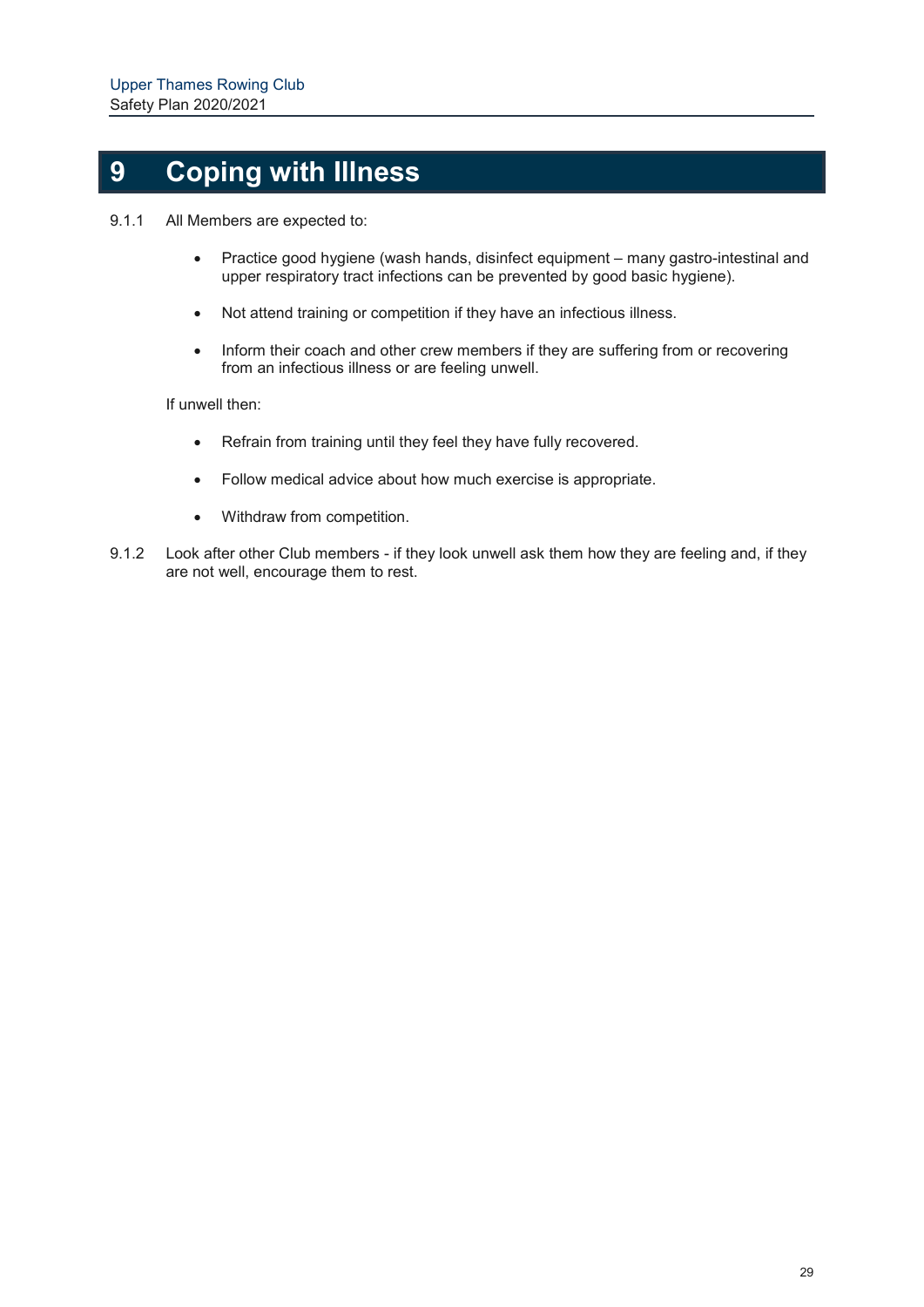## **10 Off-Water Safety Requirements**

## **10.1 No Smoking Policy**

10.1.1 The Club has a no-smoking policy and smoking is not permitted in any part of the Boathouses or Clubhouse. Members are responsible for ensuring that their guests are briefed accordingly.

## **10.2 Kitchen**

- 10.2.1 Users of the kitchen and its cooking appliances are to ensure that care is taken in their use, that the cooker is not left unattended when in use and that all appliances are left safe when finished with.
- 10.2.2 Furthermore, worktops, crockery etc are to be left in a clean and hygienic state.
- 10.2.3 Dirty mugs are to be returned to the dishwasher for cleaning.
- 10.2.4 Food is to be stored in the fridge or airtight containers to avoid encouraging rodents.

## **10.3 Car Park**

- 10.3.1 Care is to be taken by all members when using the car park in order to prevent injury to people on foot or those carrying boats whose vision may be obscured.
- 10.3.2 A clear route is to be kept clear at all times for emergency vehicles to access the Clubhouse.

### **10.4 Members of the Public**

10.4.1 Owing to the nature of the premises, members of the public frequently enter the site in the belief that there is public access to the river. All members are to exercise care and attention to prevent members of the public being injured and are to, if appropriate, politely ask them to leave the premises for their own safety.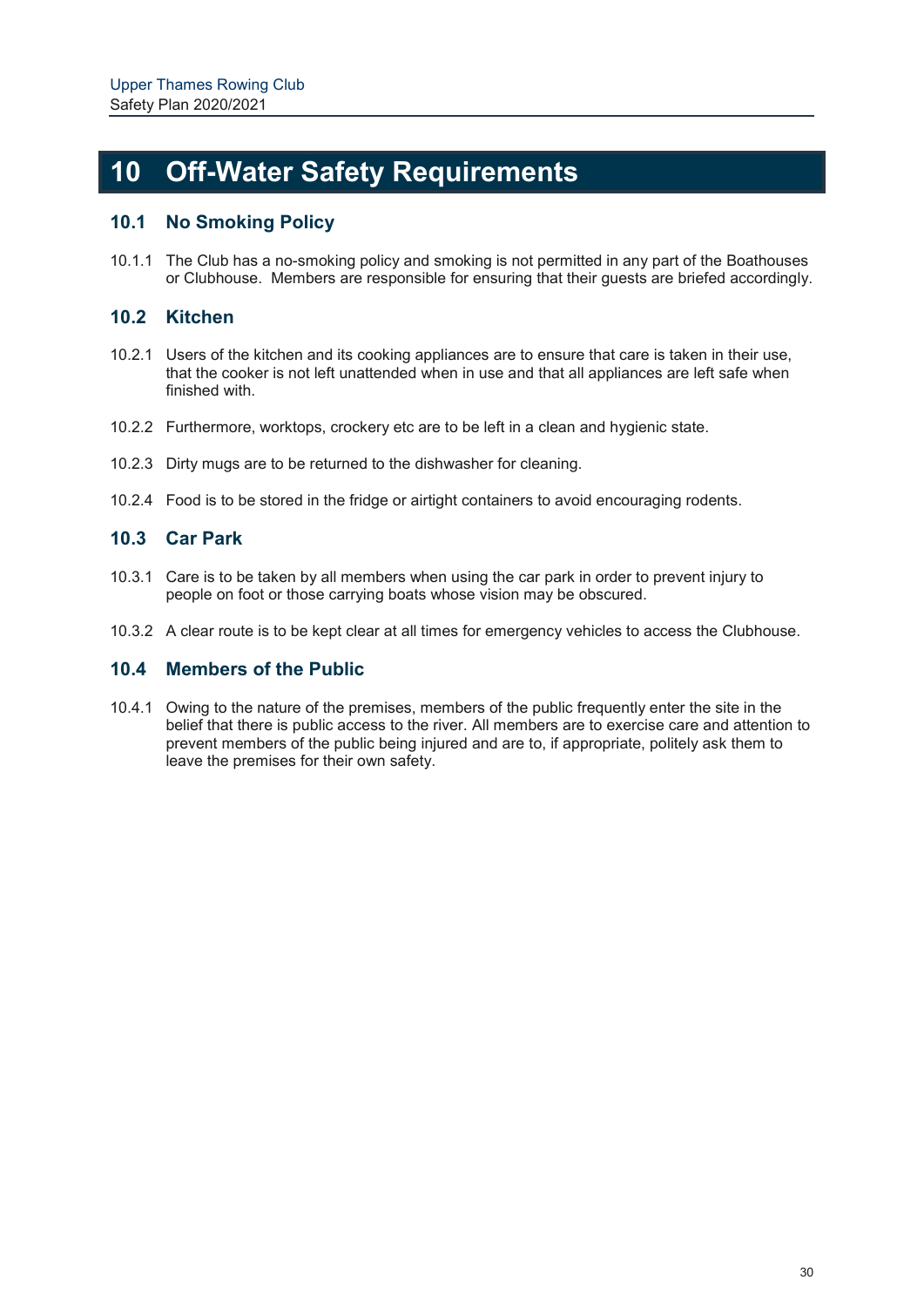## **11 Feedback**

- 11.1.1 Safety is a standard item on the UTRC Committee agenda and is reviewed at every meeting.
- 11.1.2 Safety can only be consistently achieved through a process of good communication, education and periodic review. If any individual identifies any safety related issue which is not documented, or that they feel others can learn from, they can make a significant contribution by discussing the topic with the CRSA (safety@utrc.org.uk) who can then take the appropriate action.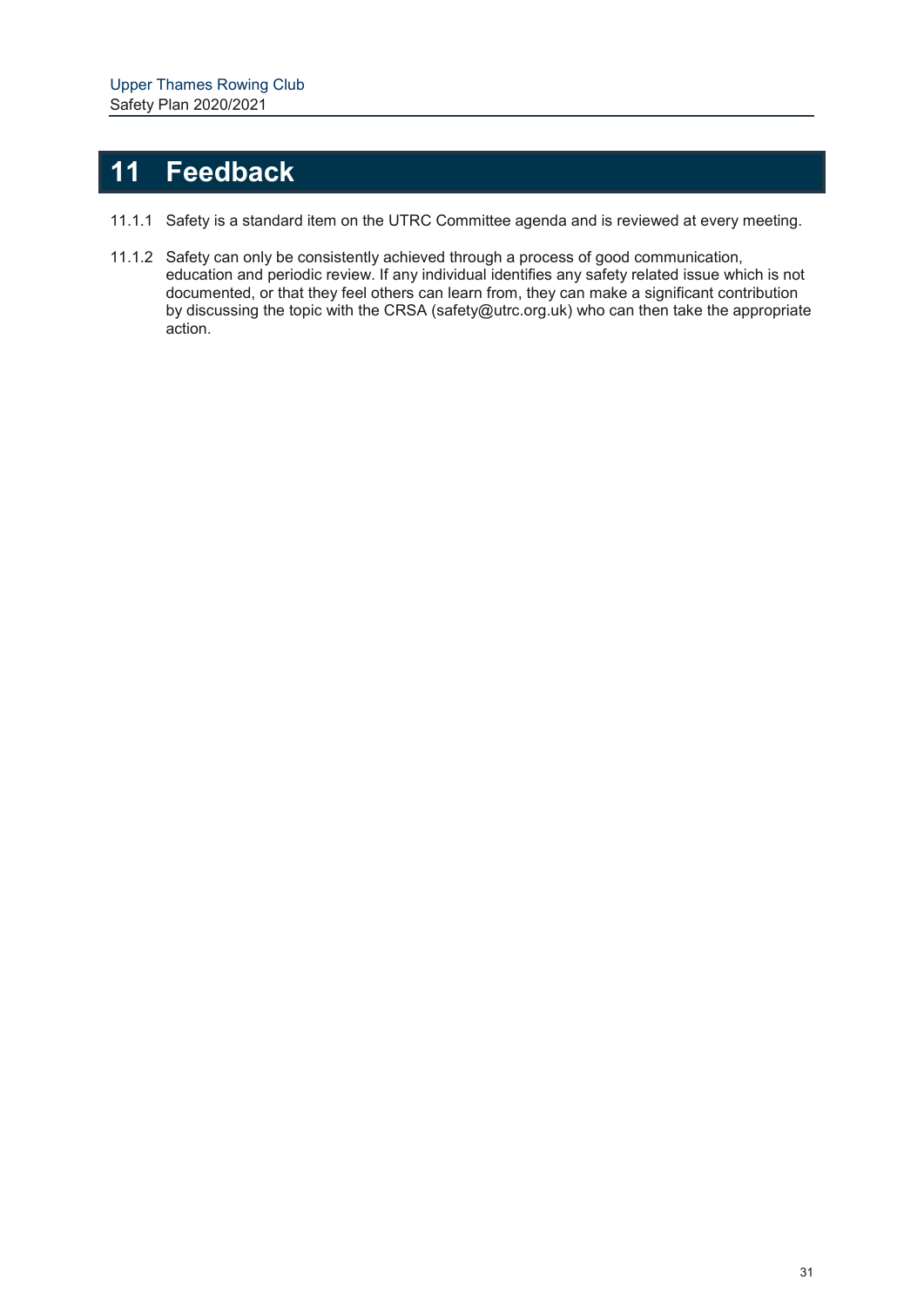## **Appendix A Leptospirosis and Hand Washing**

## **A.1 Leptospirosis**

Leptospirosis, also called Weil's disease, is an infection you can catch from animals.

### **A.2 How you catch Leptospirosis**

Leptospirosis is spread in the urine of infected animals – most commonly rats, mice, cows, pigs and dogs.

You can catch it if:

- soil or freshwater (such as from a river, canal or lake) containing infected urine gets in your mouth, eyes or a cut – usually during activities like rowing, kayaking, outdoor swimming or fishing;
- you touch an infected animal's blood or flesh usually from working with animals or animal parts.

## **A.3 Symptoms of leptospirosis**

It is recommended that you see a GP if you have been exposed to river water and have the following symptoms, advising your GP that you may have been in contact with rats' urine:

- a very high temperature, or feel hot and shivery
- a headache
- feeling and being sick
- aching muscles and joints
- red eyes
- loss of appetite

Ask for an urgent appointment if you have the following symptoms as you may have a serious infection that needs to be treated quickly:

- yellow skin and eyes (jaundice)
- swollen ankles, feet or hands
- chest pain
- shortness of breath
- coughing up blood

### **A.4 Treatment from a GP**

Your GP may prescribe antibiotic tablets to treat the infection. You should make a full recovery in a few days or weeks, provided that the symptoms are caught early.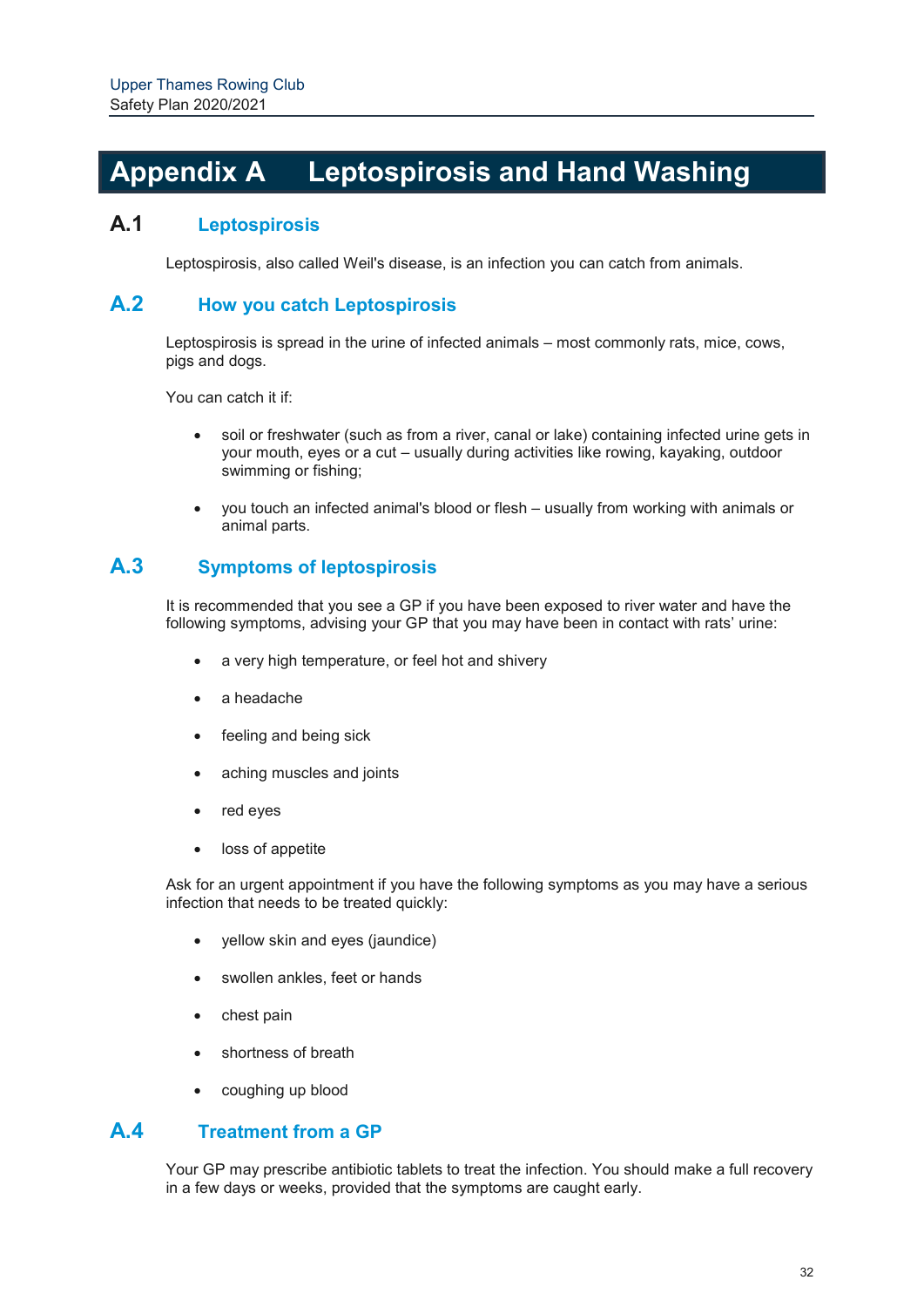**Be aware that the symptoms of Leptospirosis are very similar to the flu. If in doubt seek medical advice and advise your GP that you have been in contact with river water.**

## **A.5 How to avoid Leptospirosis**

Leptospirosis is rare, especially in the UK. However, you are more at risk if you do lots of outdoor activities (especially while abroad) or work with animals or animal parts.

To reduce your chances of catching it do:

- $\checkmark$  wash your hands with soap and water after each rowing outing;
- $\checkmark$  clean any wounds as soon as possible;
- $\checkmark$  cover any cuts and grazes with waterproof plasters;
- $\checkmark$  shower as soon as possible if you've been in potentially infected water.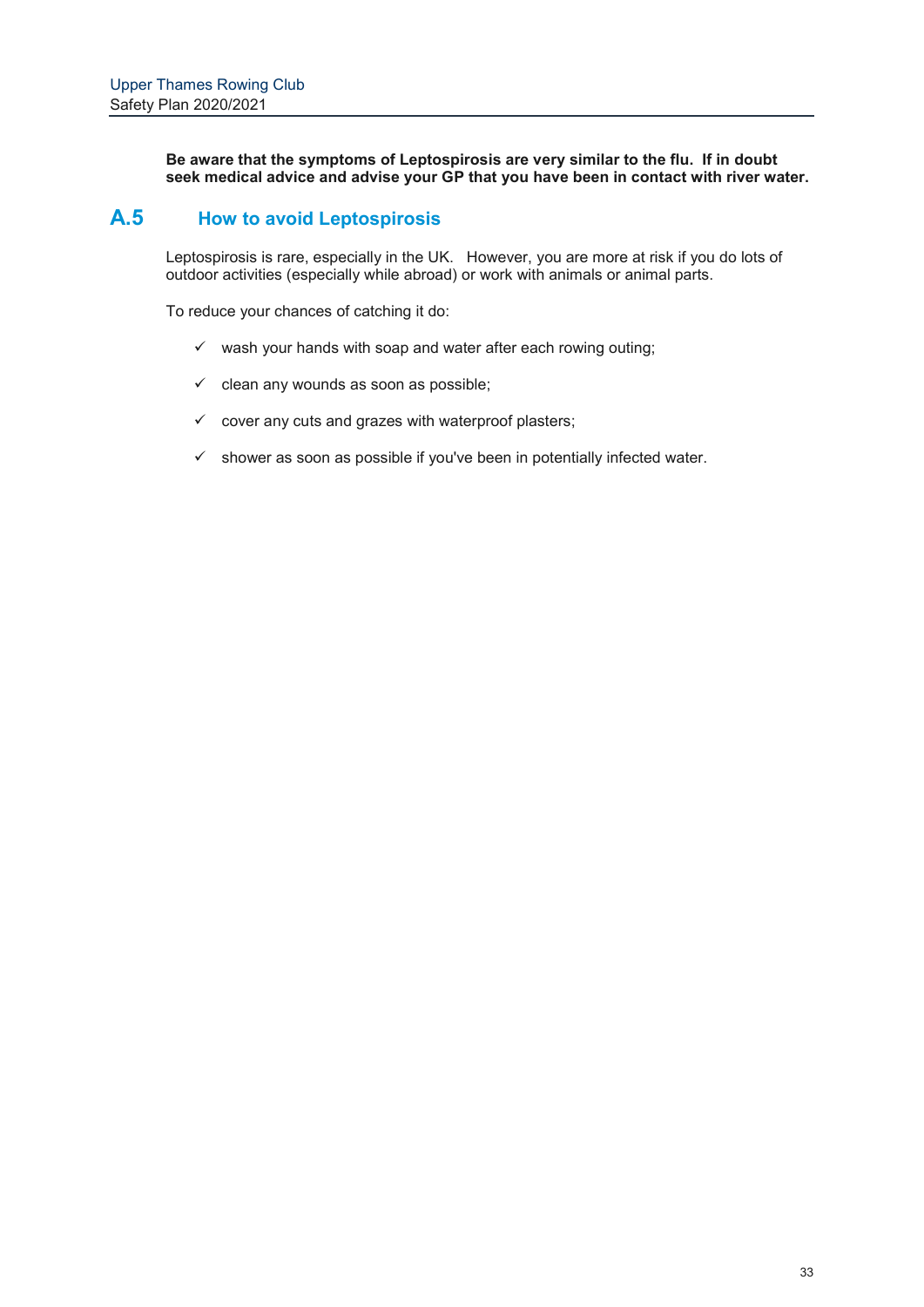# **Appendix B Risk Assessments**

## **B.1 Hazards Associated with the water**

| <b>Hazard</b>         | <b>Barriers</b>                                                                                                                                                                                                                                                                                                                                                                                                                            | <b>Hazardous Events</b>                                                                                   | <b>Controls</b>                                                                                                                                                                                                                                                         |
|-----------------------|--------------------------------------------------------------------------------------------------------------------------------------------------------------------------------------------------------------------------------------------------------------------------------------------------------------------------------------------------------------------------------------------------------------------------------------------|-----------------------------------------------------------------------------------------------------------|-------------------------------------------------------------------------------------------------------------------------------------------------------------------------------------------------------------------------------------------------------------------------|
| Rough Water           | Dynamic risk<br>$\bullet$<br>assessment;<br>Go afloat in larger<br>$\bullet$<br>boats;<br>Experienced<br>$\bullet$<br>crews only;<br>Keep to more<br>$\bullet$<br>sheltered areas;<br>Add additional<br>$\bullet$<br>splash deck;<br>Don't go afloat.<br>$\bullet$                                                                                                                                                                         | Capsize or<br>$\bullet$<br>swamping                                                                       | Rescue with<br>$\bullet$<br>launch;<br>Coach capsize<br>$\bullet$<br>and recovery<br>drill;<br>Adequate boat<br>$\bullet$<br>buoyancy;<br><b>Throwlines</b><br>$\bullet$<br>available with<br>coach on bank;<br>Call emergency<br>services if<br>incident<br>escalates. |
| Fast flowing<br>water | Dynamic risk<br>$\bullet$<br>assessment;<br>Check state of<br>river (amber/red<br>boards);<br>Go afloat in larger<br>$\bullet$<br>boats;<br>Experienced<br>$\bullet$<br>crews only;<br>Turn at the<br>Management<br>College;<br>Stay on reach<br>$\bullet$<br>between Henley<br>Bridge and<br>Temple Island;<br>Turn well ahead<br>$\bullet$<br>of obstructions;<br>Keep a good look<br>$\bullet$<br>out;<br>Await improved<br>conditions. | Swept on to<br>$\bullet$<br>obstacle;<br>Collision;<br>Unable to return<br>to boathouse due<br>to stream. | Rescue with<br>$\bullet$<br>launch;<br>Coach capsize<br>and recovery<br>drill;<br><b>Throwlines</b><br>available with<br>coach on bank;<br>Call emergency<br>$\bullet$<br>services if<br>incident<br>escalates.                                                         |
| Waterborne<br>hazards | Minimise contact<br>$\bullet$<br>with water;<br>Cover cuts,<br>$\bullet$<br>blisters and<br>abrasions with<br>waterproof<br>dressing.                                                                                                                                                                                                                                                                                                      | Leptospirosis<br>$\bullet$<br>(Weil's disease)                                                            | Wash open<br>wounds, cuts<br>and blisters after<br>each outing;<br>Wash hands<br>$\bullet$<br>before eating<br>and drinking;<br>Coach rowers to<br>$\bullet$<br>understand<br>symptoms and<br>seek immediate                                                            |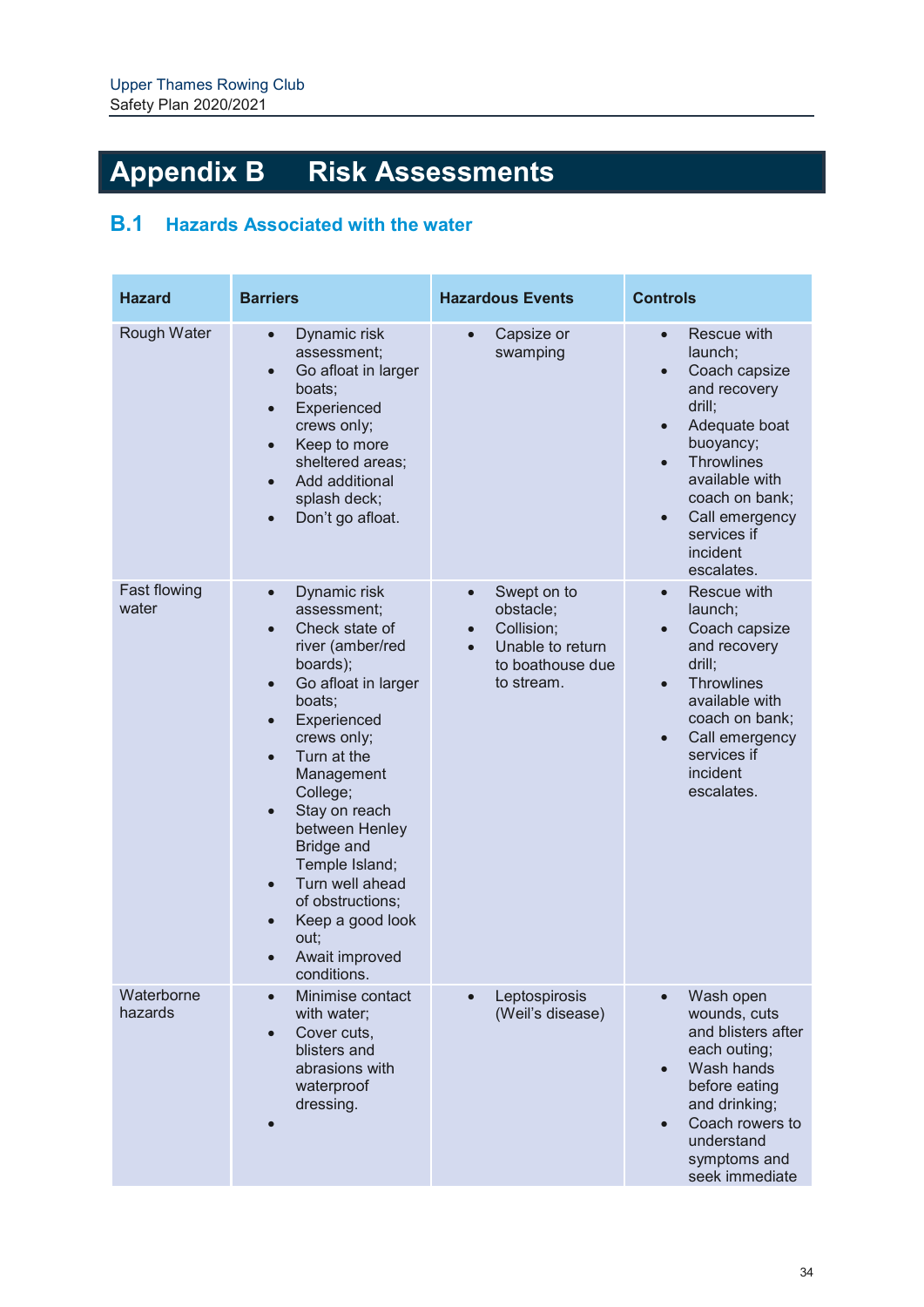

## **B.2 Hazards associated with the weather**

| <b>Hazard</b>        | <b>Barriers</b>                                                                                                                                                                                                                      | <b>Hazardous Events</b>                   | <b>Controls</b>                                                                                                                                                      |
|----------------------|--------------------------------------------------------------------------------------------------------------------------------------------------------------------------------------------------------------------------------------|-------------------------------------------|----------------------------------------------------------------------------------------------------------------------------------------------------------------------|
| Hot sunny<br>weather | Avoid outings<br>$\bullet$<br>during the hottest<br>part of the day;<br>Adjust activity<br>$\bullet$<br>levels to suit<br>conditions;<br>Wear appropriate<br>$\bullet$<br>clothing, including<br>a hat;<br>Use water for<br>cooling. | Hyperthermia (sun<br>$\bullet$<br>stroke) | Move to a<br>$\bullet$<br>cooler location;<br>Use shower<br>$\bullet$<br>with cool (not<br>cold) water;<br>Seek medical<br>treatment if<br>severe.                   |
|                      | Use sun screen,<br>$\bullet$<br>particularly on<br>face beneath<br>sunglasses;<br>Avoid outings<br>$\bullet$<br>during the hottest<br>part of the day;<br>Wear appropriate<br>clothing, including<br>a hat.                          | Sun burn<br>$\bullet$                     | Use after sun<br>$\bullet$<br>cream;<br>Seek medical<br>treatment if<br>severe.                                                                                      |
|                      | Carry water and<br>$\bullet$<br>drink frequently                                                                                                                                                                                     | De-hydration                              | Move to a<br>$\bullet$<br>cooler location;<br>Continue to<br>$\bullet$<br>drink and carry<br>drinking water;<br>Seek medical<br>$\bullet$<br>treatment if<br>severe. |
| Cold weather         | Wear appropriate<br>$\bullet$<br>clothing;<br>Structure outing<br>$\bullet$<br>and activity levels<br>to keep warm;<br>Monitor crew<br>$\bullet$<br>comfort,<br>particularly coxes;<br>Shorten outing as<br>needed                   | Hypothermia<br>$\bullet$                  | Move to warmer<br>$\bullet$<br>location and<br>warm gradually;<br>Provide warm<br>$\bullet$<br>(not hot) drinks;<br>Seek medical<br>treatment if<br>severe.          |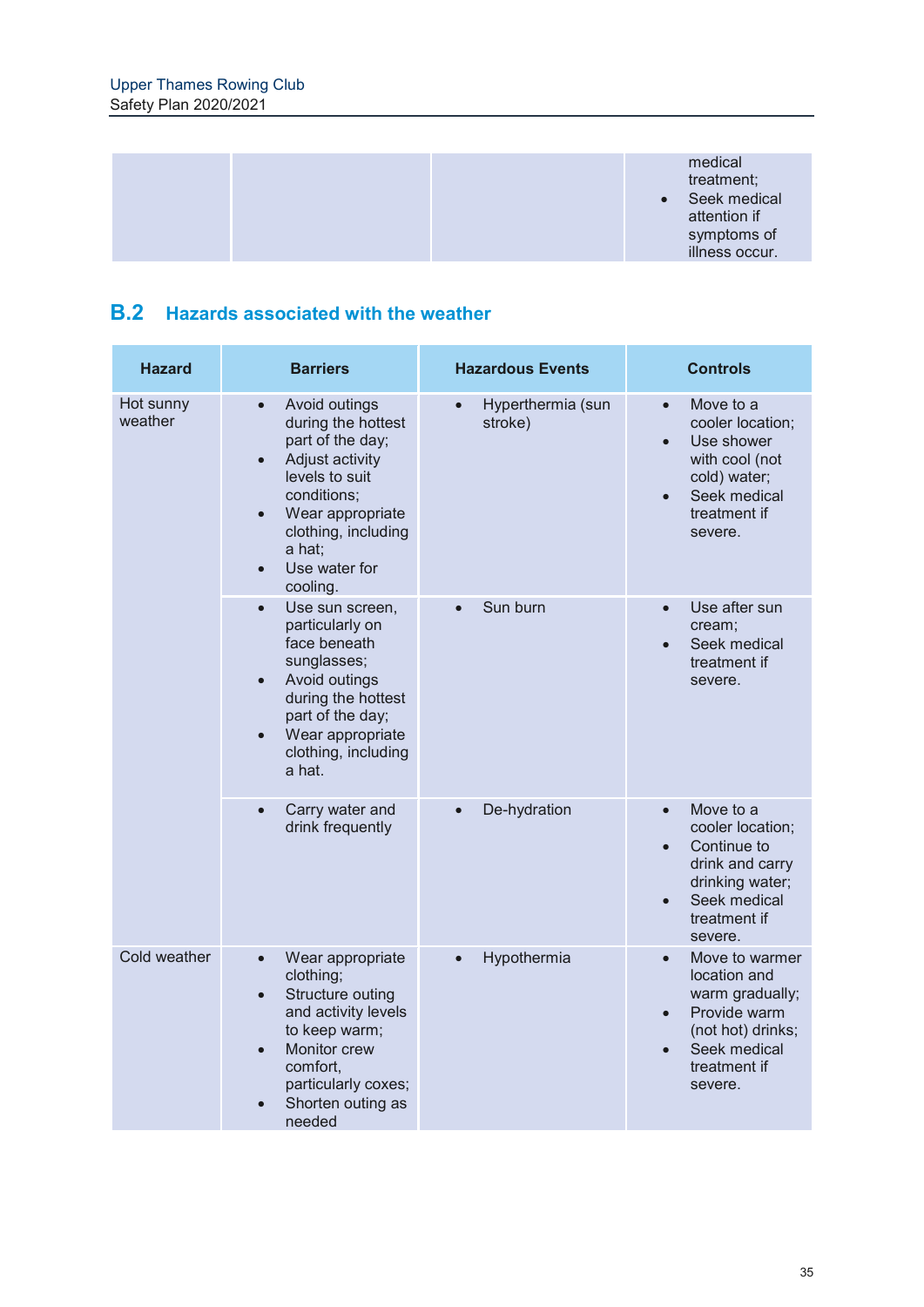|                               | Good explanation<br>of cold shock and<br>its short term<br>effects                                                                                                                           | Cold shock                                                                              | Training in<br>capsize<br>recovery,<br>including<br>assisted<br>recovery such<br>as Buddy<br>Rescue and/or<br>man overboard<br>recovery;<br>Rescue training.<br>$\bullet$          |
|-------------------------------|----------------------------------------------------------------------------------------------------------------------------------------------------------------------------------------------|-----------------------------------------------------------------------------------------|------------------------------------------------------------------------------------------------------------------------------------------------------------------------------------|
|                               | Avoid rowing at<br>times when the<br>presence of ice is<br>significant                                                                                                                       | Ice causing inability<br>to row or boat<br>damage                                       | Dynamic risk<br>$\bullet$<br>assessment to<br>assess<br>conditions                                                                                                                 |
| Strong winds                  | Dynamic risk<br>$\bullet$<br>assessment;<br>Go afloat in<br>larger, more<br>stable boats;<br>Experienced<br>crews only;<br>Keep to more<br>sheltered areas;<br>Don't go afloat.<br>$\bullet$ | Capsize                                                                                 | Rescue with<br>$\bullet$<br>launch:<br>Coach capsize<br>$\bullet$<br>and recovery<br>drill;<br>Adequate boat<br>buoyancy;<br><b>Throwlines</b><br>available with<br>coach on bank; |
|                               | Allow extra room<br>for manoeuvring;<br>Anticipate boat<br>movement with<br>wind;<br>Keep a good<br>lookout.                                                                                 | Blown into bank, or<br>onto obstruction<br>(boom, bridge etc)                           | Call emergency<br>services if<br>incident<br>escalates.                                                                                                                            |
|                               | Go afloat in larger<br>boats;<br>Experienced<br>crews only.                                                                                                                                  | Unable to return to<br>boathouse due to<br>strong wind.                                 | Await improved<br>conditions                                                                                                                                                       |
| Lightning                     | Avoid being in the<br>open when<br>lightning is<br>present or<br>forecast;<br>Seek shelter as<br>soon as lightning<br>starts, ideally off<br>the water                                       | Burns/electrocution                                                                     | Follow guidance<br>in UTRC Safety<br>Plan;<br>Administer<br>$\bullet$<br>appropriate<br>CPR;<br>Call for medical<br>assistance.                                                    |
| Poor visibility<br>due to fog | Adhere to<br>guidance in<br><b>UTRC Safety</b><br>Plan;<br>If Bucks bank is<br>not visible from<br>the landing stage                                                                         | Collision with<br>another boat;<br>Collision with the<br>bank or other fixed<br>object. | Have rescue<br>launch<br>available;<br><b>Throwlines</b><br>available with<br>coach on bank;<br>Call emergency<br>services                                                         |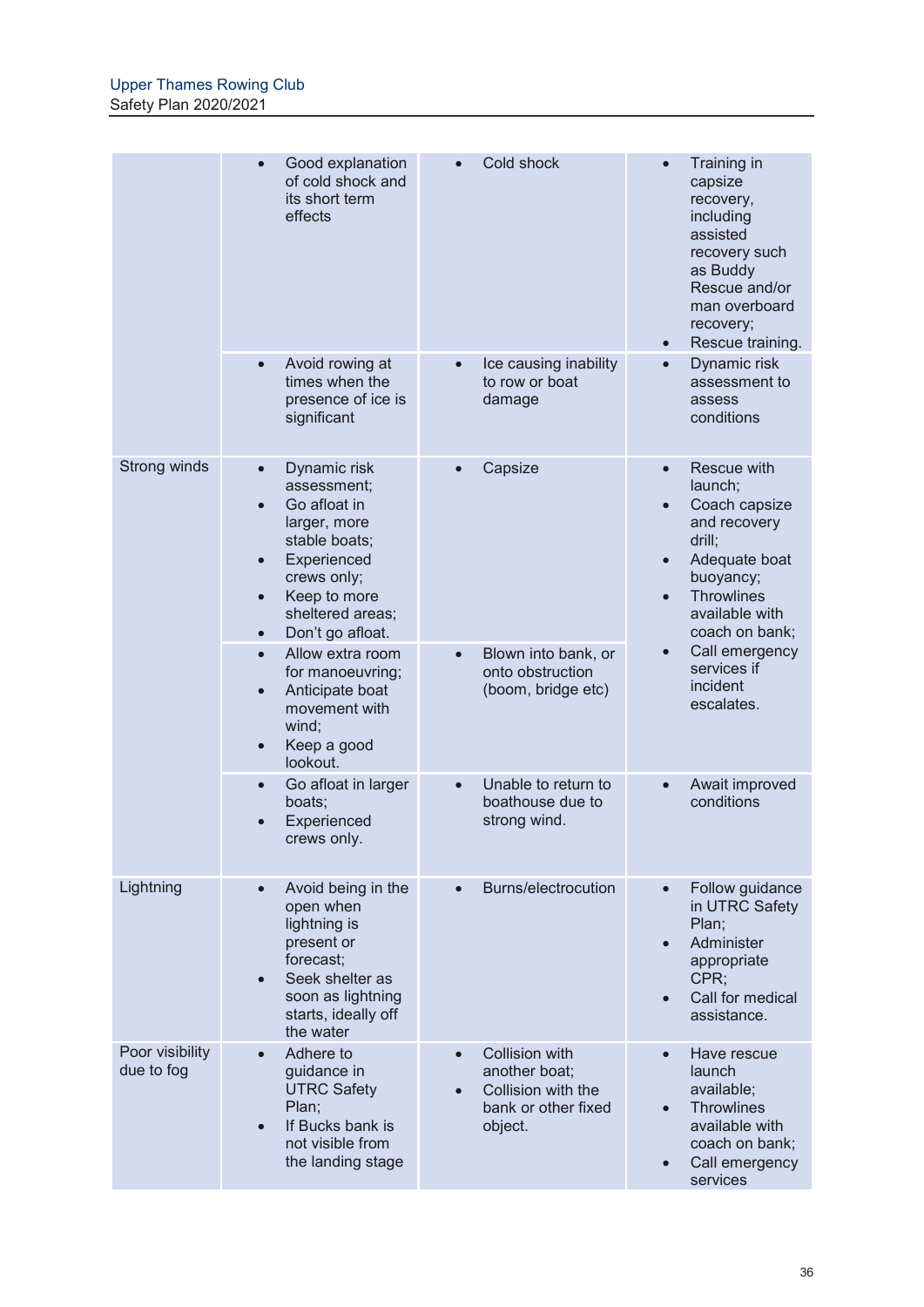|                                                 | <b>RED board</b><br>conditions apply;<br>When visibility is reduced:<br>Dynamically<br>$\bullet$<br>assess the risk;<br>Know where the<br>$\bullet$<br>local obstacles<br>are, particularly<br>during<br>construction of<br>the booms;<br>Fix and use<br>$\bullet$<br>navigation white<br>lights;<br>Wear high<br>visibility clothing. |                                                                                                                          | depending on<br>severity of<br>incident.                                                                                                                                                         |
|-------------------------------------------------|----------------------------------------------------------------------------------------------------------------------------------------------------------------------------------------------------------------------------------------------------------------------------------------------------------------------------------------|--------------------------------------------------------------------------------------------------------------------------|--------------------------------------------------------------------------------------------------------------------------------------------------------------------------------------------------|
| Poor visibility<br>in non-<br>daylight<br>hours | Dynamically<br>$\bullet$<br>assess the risk;<br>Adhere to<br>guidance in<br><b>UTRC Safety</b><br>Plan;<br>Fix and use<br>navigation white<br>lights;<br>Wear high<br>$\bullet$<br>visibility clothing;<br>Know where the<br>local obstacles<br>are, particularly<br>during<br>construction of<br>the booms.                           | <b>Collision with</b><br>$\bullet$<br>another boat;<br>Collision with the<br>$\bullet$<br>bank or other fixed<br>object. | Have rescue<br>$\bullet$<br>launch<br>available;<br><b>Throwlines</b><br>$\bullet$<br>available with<br>coach on bank;<br>Call emergency<br>services<br>depending on<br>severity of<br>incident. |

## **B.3 Hazards associated with other water users**

| <b>Hazard</b>           | <b>Barriers</b>                                                                                                                                                                                                    | <b>Hazardous Events</b>                        | <b>Controls</b>                                                                                                                                                                                                                                                                      |
|-------------------------|--------------------------------------------------------------------------------------------------------------------------------------------------------------------------------------------------------------------|------------------------------------------------|--------------------------------------------------------------------------------------------------------------------------------------------------------------------------------------------------------------------------------------------------------------------------------------|
| Wash from<br>motorboats | Go afloat when<br>$\bullet$<br>river traffic is less;<br>Coach crews how<br>to handle wash;<br>Use a bailer to<br>reduce water<br>accumulation;<br>Use the correct<br>size boat:<br>Add additional<br>splash deck. | Capsize;<br>$\bullet$<br>Swamping<br>$\bullet$ | Rescue with<br>$\bullet$<br>launch;<br>Coach capsize<br>$\bullet$<br>and recovery<br>drill;<br>Adequate boat<br>$\bullet$<br>buoyancy;<br><b>Throwlines</b><br>$\bullet$<br>available with<br>coach on bank;<br>Call emergency<br>$\bullet$<br>services if<br>incident<br>escalates. |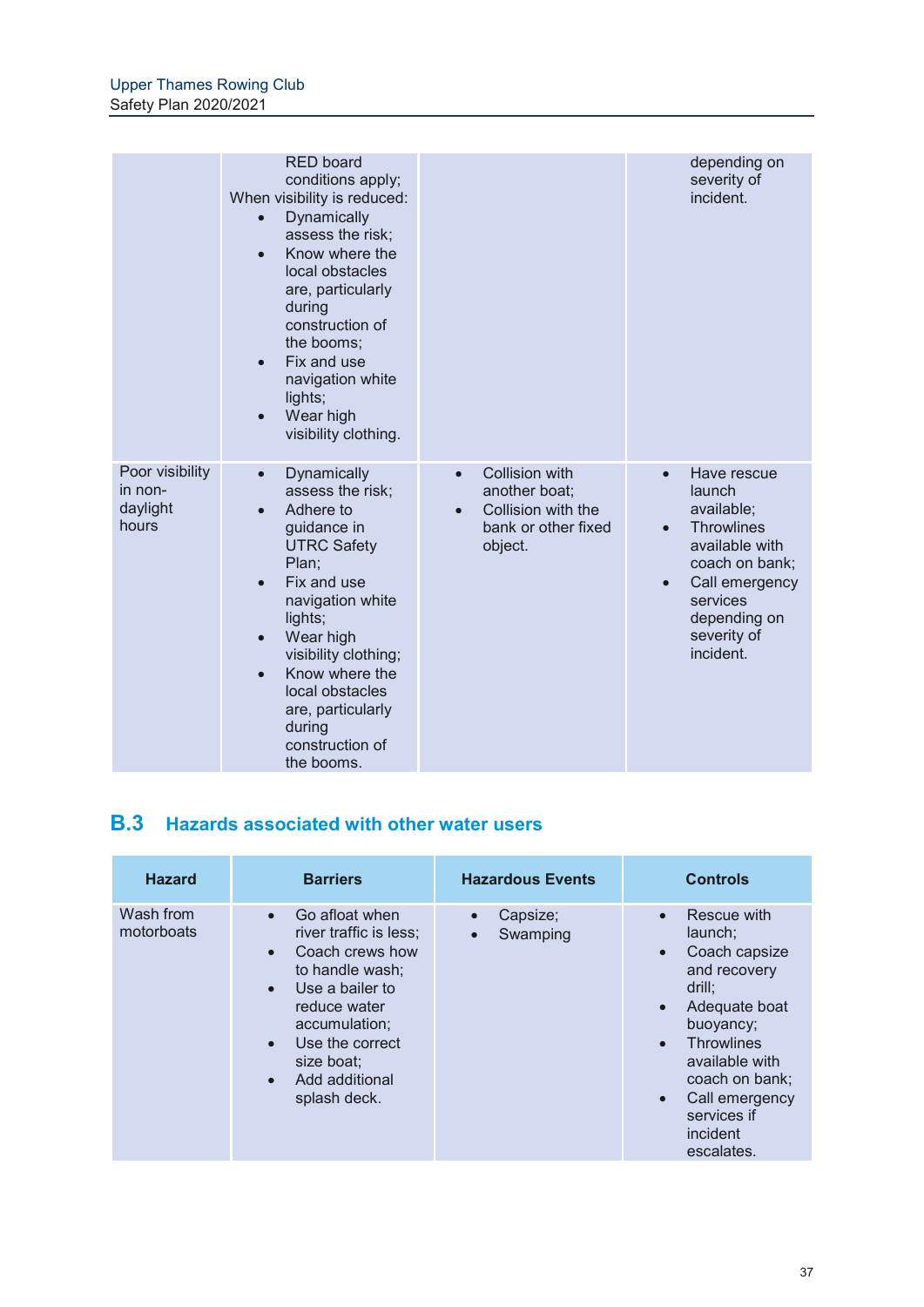| Slower or<br>erratic moving<br>craft | Follow the local<br>rules of navigation;<br>Make the slower<br>$\bullet$<br>moving boat<br>aware of your<br>intentions;<br>Give the slower<br>$\bullet$<br>moving craft<br>adequate room | Collision<br>$\bullet$ | Rescue with<br>launch;<br>Coach capsize<br>$\bullet$<br>and recovery<br>drill:<br><b>Throwlines</b><br>$\bullet$<br>available with<br>coach on bank.<br>Call emergency<br>$\bullet$<br>services if<br>incident<br>escalates. |
|--------------------------------------|------------------------------------------------------------------------------------------------------------------------------------------------------------------------------------------|------------------------|------------------------------------------------------------------------------------------------------------------------------------------------------------------------------------------------------------------------------|

## **B.4 Hazards associated with the local environment**

| <b>Hazard</b>                       | <b>Barriers</b>                                                                                                                                                                                                                                                           | <b>Hazardous Events</b>                       | <b>Controls</b>                                                                                                                                                                                                                           |
|-------------------------------------|---------------------------------------------------------------------------------------------------------------------------------------------------------------------------------------------------------------------------------------------------------------------------|-----------------------------------------------|-------------------------------------------------------------------------------------------------------------------------------------------------------------------------------------------------------------------------------------------|
| Hambleden<br>Weir                   | Coaches, coxes<br>$\bullet$<br>and steers people<br>to familiarise<br>themselves with<br>the navigation of<br>the reach;<br>Keep well<br>$\bullet$<br>upstream of the<br>danger sign;<br>Turn at the<br>$\bullet$<br>Management<br>College in fast<br>flowing conditions. | Swept over weir<br>or through<br>sluice gates | Coach to carry<br>$\bullet$<br>throw line and<br>mobile phone;<br>Use rescue boat<br>$\bullet$<br>and throw lines;<br>Evacuate crew to<br>land;<br>Notify the<br>$\bullet$<br>Environment<br>Agency.                                      |
| Piling barge,<br>piles and<br>booms | Coaches, coxes<br>$\bullet$<br>and steers people<br>to familiarise<br>themselves with<br>arrangement of<br>booms, location of<br>piling barge and<br>revised navigation<br>rules before going<br>afloat.                                                                  | Collision                                     | Rescue with<br>$\bullet$<br>launch;<br>Coach capsize<br>$\bullet$<br>and recovery<br>drill;<br><b>Throwlines</b><br>$\bullet$<br>available with<br>coach on bank.<br>Call emergency<br>$\bullet$<br>services if<br>incident<br>escalates. |

## **B.5 Hazards associated with going afloat and landing**

| <b>Hazard</b> | <b>Barriers</b>                                                | <b>Hazardous Events</b> | <b>Controls</b>                                                                      |
|---------------|----------------------------------------------------------------|-------------------------|--------------------------------------------------------------------------------------|
| Ice           | Wear appropriate<br>footwear;<br>Road salt to be<br>available. | Slipping or<br>tripping | Seek first aid<br>treatment;<br>Call emergency<br>services if injury<br>significant. |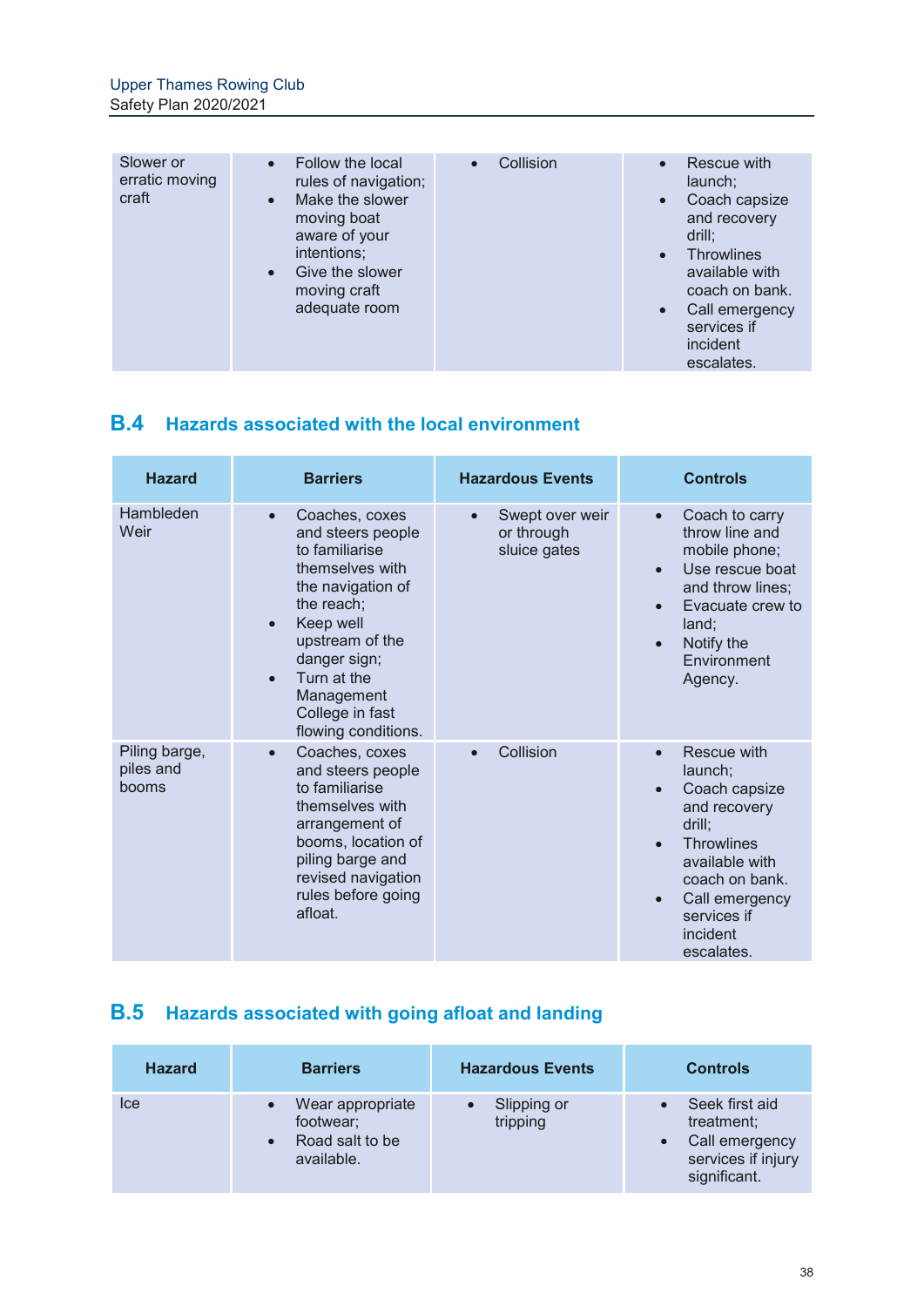| Muddy banks,<br>hidden holes<br>in banks. | Keep to<br>$\bullet$<br>hardstanding<br>sections of bank<br>only;<br>Bank erosion to<br>$\bullet$<br>be monitored and<br>remedial works<br>undertaken where<br>necessary.                                                                                                                 | Slipping or<br>tripping                                               | Seek first aid<br>$\bullet$<br>treatment;<br>Call emergency<br>$\bullet$<br>services if injury<br>significant.                                                                                                                                                                                                      |
|-------------------------------------------|-------------------------------------------------------------------------------------------------------------------------------------------------------------------------------------------------------------------------------------------------------------------------------------------|-----------------------------------------------------------------------|---------------------------------------------------------------------------------------------------------------------------------------------------------------------------------------------------------------------------------------------------------------------------------------------------------------------|
| Deep water                                | Avoid trip hazards<br>$\bullet$<br>on the landing<br>stages;<br>Crew to hold boat<br>$\bullet$<br>stable whilst<br>boating;<br>Check gates are<br>$\bullet$<br>tight before<br>pushing off;<br>Provide signage<br>$\bullet$<br>to warn public of<br>deep, possibly<br>fast flowing water. | Slipping, falling<br>$\bullet$<br>off landing<br>stages;<br>Drowning. | Provide means<br>$\bullet$<br>of escape from<br>river;<br>Rescue with<br>$\bullet$<br>launch;<br>Coach capsize<br>$\bullet$<br>and recovery<br>drill;<br><b>Throwlines</b><br>$\bullet$<br>available with<br>coach on bank.<br>Call emergency<br>services if<br>incident<br>escalates.                              |
| Waterborne<br>diseases                    | <b>Brush landing</b><br>$\bullet$<br>stages clear of<br>bird droppings;<br>Wear appropriate<br>$\bullet$<br>footwear.                                                                                                                                                                     | Leptospirosis<br>$\bullet$<br>(Weil's disease);<br>Infection          | Wash open<br>$\bullet$<br>wounds, cuts<br>and blisters after<br>each outing;<br>Wash hands<br>$\bullet$<br>before eating<br>and drinking;<br>Coach rowers to<br>understand<br>symptoms and<br>seek immediate<br>medical<br>treatment;<br>Seek medical<br>$\bullet$<br>attention if<br>symptoms of<br>illness occur. |

## **B.6 Hazards in and around the boathouse**

| <b>Hazard</b>                                     | <b>Barriers</b>                                                                                                                     | <b>Hazardous Events</b>                             | <b>Controls</b>                                                                      |
|---------------------------------------------------|-------------------------------------------------------------------------------------------------------------------------------------|-----------------------------------------------------|--------------------------------------------------------------------------------------|
| Solid fixed<br>objects<br>(riggers, boats<br>etc) | Tidy boathouse;<br>Clearly marked<br>racking for all<br>equipment;<br>Good control and<br>$\bullet$<br>instruction from<br>the cox. | Collision (walking<br>$\bullet$<br>into rigger etc) | Seek first aid<br>treatment;<br>Call emergency<br>services if injury<br>significant. |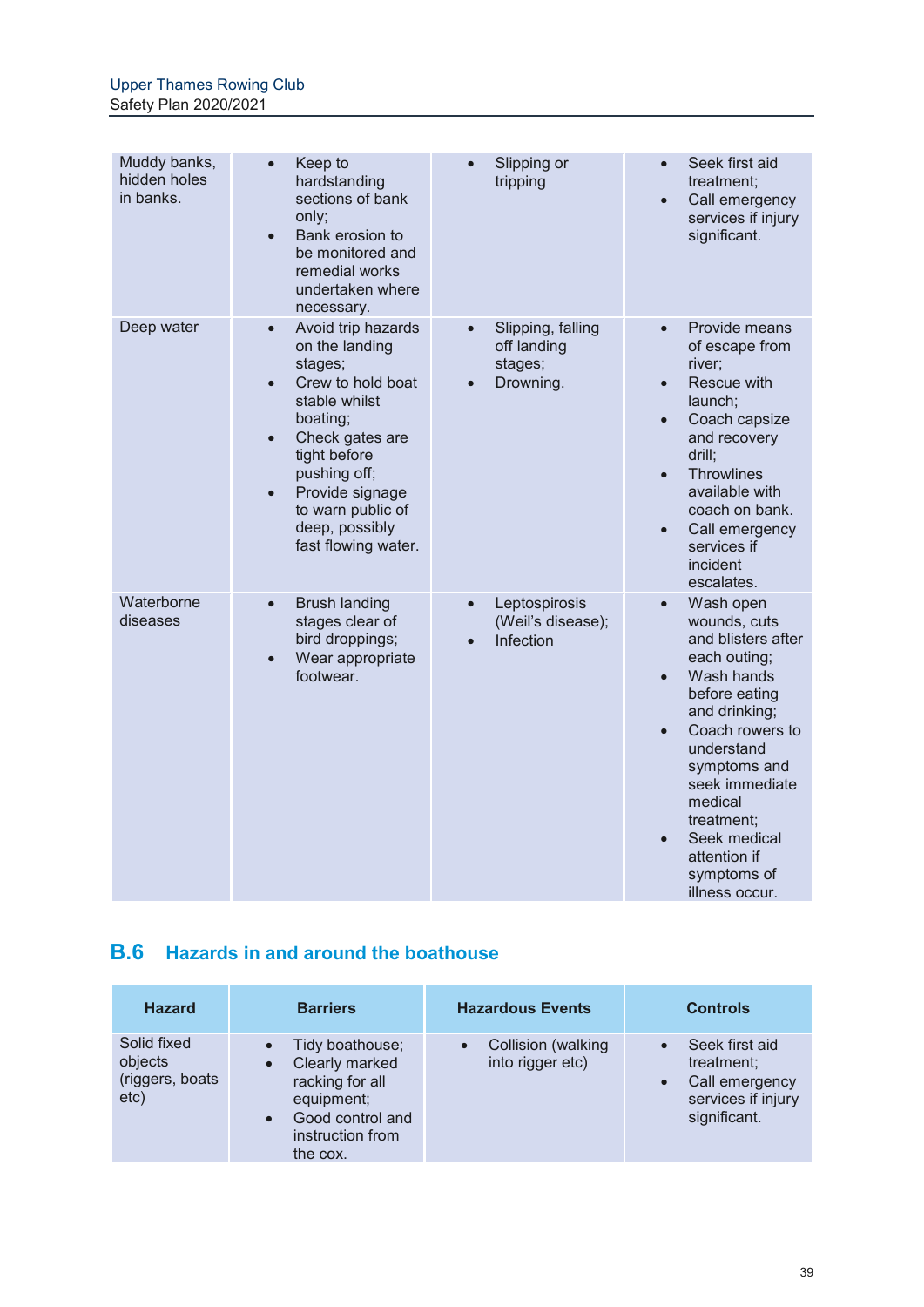| Equipment<br>falling from<br>racks              | Good control and<br>$\bullet$<br>instruction from<br>the cox;<br>Storing<br>$\bullet$<br>equipment so it is<br>unable to fall.                                                                                                                                    | Struck by falling<br>$\bullet$<br>object;<br>Damage to<br>$\bullet$<br>equipment | Seek first aid<br>treatment;<br>Call emergency<br>$\bullet$<br>services if injury<br>significant;<br>Quarantine<br>$\bullet$<br>damaged<br>equipment until<br>repaired;<br>Report damage<br>$\bullet$<br>to Captain;<br>Repair<br>equipment. |
|-------------------------------------------------|-------------------------------------------------------------------------------------------------------------------------------------------------------------------------------------------------------------------------------------------------------------------|----------------------------------------------------------------------------------|----------------------------------------------------------------------------------------------------------------------------------------------------------------------------------------------------------------------------------------------|
| Lifting and<br>carrying<br>boats, blades<br>etc | Coach good<br>$\bullet$<br>lifting technique;<br>Seek assistance<br>$\bullet$<br>from additional<br>people;<br>Provide safe<br>$\bullet$<br>access for lifting<br>equipment stored<br>at height;<br>Good control and<br>$\bullet$<br>instruction from<br>the cox. | Strains/<br>$\bullet$<br>Musculoskeletal<br>Disorders (MSDs)                     | Seek first aid<br>$\bullet$<br>treatment;<br>Call emergency<br>$\bullet$<br>services if injury<br>significant.                                                                                                                               |
|                                                 | Good control and<br>$\bullet$<br>instruction from<br>the cox:<br>Keep a good<br>$\bullet$<br>$lookout -$<br>particularly when<br>crossing towpath                                                                                                                 | Person struck by<br>$\bullet$<br>object being<br>carried                         |                                                                                                                                                                                                                                              |

## **B.7 Hazards associated with faulty, incorrectly set and poorly maintained equipment**

NOTE: All defects are to be corrected before going afloat. Otherwise the defect is to be reported to the Captain (captain@utrc.org.uk) and the boat/equipment clearly marked as faulty and quarantined until the repair is made.

| <b>Hazard</b>                                                 | <b>Barriers</b>                                           | <b>Hazardous Events</b>                          | <b>Controls</b>                                                   |
|---------------------------------------------------------------|-----------------------------------------------------------|--------------------------------------------------|-------------------------------------------------------------------|
| Incorrect<br>$\bullet$<br>stretcher<br>placement<br>$\bullet$ | Check<br>adjustments;<br>Coach rowers to<br>check set up. | Capsize if<br>$\bullet$<br>hands go past<br>body | Rescue with<br>launch;<br>Teach capsize<br>$\bullet$<br>recovery. |
|                                                               |                                                           | MSD <sub>s</sub> and<br>$\bullet$<br>strains     | First Aid;<br>Rest;<br>$\bullet$<br>Physiotherapy.<br>$\bullet$   |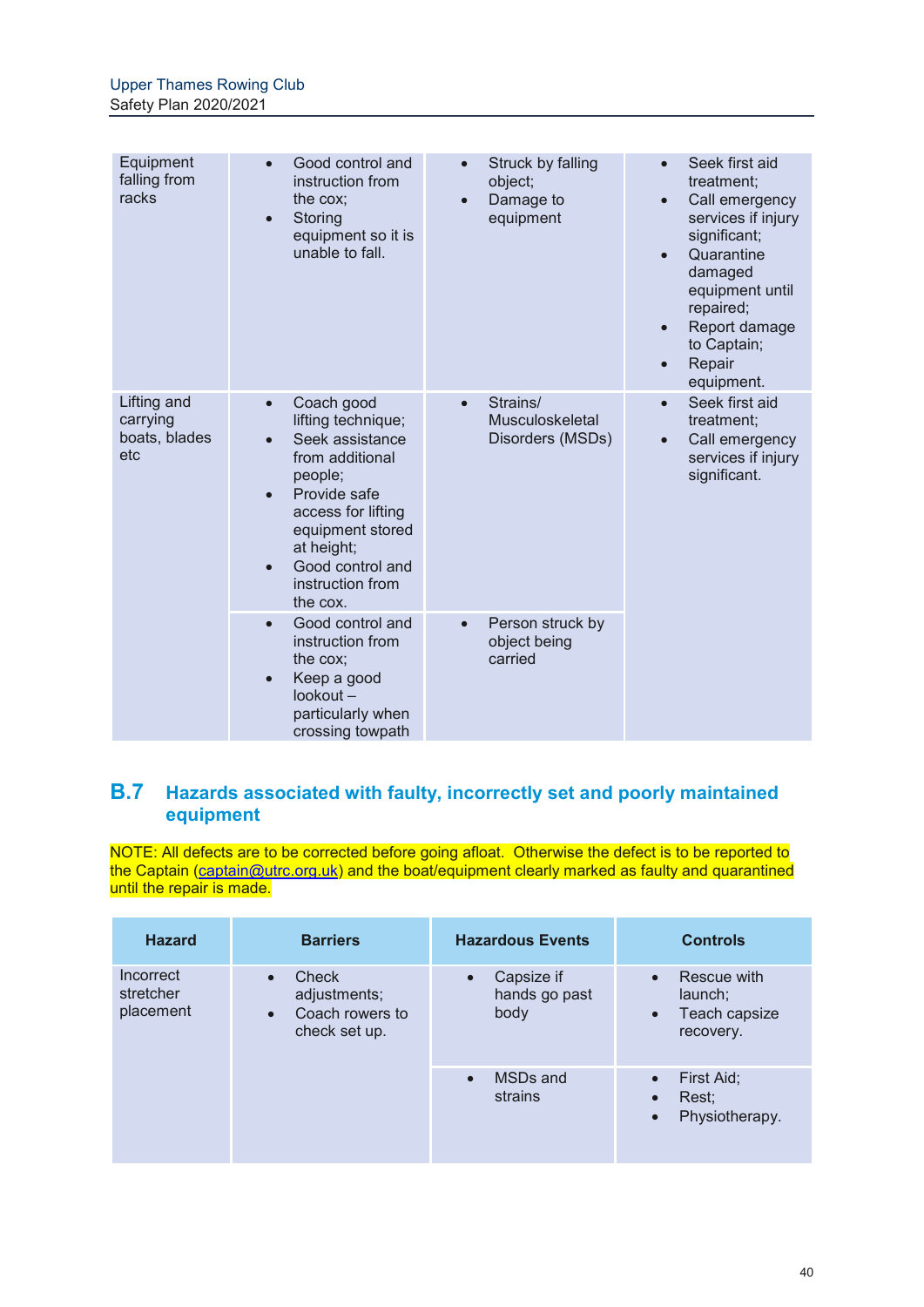| Incorrect<br>gearing                             | <b>Check</b><br>adjustments;<br>Coach rowers to<br>check set up.                                          | MSDs and<br>strains                      | First Aid;<br>Rest:<br>$\bullet$<br>Physiotherapy.                                                                                                         |
|--------------------------------------------------|-----------------------------------------------------------------------------------------------------------|------------------------------------------|------------------------------------------------------------------------------------------------------------------------------------------------------------|
| Gate not<br>fastened                             | Check equipment<br>$\bullet$<br>before going<br>afloat;<br>Coach rowers to<br>$\bullet$<br>check set up.  | Capsize                                  | Rescue with<br>$\bullet$<br>launch;<br>Teach capsize<br>$\bullet$<br>recovery.                                                                             |
| <b>Faulty steering</b><br>mechanism              | Check steering<br>$\bullet$<br>mechanism<br>before going<br>afloat.                                       | Collision                                | Do not go afloat<br>$\bullet$<br>until fixed                                                                                                               |
| Steering<br>failure whilst<br>on the water       | Check steering<br>$\bullet$<br>mechanism<br>before going<br>afloat;<br>Steer by<br>$\bullet$<br>pressure. | Collision                                | Return to the<br>boathouse as<br>soon as<br>practicable;<br>Quarantine boat<br>until repair made;<br>Rescue with<br>$\bullet$<br>launch or throw<br>lines. |
| <b>Heel restraints</b><br>broken or too<br>loose | Check equipment<br>$\bullet$<br>before going<br>afloat:<br>Coach rowers to<br>$\bullet$<br>check set up.  | Drowning                                 | Do not go afloat<br>$\bullet$<br>until fixed                                                                                                               |
| Shoes not<br>securely fixed<br>to foot plate     | Check equipment<br>$\bullet$<br>before going<br>afloat;<br>Coach rowers to<br>$\bullet$<br>check set up.  | Drowning<br>$\bullet$                    | Do not go afloat<br>$\bullet$<br>until fixed                                                                                                               |
| <b>Hatch covers</b><br>missing                   | Ensure covers are<br>$\bullet$<br>all fitted correctly.                                                   | Boat may sink if<br>$\bullet$<br>swamped | Do not go afloat<br>$\bullet$<br>until fixed                                                                                                               |

## **B.8 Hazards associated with pre-existing health conditions or low level of fitness**

| <b>Hazard</b>          | <b>Barriers</b>                                             | <b>Hazardous Events</b>                              | <b>Controls</b>            |
|------------------------|-------------------------------------------------------------|------------------------------------------------------|----------------------------|
| Flu/viral<br>infection | Discourage rowers<br>$\bullet$<br>from training when<br>ill | Condition may<br>worsen;<br>Infection may<br>spread. | Seek medical<br>attention. |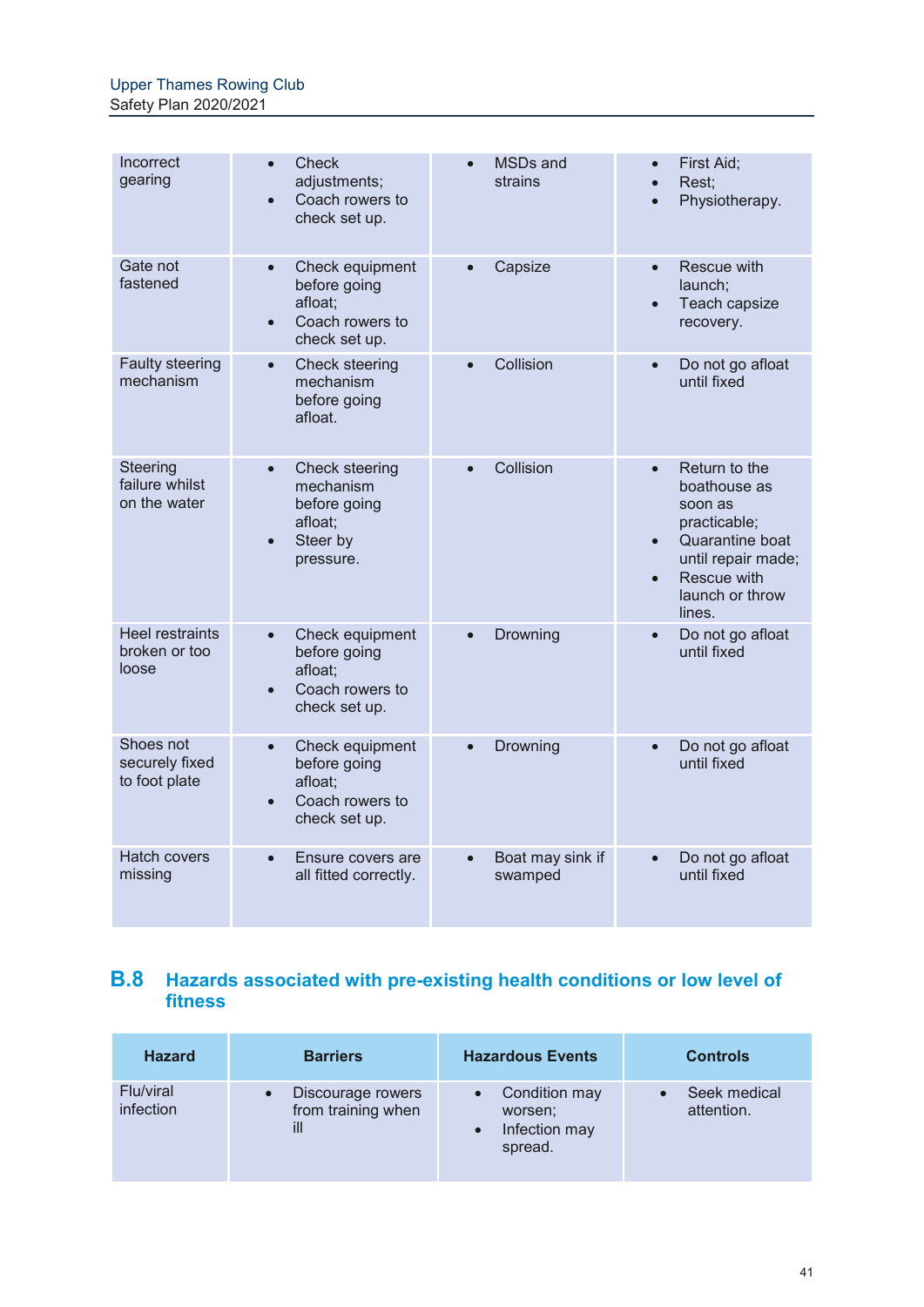| Suspected<br>cardiac arrest<br>(on land)   | Discourage rowers<br>$\bullet$<br>from training if<br>feeling unwell;<br>Train within own<br>$\bullet$<br>fitness capabilities;<br>Train with others in<br>$\bullet$<br>safe environment.                   | Death                                                         | <b>Clear crew</b><br>strategy for<br>returning<br>casualty to bank<br>and nearest<br>AED and<br>emergency<br>service access;                                                           |
|--------------------------------------------|-------------------------------------------------------------------------------------------------------------------------------------------------------------------------------------------------------------|---------------------------------------------------------------|----------------------------------------------------------------------------------------------------------------------------------------------------------------------------------------|
| Suspected<br>cardiac arrest<br>(on water)  | Carry mobile phone<br>$\bullet$<br>in boat:<br>Knowledge of<br>$\bullet$<br>nearest AEDs and<br>rescue points along<br>river.                                                                               | Death;<br>$\bullet$<br>Drowning.                              | Call 999;<br>$\bullet$<br>Start CPR;<br>$\bullet$<br>Use AED;<br>$\bullet$<br>Entrance to car<br>$\bullet$<br>park to be kept<br>clear for<br>emergency<br>vehicles                    |
| Known<br>medical<br>condition              | Inform the Captain<br>$\bullet$<br>or Head Coach;<br>Train within own<br>$\bullet$<br>capabilities;<br>Adapt equipment;<br>$\bullet$<br>Train with others;<br>$\bullet$<br>Use floatation aid.<br>$\bullet$ | <b>Medical incident</b><br>$\bullet$<br>afloat or on<br>land. | <b>First Aid</b><br>$\bullet$<br>treatment;<br>Rescue with<br>$\bullet$<br>launch;<br>Call emergency<br>$\bullet$<br>services;<br>Seek medical<br>$\bullet$<br>advice.                 |
| Crew member<br>or sculler with<br>asthma   | Ensure inhaler is<br>$\bullet$<br>carried                                                                                                                                                                   | Asthmatic<br>$\bullet$<br>incident                            | <b>Bring casualty</b><br>$\bullet$<br>ashore;<br>First aid<br>$\bullet$<br>treatment<br>including the<br>casualty taking<br>own medication;<br>Seek medical<br>$\bullet$<br>attention. |
| Crew member<br>or sculler with<br>diabetes | <b>Ensure that</b><br>$\bullet$<br>appropriate food<br>and medicines (if<br>necessary) are<br>carried/available.                                                                                            | <b>Diabetic</b><br>$\bullet$<br>incident                      | <b>Bring casualty</b><br>$\bullet$<br>ashore;<br>First aid<br>$\bullet$<br>treatment<br>including the<br>casualty taking<br>own medication;<br>Seek medical<br>$\bullet$<br>attention. |
| Rower with<br>low level of<br>fitness      | <b>Understand fitness</b><br>$\bullet$<br>capabilities and<br>work within them.                                                                                                                             | Collapse or<br>injury                                         | <b>First aid</b><br>$\bullet$<br>treatment;<br>Seek medical<br>$\bullet$<br>attention.                                                                                                 |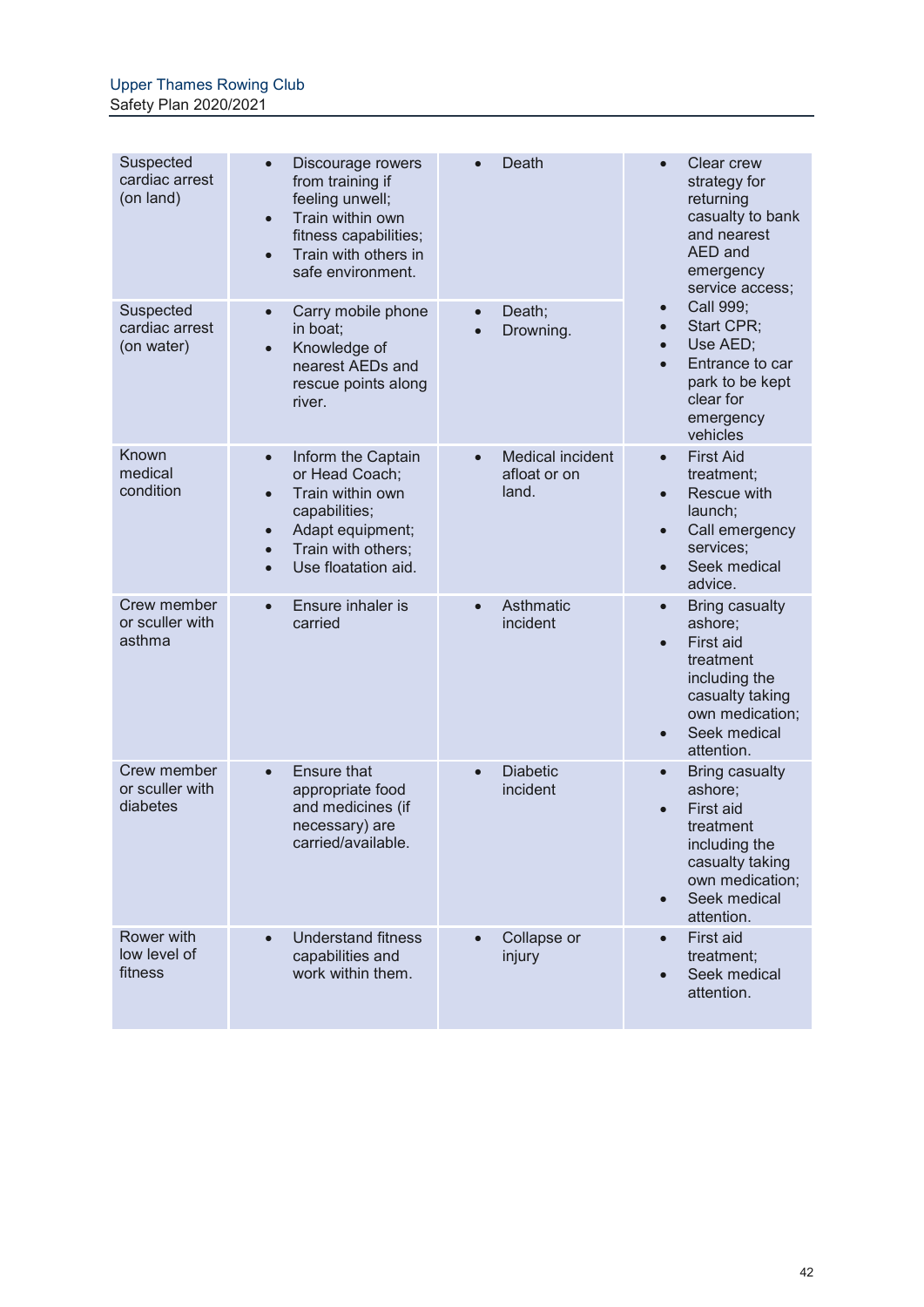| <b>B.9</b> Hazards associated with Clubhouse and Grounds |  |
|----------------------------------------------------------|--|
|----------------------------------------------------------|--|

| <b>Hazard</b>                       | <b>Barriers</b>                                                                                                                                                                                                              | <b>Hazardous Events</b>                                  | <b>Controls</b>                                                                                                                                                                              |
|-------------------------------------|------------------------------------------------------------------------------------------------------------------------------------------------------------------------------------------------------------------------------|----------------------------------------------------------|----------------------------------------------------------------------------------------------------------------------------------------------------------------------------------------------|
| Fire                                | <b>Maintain Fire</b><br>$\bullet$<br>Regulation<br>Standards;<br>No smoking<br>$\bullet$<br>policy;<br>No naked flames;<br>$\bullet$<br>Appropriate<br>$\bullet$<br>storage of<br>flammable and<br>combustible<br>materials. | Burns;<br>$\bullet$<br>Smoke<br>$\bullet$<br>inhalation. | $\bullet$<br>Use fire<br>extinguishers if<br>safe to do so;<br>Evacuate<br>$\bullet$<br>building to car<br>park;<br>Call 999;<br>$\bullet$<br>Keep emergency<br>$\bullet$<br>accesses clear. |
| Collision in car<br>park            | Park sensibly;<br>$\bullet$<br>Watch out for<br>$\bullet$<br>pedestrians,<br>including public;<br>Stay clear of<br>$\bullet$<br>reversing<br>vehicles;<br>Maintain access<br>$\bullet$<br>for trailers.                      | Injury                                                   | Seek first aid;<br>$\bullet$<br>Call emergency<br>$\bullet$<br>services.                                                                                                                     |
| Erosion of<br>bank                  | Cut grass to be<br>$\bullet$<br>able to monitor<br>condition of bank;<br>Repair bank as<br>$\bullet$<br>required to<br>eliminate trip<br>hazards:                                                                            | Trips;<br>$\bullet$<br>Drowning.<br>$\bullet$            | Seek first aid;<br>$\bullet$<br>Call emergency<br>$\bullet$<br>services.                                                                                                                     |
| <b>Visitors falling</b><br>in river | Signage to warn<br>$\bullet$<br>of hazard                                                                                                                                                                                    | Drowning<br>$\bullet$                                    | Rescue with<br>$\bullet$<br>throwline or<br>launch;<br>Seek first aid;<br>$\bullet$<br>Call emergency<br>$\bullet$<br>services.                                                              |
| Temporary<br>structures             | To be left in a<br>$\bullet$<br>stable condition;<br>Cordoned off as<br>$\bullet$<br>appropriate;<br>Warning signage.<br>$\bullet$                                                                                           | Injury<br>$\bullet$                                      | Seek first aid;<br>$\bullet$<br>Call emergency<br>$\bullet$<br>services.                                                                                                                     |

## **B.10 Hazards associated with Coaching**

| <b>Hazard</b>                      | <b>Barriers</b>              | <b>Hazardous Events</b> | <b>Controls</b>                                               |
|------------------------------------|------------------------------|-------------------------|---------------------------------------------------------------|
| Uneven<br>surface, failing<br>bank | Look where you<br>are going. | Injury                  | Carry mobile<br>phone to call for<br>help;<br>Seek first aid; |